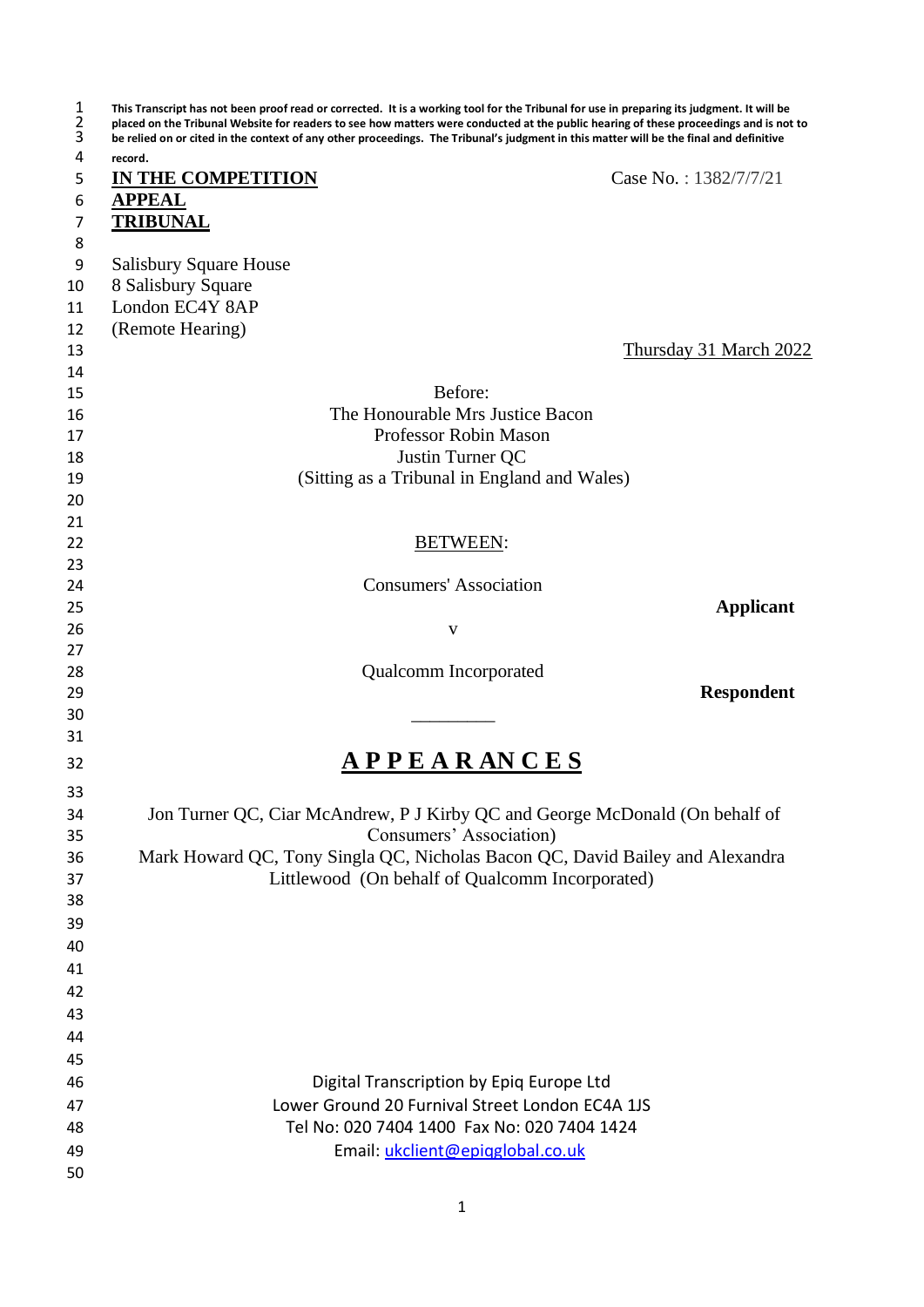| $\mathbf{1}$   | Thursday, 31 March 2022                                                                       |
|----------------|-----------------------------------------------------------------------------------------------|
| $\overline{2}$ | $(12.00 \text{ pm})$                                                                          |
| 3              | MRS JUSTICE BACON: Good afternoon, everyone. I need to read the live stream warning           |
| 4              | again, with apologies to those who heard this yesterday. These proceedings are being          |
| 5              | live streamed, so I start with the usual warning, these are proceedings in open court         |
| 6              | as much as if they were being heard before the Tribunal physically for those who are          |
| 7              | dialling in. An official recording is being made and an authorised transcript will be         |
| 8              | produced but it is strictly prohibited for anyone else to make an unauthorised recording,     |
| 9              | whether audio or visual, of the proceedings and breach of that provision is punishable        |
| 10             | as a contempt of court.                                                                       |
| 11             | So we are going to start with the hot tub today. Is everyone in position?                     |
| 12             | No, they're not. Can everyone get in position?                                                |
| 13             | MR TURNER: My Lady, do you want the experts to be sworn first before we get into a            |
| 14             | position?                                                                                     |
| 15             | MRS JUSTICE BACON: Just let me speak -- yes. Once they get into the witness box.              |
| 16             | So if they could be called forward. Just while they are coming forward, so you know how we're |
| 17             | going to do this, as you may have gathered, the questioning will be led by                    |
| 18             | Professor Mason. Mr Turner and I may have questions too, but you can expect that              |
| 19             | most of the questions will come from Professor Mason. We've got an hour before                |
| 20             | lunch, approximately an hour after lunch. What we propose to do is that, before the           |
| 21             | two hours are up, so before 3 o'clock, counsel will have a brief opportunity to ask           |
| 22             | further questions, clarificatory, this is not intended to be a cross-examination. So you'll   |
| 23             | get maybe five to ten minutes each to ask further questions before we conclude the            |
| 24             | hot tub and then there will be time for both of your closing submissions and then we'll       |
| 25             | have the funding submissions tomorrow.                                                        |
| 26             | Witness conferencing of DR JORGE PADILLA and MR ROBIN NOBLE                                   |
| 27             | PROFESSOR MASON: Thank you very much for the note that was provided overnight on              |
| 28             | sources of data. That provides a bit of a short cut through the first of the questions        |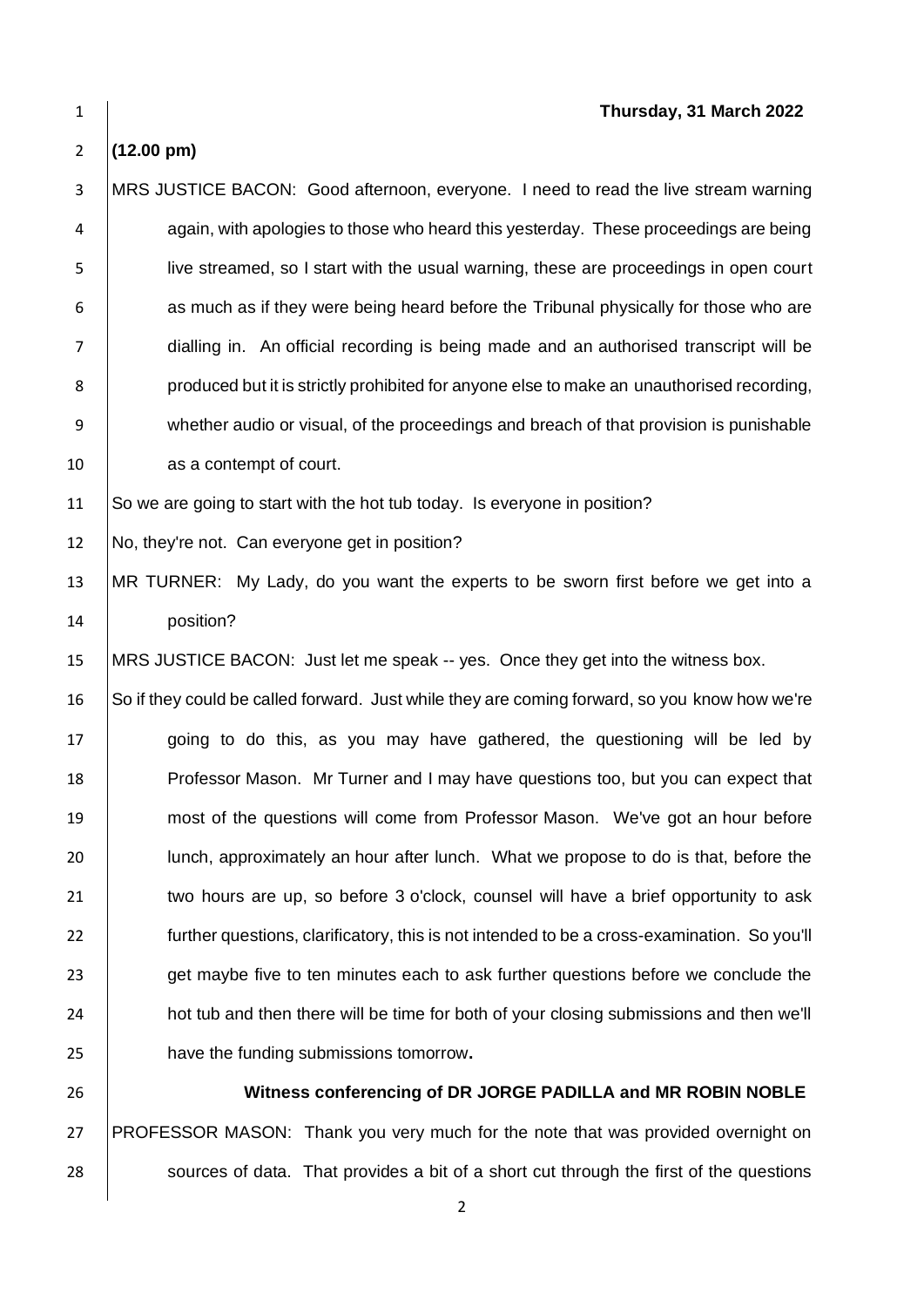1 that we were going to put to you, but let me just start, and Mr Noble, if I could put this 2 to you, first, are there any other main data sources that you intend to use that aren't in 3 **that note or is that note reasonably exhaustive?** 

4 | MR NOBLE: It's reasonably exhaustive but there are a number of other sources out there. 5 So, for example, TechInsights is another source that wasn't mentioned in my report 6 **but which I've recently been exploring which provides additional data on teardowns,** 7 which -- it is a similar sort of service to the IHS Markit service.

8 PROFESSOR MASON: Very good. Dr Padilla, I'll bring you in subsequently if I may, but do 9 | indicate if in the meantime there's something that you wanted to add. Given that, let 10 me move on to the second question that we had, which was that there may be, and 11 you refer to it at certain points in your various reports, there may be data that you would 12 want to collect at some stage from parties that are not part of the claim, for example 13 **terms of agreements between OEMs other than Qualcomm.** 

14 MR NOBLE: Hm-mm.

15 PROFESSOR MASON: How would you go about collecting those data?

16 MR NOBLE: I read that question, I wasn't quite sure, that is about my pass-on analysis, is it? 17 | PROFESSOR MASON: Indeed.

18 MR NOBLE: So the aim of my pass-on analysis is that I would get data about the costs of 19 Samsung and Apple on the one hand and I'd get it from sources like IHS for the 20 teardowns, from the work that Dr Chowdhury is going to be doing on the licences. So 21 we'd know the costs of manufacture et cetera, we'd know the SEPs costs, and then 22 I would get the public information on pricing from Pure Pricing and all the various other 23 | sources that I talk about there, and those are the primary things that would be going 24 into the model. I don't think at this stage I'm going to need additional costs on other 25 OEMs unless we decided to expand the data set to include, for example, HTC and 26 **our Set also conserve in Secuse** the claim is focused on Samsung and Apple, in a sense 27 **that's where I focused my data-gathering thoughts.**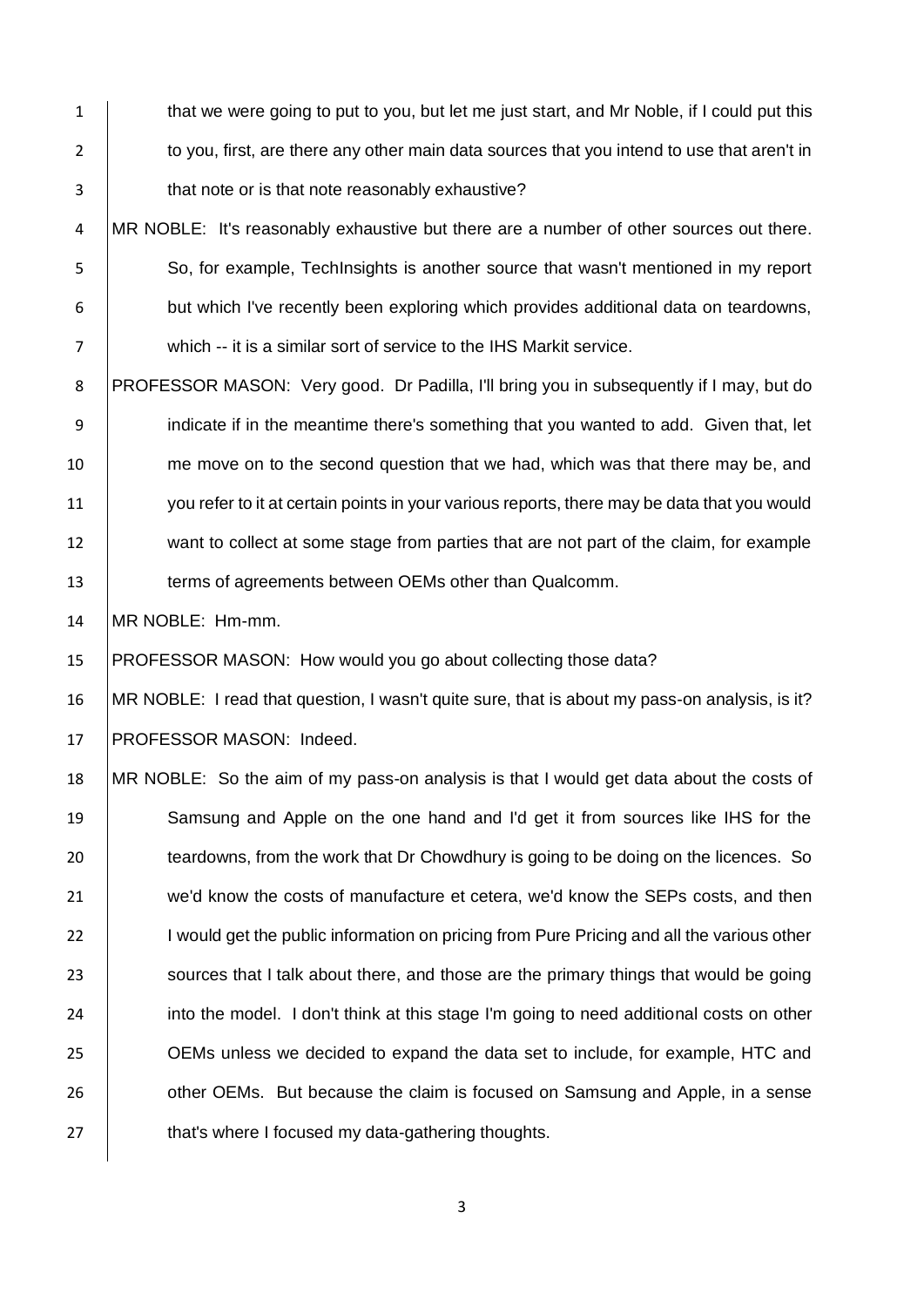DR PADILLA: Your Honour, if I may. I think that I would like to say something regarding the **first and the second question, which is that the list is somewhat surprising for what is** 3 missing, not for what it includes. In my opinion, and I can elaborate that further, the 4 data that is going to be used for the purposes of estimated pass-on is wholly inadequate for that purpose. There is a lot of data that is missing. There is no data  $\overline{6}$  about fixed costs, there is no breakdown of the cost data, there is no data and there **is -- we don't know how cost in pounds or cost in dollars exchange rates are going to** 8 be dealt with. Mr Noble says that he doesn't need cost data from other handset manufacturers for his pass-on regression, I think that that's incorrect with all due respect. I think that by referring to appropriate authorities like, for example, the RBB **report conducted for the Commission, you understand that for pass-on to be estimated**  appropriately you need to understand what competitors are doing and therefore it would be relevant to understand, you know, what the royalties are paying, what other **costs they're paying, the extent to which there is more or less competition in the market.** 15 | I think that all those things are very relevant and without that information, which is missing in the list, frankly speaking, I'm not sure that one would be able to control for 17 all relevant confounding factors and I think that, in addition to that quantitative data, **and I think that this was the matter of discussion vesterday, extensive discussion, one**  would need to have information in order to be able to ascertain which data is **Fig. 20** necessary, how to deal with that data, how to process that data, and I think that all that 21 | is missing, and so to some extent I was surprised to see that, despite the discussions **Fig. 22** yesterday, the list was as scant as succinct as it was.

 PROFESSOR MASON: Okay. I'd like to return subsequently to more detailed questions about 24 cost data, breakdowns, what's included, what's excluded, what proportion of costs and 25 so on, so we will certainly return to that question. Let me just complete that line of **questioning about what else Mr Noble anticipates collecting, particularly because at** 27 Some points in your first report, so for example -- do you have your report in front of you?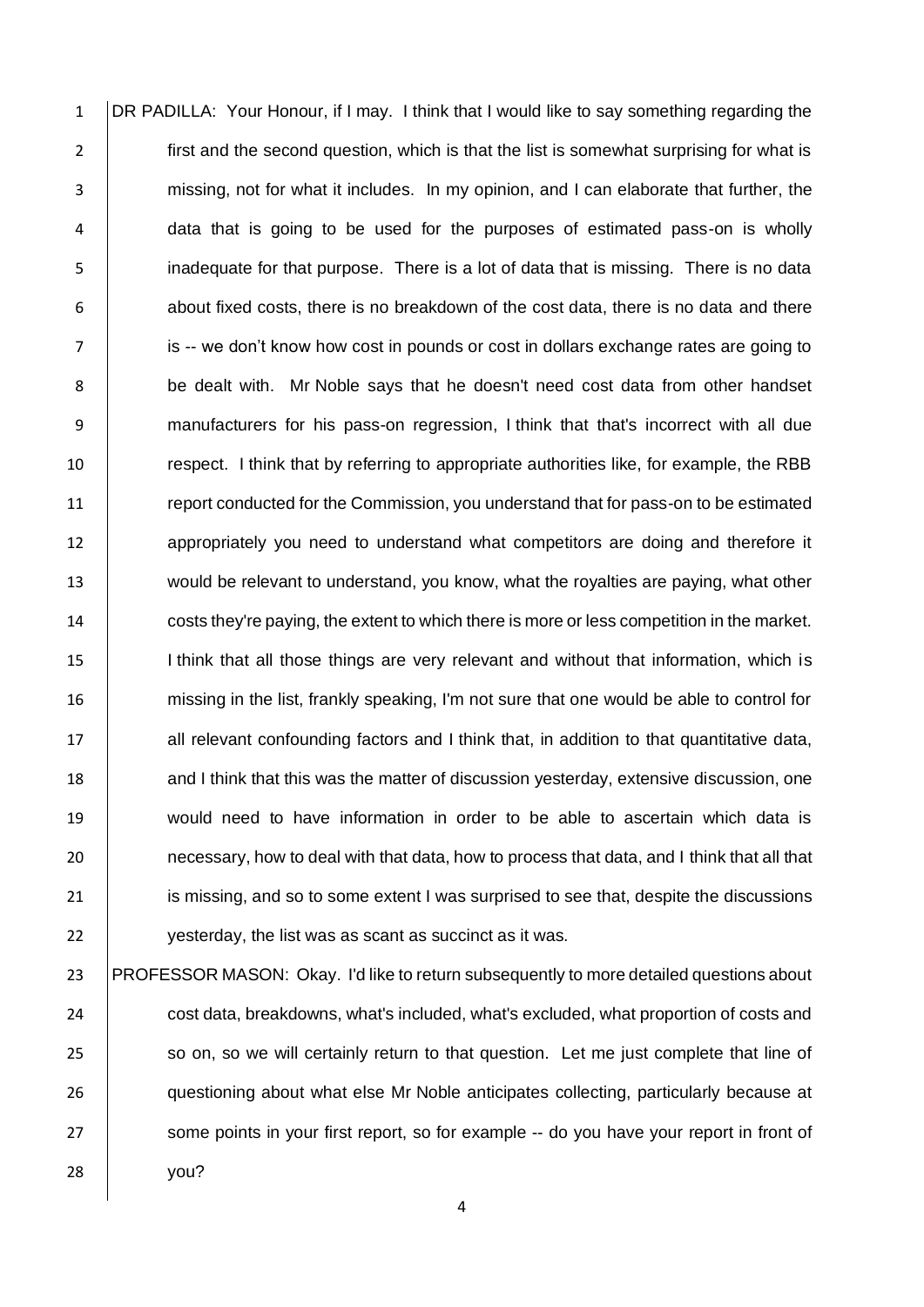| $\mathbf{1}$   | MR NOBLE: Thank you. First report, is it?                                                        |
|----------------|--------------------------------------------------------------------------------------------------|
| $\overline{2}$ | PROFESSOR MASON: First report. Somebody very adept somewhere will give us some                   |
| 3              | reference in the core bundle for others' purposes. It is paragraph 7.61.                         |
| 4              | MRS JUSTICE BACON: So that's core bundle page 258, tab 5.                                        |
| 5              | PROFESSOR MASON: Very good. Thank you, Chair.                                                    |
| 6              | So there, and I choose this as an example but I think a useful example, where you say at the     |
| 7              | end of paragraph 7.61:                                                                           |
| 8              | "If needed in order to fill any information gaps and/or produce sufficiently robust estimates,   |
| 9              | further data could potentially also be obtained at the post-CPO stage through                    |
| 10             | third-party disclosure from major retailers and network operators in the UK."                    |
| 11             | So I'd like to understand that sentence a little bit more and in particular the means by which   |
| 12             | those data would be collected.                                                                   |
| 13             | MR NOBLE: So I think the thing that was going through my mind particularly there was if one,     |
| 14             | for example, couldn't get sufficiently good retail pricing data and if one couldn't get that,    |
| 15             | how would one fill that gap.                                                                     |
| 16             | Now, I start from the position actually I think I can. I mean, I was looking this morning at the |
| 17             | Pure Pricing data, or the outline of it because we don't have it yet, that data has              |
| 18             | something like 5,000 rows in it showing lots of different MNOs, lots of different price          |
| 19             | plans and so on. So I start from the position I think that's going to be really good data        |
| 20             | but I think that this is the sort of safety valve in the sense of, if it turns out when I get    |
| 21             | that data there's a problem with it, perhaps it's not as good as I think it's going to be,       |
| 22             | I would then be looking to try and remedy that by getting third-party disclosure. And            |
| 23             | this sentence in particular refers to -- implicitly about price but I think the same would       |
| 24             | apply on the cost side too because, as I mentioned, I'll be liaising with Dr Chowdhury           |
| 25             | when she's doing her analysis of SEPs and obviously she will have the benefit of                 |
| 26             | reviewing disclosure from Apple and Samsung on that and obviously I can then use                 |
| 27             | that same information to help me with my pass-on analysis. And then again, if we                 |
| 28             | need to go further, because those teardowns perhaps are not good enough and, again,              |
|                | 5                                                                                                |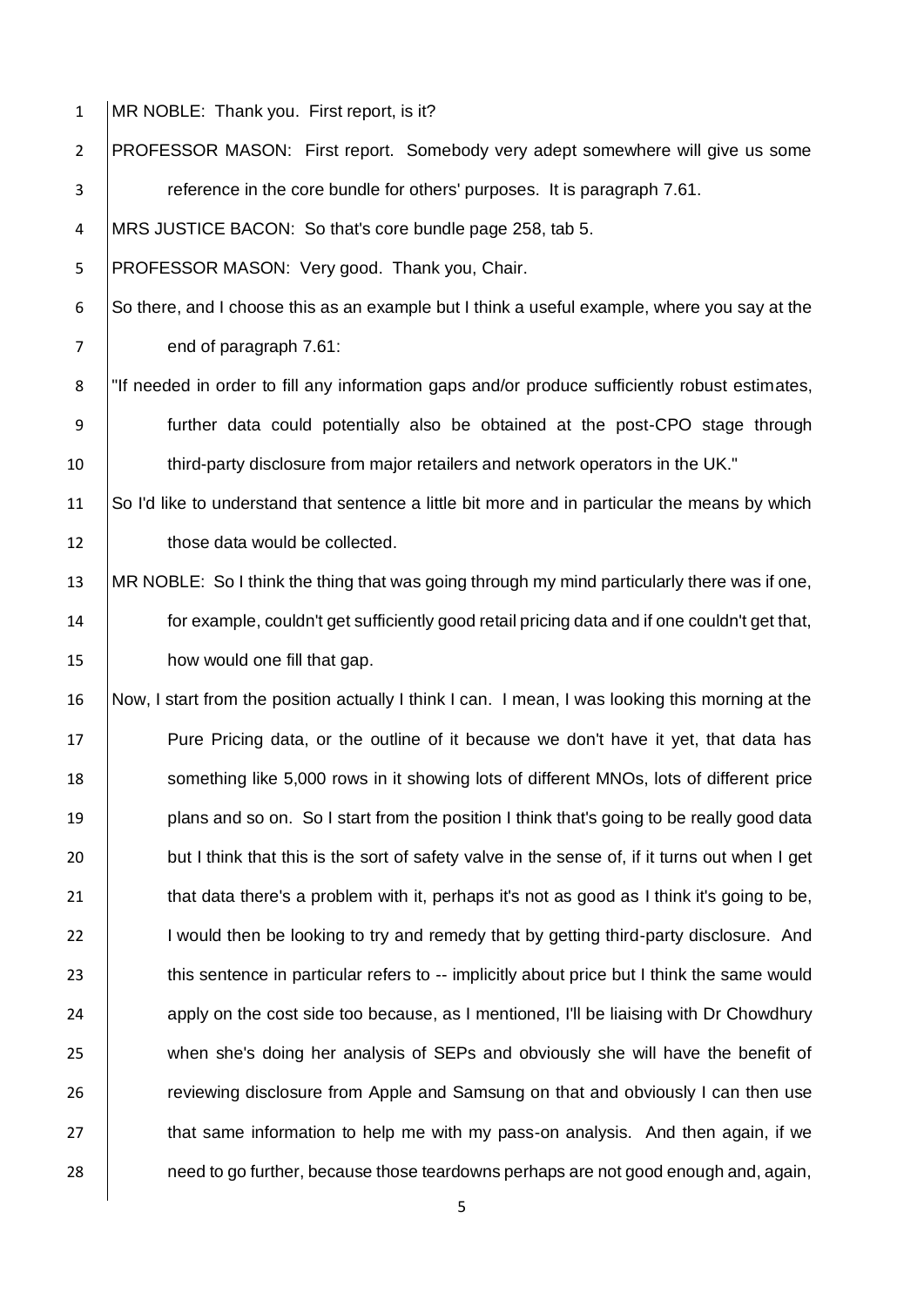| $\mathbf{1}$   | I think they are good enough. I've looked at them, they're really quite detailed. Then      |
|----------------|---------------------------------------------------------------------------------------------|
| $\overline{2}$ | obviously one can go and try and remedy that through targeted requests or third-party       |
| 3              | disclosure if needed.                                                                       |
| 4              | PROFESSOR MASON: But would that be successful?                                              |
| 5              | MR NOBLE: How do you mean? In ?                                                             |
| 6              | PROFESSOR MASON: Well, how exactly would those requests work? How can you be                |
| 7              | confident that the further data would be forthcoming?                                       |
| 8              | MR NOBLE: From say an MNO?                                                                  |
| 9              | PROFESSOR MASON: Yes.                                                                       |
| 10             | MR NOBLE: So I think that the request would be to somebody like Vodafone to say, could      |
| 11             | you provide us with an extract of perhaps your pricing database that you've used over       |
| 12             | the past several years covering 2015 to -- you know, covering the claim period, could       |
| 13             | you provide an extract of that to us so that we could use that in lieu of, you know, if the |
| 14             | Pure Pricing data, for example, doesn't come up to scratch, in a sense you're trying to     |
| 15             | replace that spreadsheet with a spreadsheet from Vodafone itself.                           |
| 16             | In my experience of working with large corporates, they often have these, you know, very    |
| 17             | developed, you know, ERP systems, reporting systems et cetera that would mean that          |
| 18             | they would have some of this data to hand. So my expectation would be that,                 |
| 19             | you know, firms, whether they're Vodafone at the retail end or Apple at the OEM end,        |
| 20             | would have databases, centralised databases, that would allow us to get that.               |
| 21             | So if we want the data, we wouldn't be trawling through thousands of individual hard copies |
| 22             | or individual contracts with people, you'd be looking at an aggregated form that in a       |
| 23             | sense you can then start using directly or, you know, process and then start using          |
| 24             | directly for the econometrics.                                                              |
| 25             | PROFESSOR MASON: And have you samples of any of these data to date or not yet?              |
| 26             | MR NOBLE: The public data?                                                                  |
| 27             | PROFESSOR MASON: Yes.                                                                       |
|                |                                                                                             |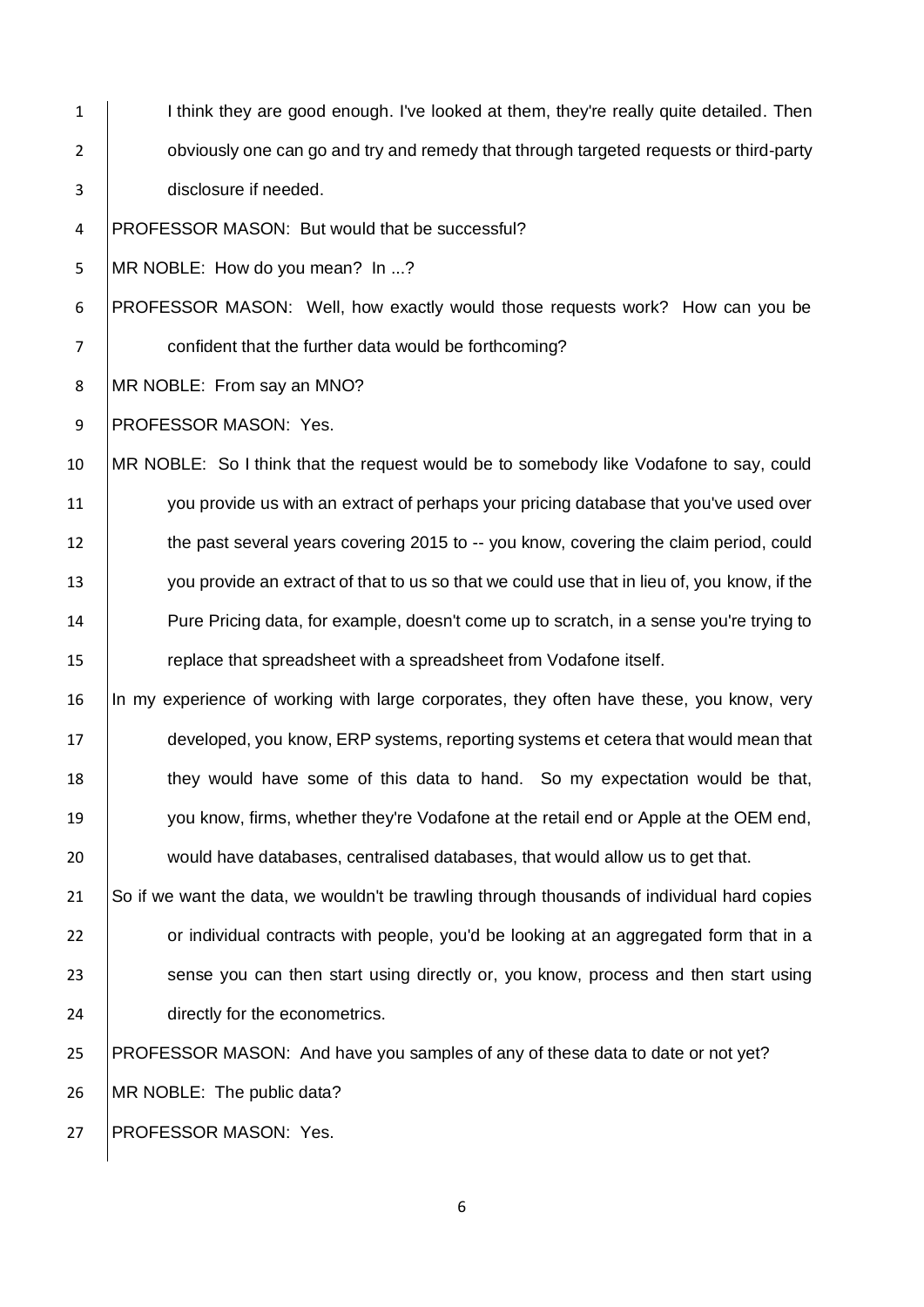1 MR NOBLE: I don't always have the actual data but various of them I've looked at outlines of 2 them. So, for example, Pure Pricing, that spreadsheet that I described, it's got 3 Something like 5,000 rows in it and a row would describe a particular contract, say a 4 24-month contract, with Tesco Mobile for, you know, an iPhone 7 at a particular time 5 **period with a certain amount of minutes, a certain amount of data et cetera and it would** 6 give you the details of, well, what was that price from that MNO, or MVNO in that 7 | instance at that time. And similarly with the IHS data, which is the costs side, in fact 8 there's a number of examples of it on its website you can see, they go through and 9 they set out, for example, line by line the costs that they see -- well, for a start the 10 components that they see that are made up in a phone, so they would say what 11 processor is in it, what memory is in it, what battery is in it et cetera and then they go 12 through and put costs on each of those individual line items to then give you a total, 13 **plus other costs associated with, you know, manufacture, assembly, et cetera.** 14 | PROFESSOR MASON: Okay. Thank you. 15 I'd like two further sort of broad data-source questions and then I think we ought to move on. 16 So to return to a point that Dr Padilla raised, and we did mention it earlier, data from other 17 manufacturers. 18 MR NOBLE: Hm-mm. 19 PROFESSOR MASON: Do you anticipate any value in collecting that and, whether you do or 20 **1** not, irrespective of your response to that, if you were to have to collect it, how would 21 | you go about that? 22 | MR NOBLE: So on the first question do I think I need it --23 | PROFESSOR MASON: Yes. 24 MR NOBLE: -- my short answer is no, I don't, that the analysis that I'm trying to perform is

25 **Fig. 25** one about Apple and Samsung handsets, on the one hand, and Apple and Samsung 26 **handset prices on the other and I think the best way to analyse that is the costs of** 27 those handsets, the features of those handsets and the prices of those handsets and 28 all of those data I'm going to be getting. I think the point I heard Dr Padilla making was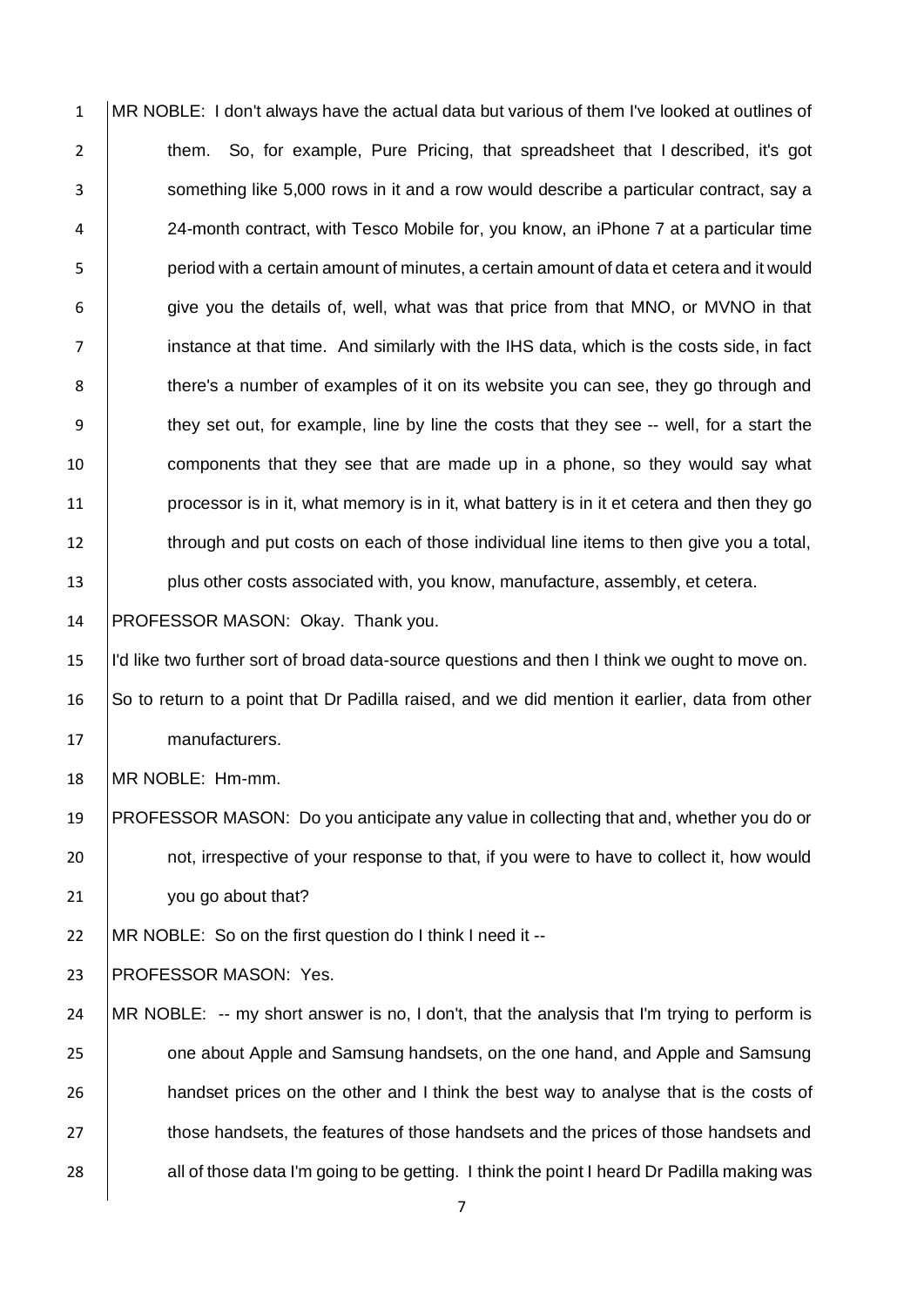1 perhaps there are dynamics here that that model might miss. My start position in that 2 is I don't think it will, because if there is, for example, very vigorous competition from 3 | HTC, perhaps in the Android ecosystem that particularly affects Samsung, then I would 4 expect that to impact on the degree of pass-on that I'll observe in the Samsung data. 5 Now, if needed, and as I say I don't think I need it, but I can certainly explore it, in a 6 **Superse all of these sources go further.** You know, they include other OEMs' handsets. 7 | So you can get pricing data on a Huawei handset, on an HTC handset. Similarly you 8 get a cost teardown on a Huawei handset or an HTC handset. So almost in the same 9 way as I'll be building up my cost and pricing for Apple and Samsung, I could if I needed 10 to build up prices for other OEMs.

11 PROFESSOR MASON: Dr Padilla, if I could pass that question over to you. Now, setting 12 aside any disagreements or qualms you might have with using solely the hedonic 13 Tegression approach, we understand your points about collecting evidence and data 14 on pricing strategies and so on, but if we just confine ourselves to the hedonic 15 Tegression analysis approach. What would be the deficiencies of using data relating 16 **buy 16** only to Apple and Samsung in your view?

17 DR PADILLA: Well, I think that we know that how costs are passed on to prices depends, 18 **among other things, among other factors, on the degree of competition and the various** 19 | layers of the value chain, not only at the OEM level but also at the handset level. And 20 the strength of competition at these levels may change over time as a result of entry, 21 exit, changes in market structure, changes, for example, in that there is a regulation 22 that makes one of the competitors, Huawei, to be less significant, for example, mergers 23 among MNOs, there are changes over time and those changes may cause changes 24 in prices and we run the risk if we don't control for market structure appropriately and 25 the strategies of these competitors of attributing to changes in costs, changes in prices 26 that are not the result of those changes in cost but that they reflect changes in market 27 Structure, and I think that's why we will need to control for all those elements. And we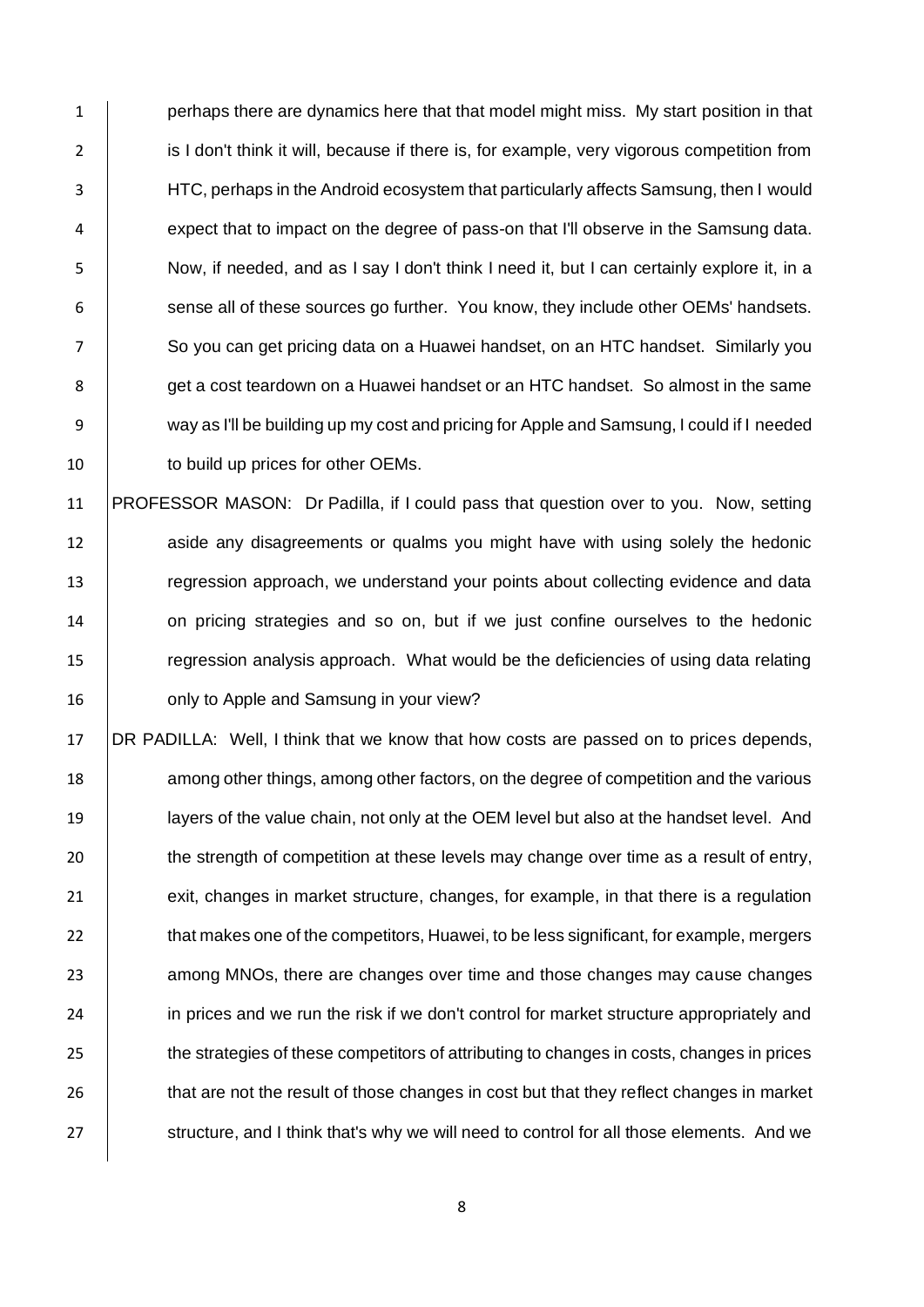1 cannot simply trust the parameter of interest, because that parameter of interest may 2 be biased as a result of the exclusion of all those confounding factors.

3 | If I may, just one observation about collecting data. Look, I think that collecting pricing data is 4 **complicated but it may be possible.** The thing that I believe is going to be very 5 complicated in this exercise is collecting reliable cost data and I understand the other  $\overline{6}$  source that Mr Noble is proposing, and I see that it has some merit, but as we all know, 7 cost data is highly confidential and that at best is going to be a proxy and, to the best 8 **b** of my understanding, the source that is being proposed at most would include variable 9 costs, it wouldn't include fixed costs, and I'm prepared to accept that fixed costs are 10 **passed on at a different, you know, with a different proportion than variable costs, but** 11 **1** at the same time I think that going beyond economics 101 and looking at practice one 12 understands that fixed costs matter. And again, there are changes in fixed cost over 13 time. For example, Apple has been investing heavily in developing a new chipset, the 14 M1, and I believe, or I will expect that it is expecting to make a return on that investment 15 **and that has to happen through prices.** Again, my concern is that, if we don't control 16 for, you know, those changes in costs, we may wrongly attribute to changes in variable 17 costs an impact, and in particular to changes in the royalty, an impact on prices that 18 they don't have and this is going to be complicated to collect from all the OEMs and 19 from all MNOs.

20 PROFESSOR MASON: Okay. So I therefore understand -- let me try to summarise but 21 **hopefully not oversimplify, your latter points being that the cost data that there are may** 22 be inaccurate and the cost variables, including in the regression, may be incomplete.

23 | DR PADILLA: Correct.

- 24 PROFESSOR MASON: And then actually your first point was also there may be other omitted 25 variables which may bias the regression code in essence. Does that --
- 26 DR PADILLA: That's absolutely correct. But one more thing if I may, which is that the costs  $27$  are going to differ along many, many dimensions, we can't simply focus on variable 28 and fixed. I don't want to give the impression it's impossible, all I'm saying is it's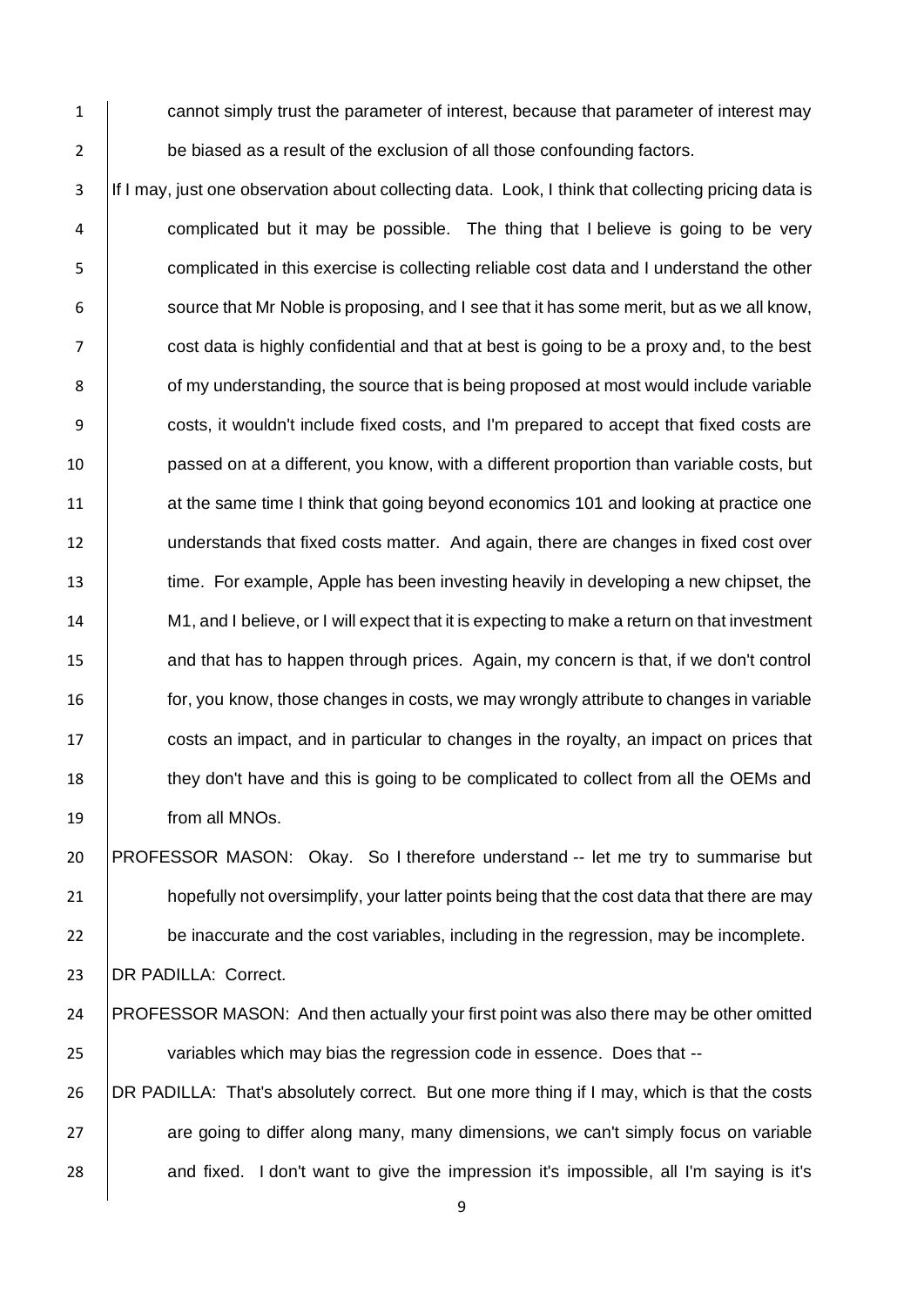1 **complex and would require data.** For example, there is a fundamental difference 2 between common costs, costs that affect everybody, industry-wide taxes, you know, 3 we refer to that, and by the way royalties are not, industry-wide taxes or costs that are 4 idiosyncratic to a particular company, we will need to understand those, and I believe 5 that we're going to debate this later based on one of your questions, there are costs 6 **that are per unit --**

7 | PROFESSOR MASON: Yes.

8 DR PADILLA: -- and others that are ad valorem and the pass-through rates are fundamentally 9 different and all those things need to be understood. So we need to understand not 10 **only the costs but how those costs are made.** So for example, in terms of royalties, if 11 I may, and with this I will conclude, a licensing agreement may specify an upfront fee 12 which is going to be passed on possibly at one rate, per unit fees, which will be passed 13 **Fig. 20** on at a different rate, and ad valorem rates, which will be passed on at a different rate. 14 We need to be able to understand those things in order to be able to get an appropriate 15 pass-on rate estimate.

16 PROFESSOR MASON: Okay. Thank you. Well, as promised now twice, we will certainly be 17 **Franch** returning to costs shortly.

18 Let me just conclude with two more sort of metadata questions.

19 So Mr Noble, if you needed at some point in the analysis to disaggregate along the supply 20 **chain along the lines, for example, that Professor Flamm did in his US study, and we've** 21 **had the benefit of reading that overnight, would the data be available to you to do that?** 22 MR NOBLE: Perhaps is the short answer. So I think there's sort of two halves to that answer. 23 | I think the first question is do I think I need to do it, and I think my answer to that is no, 24 **I don't, because, I mean, if we take Professor Flamm's answer, he says, you know, he** 25 estimates 88 per cent pass-on, and in a sense I'm trying to answer that question which 26 is that the prospective class is end consumers and so I'm trying to answer, get a 27 number that's equivalent to the 88. So what is the net pass-on rate that exists in the 28 | UK for the handsets that I'm focused on?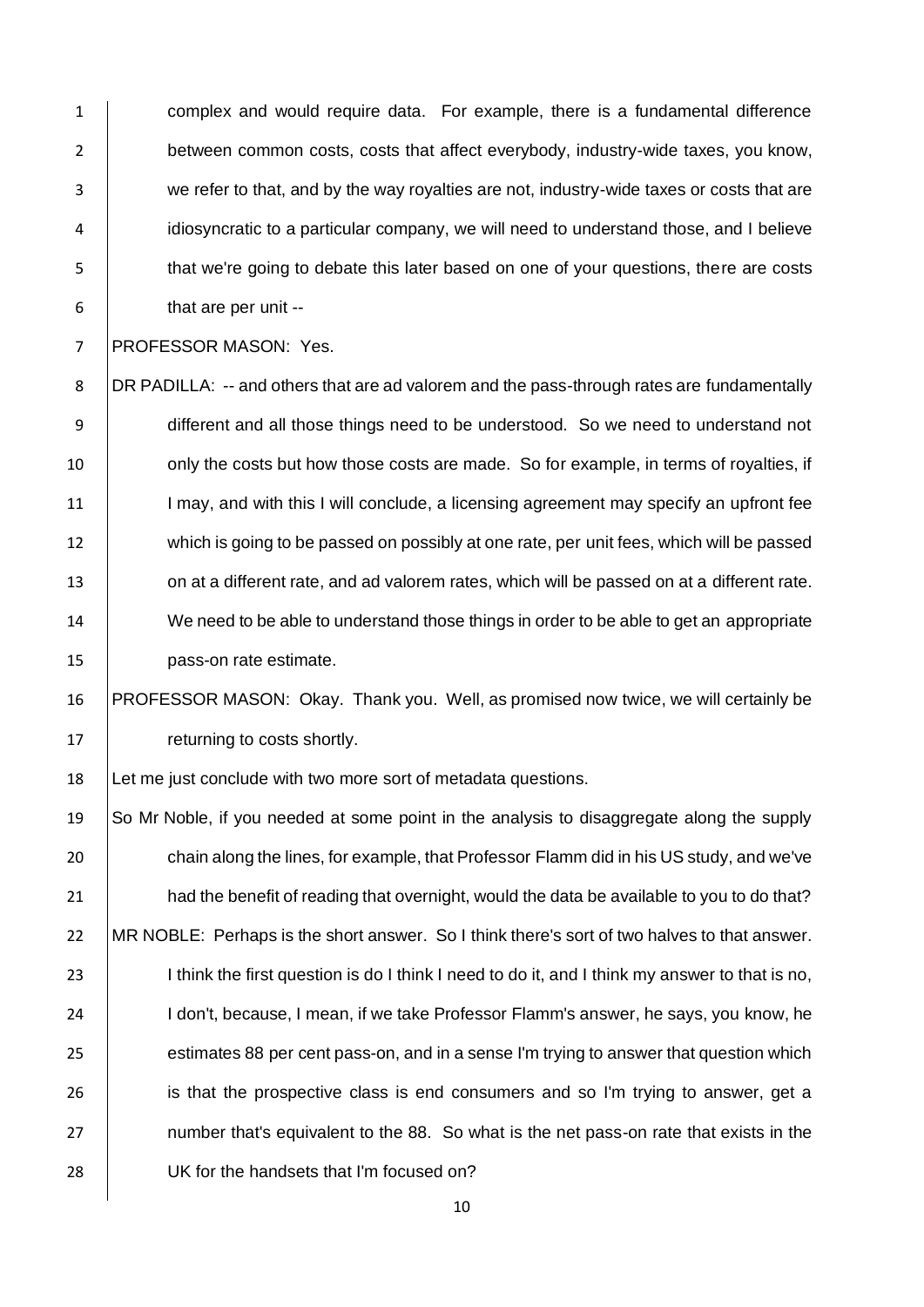1 I would think that doing the sort of rung by rung analysis that he does, that would be really 2 helpful if you wanted to know, well, say the answer is 88 per cent, where's the 12 gone? 3 So, for example, did it end up with the MNOs, did it sit with the OEMs? Doing the rung 4 by rung allows you to answer that question, doing my analysis doesn't, but they should 5 give you the same answer at the bottom, you know, Flamm's rung by rung, my one  $\begin{array}{c|c} 6 & \end{array}$  step should give you the same answer when you do that properly.

7 | If I wanted to do that, I believe Strategy Analytics provides some of the intermediate data on 8 wholesale prices, but I haven't looked at that in any great detail so I do hesitate to go 9 too far on that. Obviously if that were very important, then I think if public sources like 10 Strategy Analytics were unable to provide that or unable to provide it at the level of 11 quality that we needed, then we'd be into that sort of hierarchy of the public data hasn't 12 got us where we need to go, let's now go and either make focused information requests 13 **or, if needed, third-party disclosure.** 

 PROFESSOR MASON: Okay. Thank you. Dr Padilla, I would be grateful if you could confirm whether you agree or disagree that doing the compounding of sequential pass-ons **16** ought to be the equivalent of doing a single step pass-on. If you disagree could you **Fig.** articulate why there would be a major difference between the two?

18 DR PADILLA: It's an empirical question, but I think there are reasons to be careful and I would 19 **advocate for an explicit modelling of the various different layers.** And the reason is the 20 **following, is that it's not just that we have OEMs and MNOs, is that for some of the key** 21 **cost components are going to be, for example, price of the chipsets, okay, and** 22 you know, Samsung, for example, sources many of the chipsets directly. Apple didn't 23 do that but now it has its own chipsets. So understanding vertical integration may have 24 a significant impact on how we model the pass-on rate. As we know, the more lavers 25 you have, the more likely it is that you have double or triple marginalisation and that is 26 **lick**ly to have an impact on pass-on rates. And given that we have differences across 27 CEMs and differences for an OEM over time, I think that it is important to have that 28 data, and I don't know exactly how that would be eventually reflected in a model,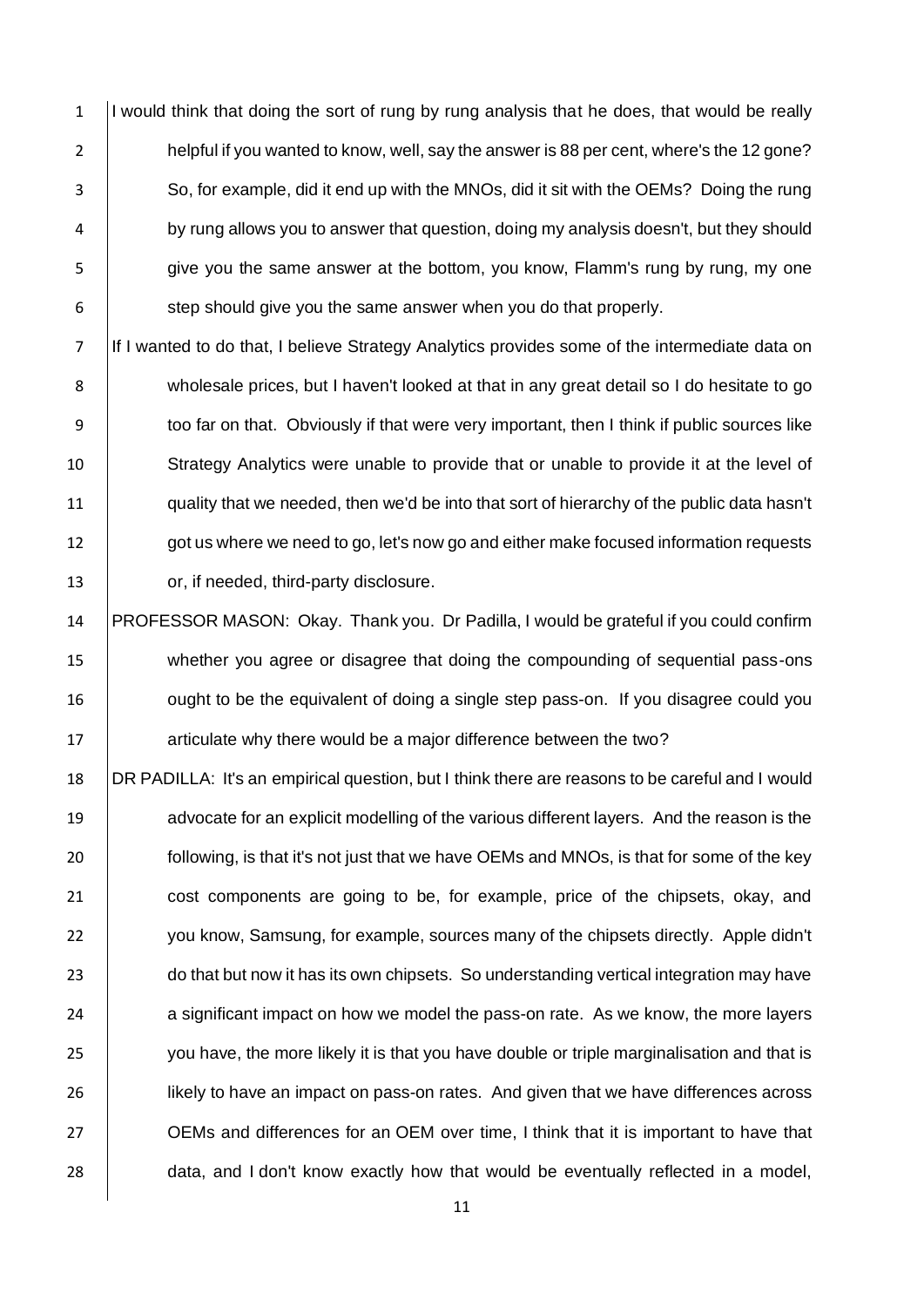- 1 whether this is separate models or -- but I think that that information needs to be 2 **available in order to be able to set up the model appropriately.**
- 3 | PROFESSOR MASON: Okay. Thank you.

4 | MR NOBLE: If I might just add a word on that. I think that the example Dr Padilla's given 5 **I** don't think would be any different -- in a sense, that issue is more a question of have 6 we got the right measures in the model in the first place, because the kind of vertical 7 integration that Dr Padilla I think was referring to is about the degree to which the OEM 8 itself makes its own chips or whether it buys them externally, and I think the point you 9 were driving at was should we do this rung by rung Flamm analysis, which is essentially 10 to say, essentially do the OEM separately and work out the OEM's wholesale price.

- 11 PROFESSOR MASON: Correct.
- 12 MR NOBLE: In a sense -- the example that Dr Padilla gives may well be a good debate to 13 have about the structuring of the model per se, but I'm not sure it goes directly to this 14 | rung by rung point.

15 PROFESSOR MASON: Okay. Thank you. I will move us on.

16 Could you articulate, Mr Noble -- this sounds slightly philosophical but you'll appreciate the 17 **importance -- what exactly is an observation in your data set?** What's going to be the 18 | unit of observation?

19 MR NOBLE: So, I mean, at some level that's still to be decided because I think there are 20 **questions later on about are we talking time series, are we talking panel.** I can perhaps 21 **try and answer them together.** 

22 PROFESSOR MASON: If you want to do them jointly that's fine, because it's driving at the 23 | same thing.

24 MR NOBLE: Exactly. I think where I'm going to start is essentially to build a panel of data. 25 So there is a going to be Is in the data, so there are going to be handsets, and we can 26 get to quite a detailed level of disaggregation. So you can say iPhone 7, 32 gigabyte, 27 **i** iPhone 7, 64 gigabyte. Those are two different models because they have different 28 memory capacities and therefore they have different costs associated with them.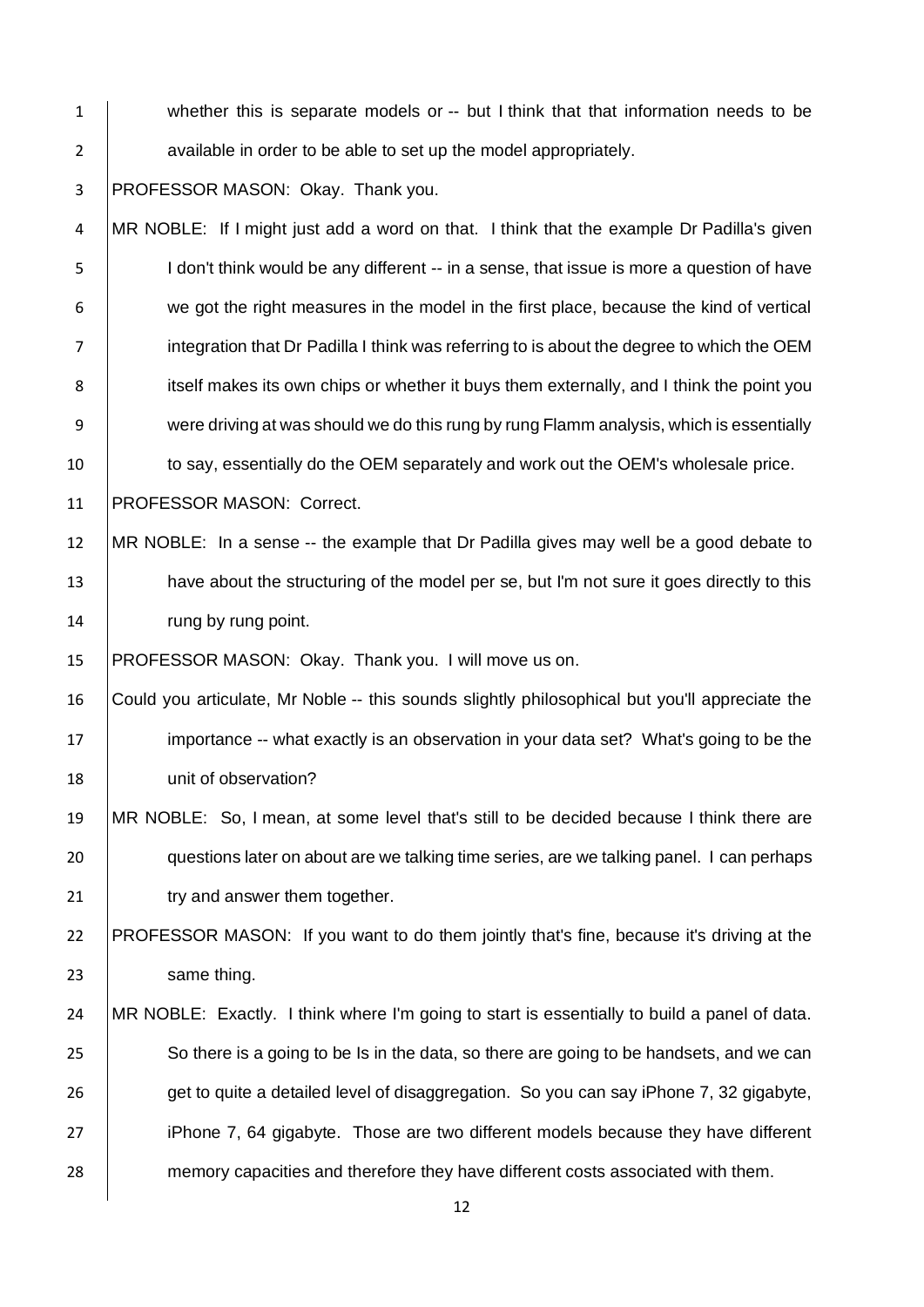1 So that's essentially your I in the data and the T is then the lifetime over which that exists and 2 at the moment I think most handsets on average last something in the order of 18 3 months and, in my experience of looking at technology markets, it's best to do this on 4 a quarterly basis rather than trying to do it any faster than that, just because a lot of 5 **tech companies have processes by which they reset prices once a quarter rather than**  $6 \mid$  trying to do it more frequently.

7 So 18 months is six quarters and so over the period we're looking at something of the order 8 **b** of about 100 handsets, when you look at the Apple handsets and the Samsung 9 | handsets, you've got something like six time periods on average for each of those. So 10 when you just do the handset level, which is probably going to have the smallest N that 11 we're going to be looking at, you're going to have --

12 PROFESSOR MASON: Of the order of 600.

13 MR NOBLE: 600ish, something of that order. That's what you're going to be trying to get at. 14 Now of course some handsets might last a bit longer, some a bit less, you might not 15 be able to get all the data for some of them, so we can't bank that number yet, but that 16 is the place we're trying to head to. Obviously when we're doing it for the mobile 17 **1** networks, we're not just analysing the handset, we are also analysing the contract that 18 is sold alongside it and for that we have huge N, we're talking thousands, because 19 you've got lots of MNOs, you've got lots of different price plans. For that same iPhone 20 7, 32 gigabyte, they'll be potentially 100 price plans available for that from different 21 MNOs, different lengths, different minutes et cetera, so we get very, very big N when 22 we do that. Obviously we have more to explain when we do that, because we've got  $23$  to explain the handset and the contract, but the N's gone up a lot, so that's good news. 24 DR PADILLA: If I may, this is not going to work and let me explain why. So we are going to 25 **have I, which is say handsets.** We're going to P on a quarterly basis. How often 26 **royalties change, royalty agreements change?** Not that often. So what the regression 27 that Mr Noble is proposing is going to capture, is how cost components that vary on a 28 **quarterly basis affect prices but not how royalties affect prices. And having a large N,**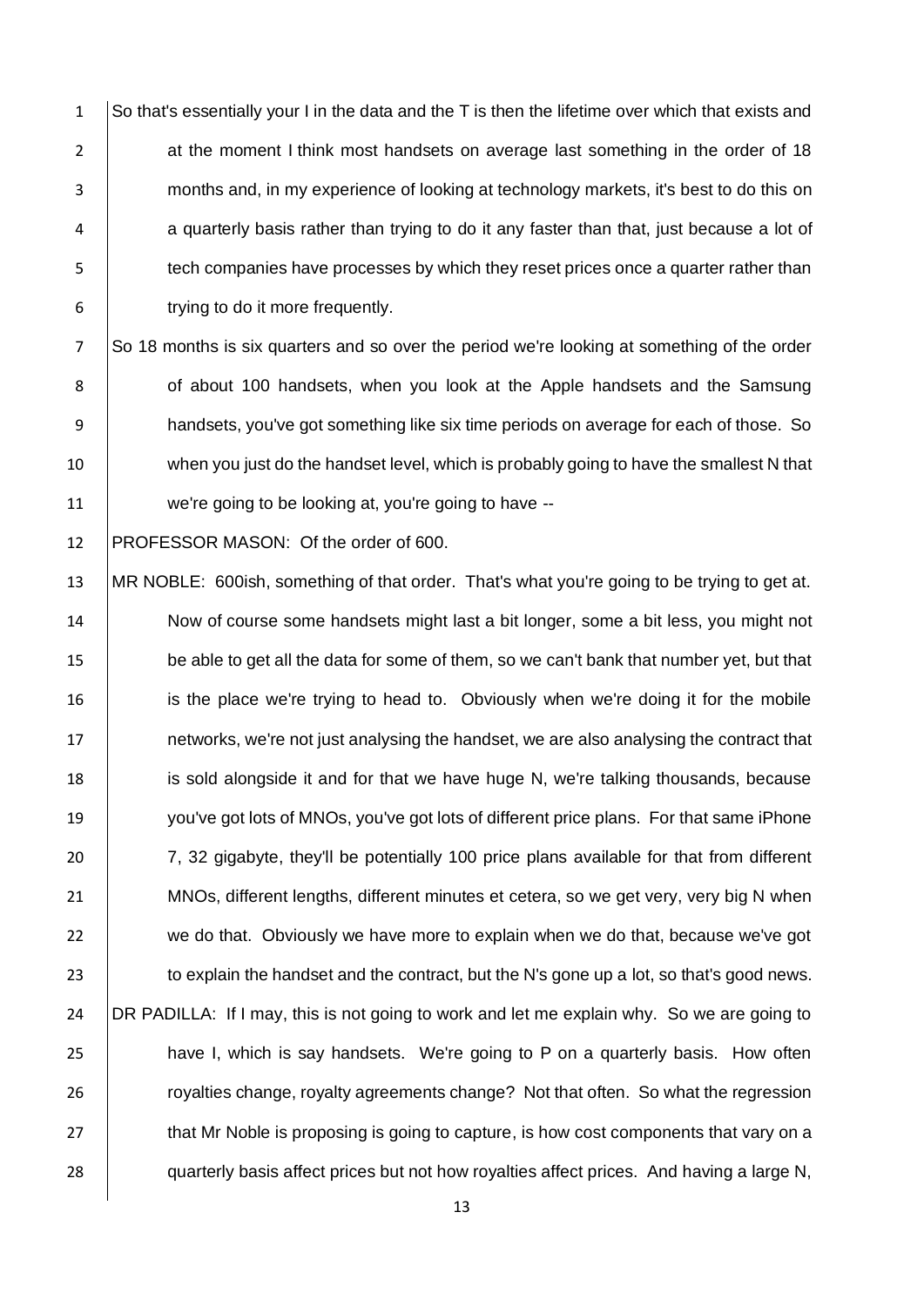1 well first in the case of handsets N is going to be I suppose two, Apple and Samsung 2 and the different models but, you know, it's Apple and Samsung.

3 The first thing that I would say is that frankly there are going to be unobserved variables that 4 **one would have to, you know, account for and that means that one way or another,** 5 either directly or through the use of fixed effects instruments, you're going to run a 6 **Figure** regression for Apple and a regression for Samsung, there would be such modelling, 7 you know, factors also in the MNOs but the identification is going to happen over time 8 and we have a fundamental problem, royalties don't change on a quarterly basis. 9 | I think that that's a fundamental problem with the approach that's being proposed, one 10 **among many but this is one of them that is quite critical.** 

 JUSTIN TURNER QC: May I ask, Mr Noble, does your modelling require different royalty **Fig.** rates at different points? What if the royalty rate was 5 per cent over the entire period for all products? Could you still draw conclusions from your model or do you require 14 different step changes in royalty?

 MR NOBLE: I mean, this almost goes to the questions about causation. Implicit in the model 16 is essentially the logic that a dollar of variable cost, and it normally is dollars for these companies, is a dollar of variable cost, whether or not you're paying that money to **Qualcomm in the form of a royalty or whether you are paying that money to NVIDIA for** 19 a graphics chip, and so in a sense I'm drawing the link that says that's a reasonable **assumption to make, that if they care about costs they care about all of the costs rather than treating them differently.** 

22 JUSTIN TURNER QC: I see, so when a cost changes, this is what's likely to be passed 23 through to the customer. It doesn't matter whether that cost is a royalty, an increase 24 in royalty or an increase in some other aspect of the manufacturing process.

25 MR NOBLE: Yes, that's correct but I think one other point to bear in mind is when you're doing 26 a panel, or at least when you start with a panel, you have the potential to look at the 27 movements in two dimensions. So one is how costs move over time. So I think, as 28 **Dr Padilla suggests, and in fact as I understand the facts, that Qualcomm's royalties,**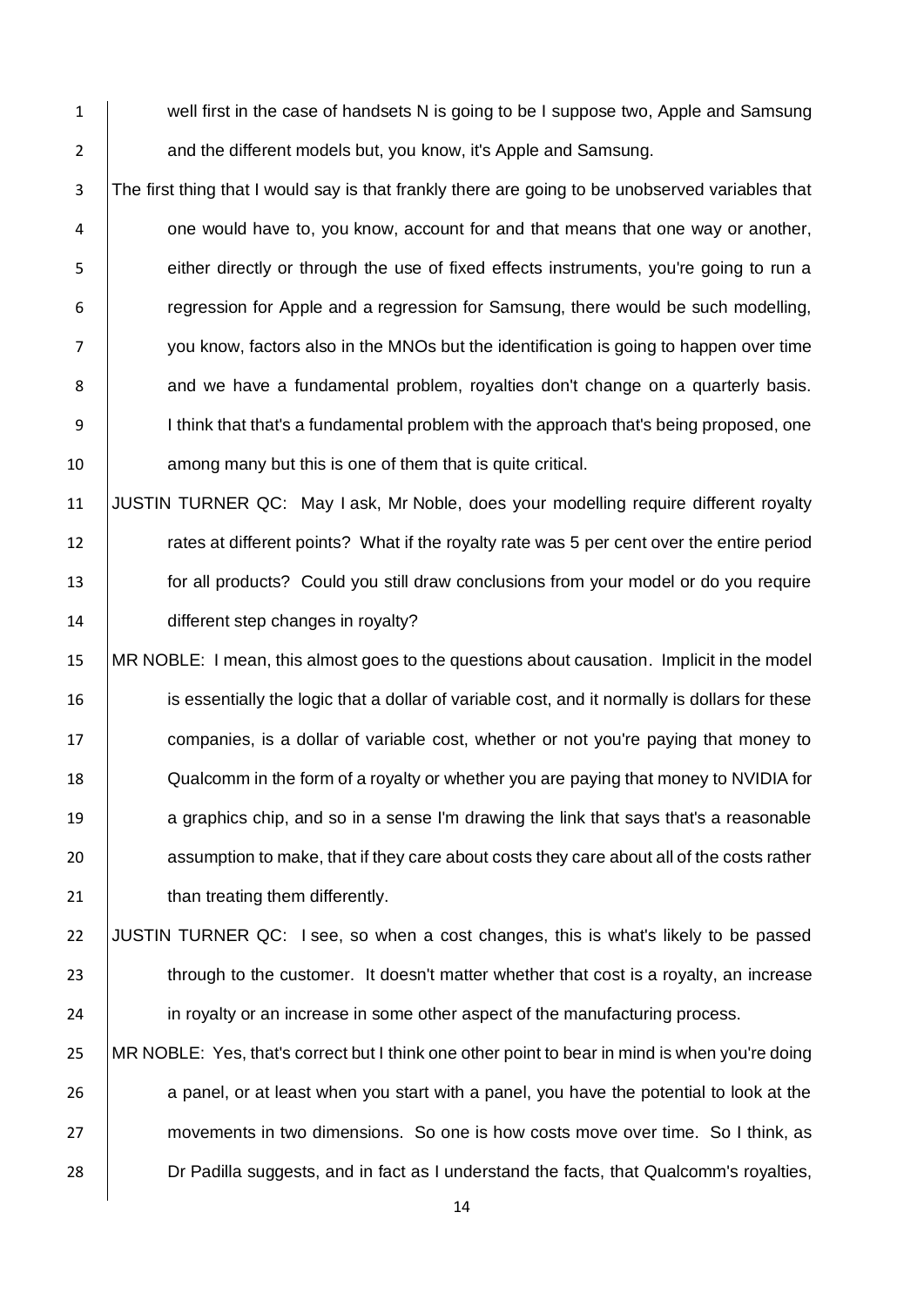1 maybe other royalties have moved but Qualcomm's have not very much, if at all, in this 2 **period and so in a sense the Qualcomm royalty, it's not like in a cartel where you get** 3 an event study where you say: there was a cartel and then there wasn't and now let us 4 | look at what happened when it disappeared. I did explore that. That would be a time 5 | series method. I don't think that is going to work very well here, because, as far as I'm  $\overline{6}$  aware, there isn't a period where we say there wasn't an overcharge and now there 7 isn't, so we're denied that opportunity. So we have to do an alternative approach and 8 so we're taking advantage of the fact costs do change over time, you know, graphics 9 chips, memory chips et cetera, those go down but they also go up, you know, there 10 have been various issues with batteries, costs have gone up. So we get a lot of 11 variation in those costs over time, which is helpful.

12 We also get the cross-sectional differences, so an iPhone 32 gigabyte and an iPhone 7 64 13 gigabyte, as I mentioned, have different costs. The primary difference between those 14 two is the extra 22 gigabyte of memory, but if you then look at an iPhone 8, which is 15 | sold at the same time as an iPhone 7, there are different costs associated with those. 16 The iPhone 8 has additional features that the iPhone 7 doesn't. They're sold at the 17 Same time periods. So some of the common features like a DRAM memory chip 18 I would expect to cost the same between them, but in a sense you'll see the difference 19 **f** of what is the extra cost associated with the iPhone 8 versus the iPhone 7.

20 **JUSTIN TURNER QC: I think Dr Padilla disagrees.** 

21 DR PADILLA: It's not going to work. The reason is the following. First -- I'll go to your first 22 **question last because it's the most important one.** This idea that we don't have P, we 23 don't have variation over time, but we have variation in a cross-section  $24$  along -- because we have different models, yes, but the royalty charge on Apple is the 25 **royalty charge on Apple and the royalty charge on Samsung is the royalty charge on** 26 Samsung. So you have variation in all the cost components, the memory et cetera. 27 Secondly, the most important question, can we treat all costs identically. Is it the case that

15

28  $\parallel$  any -- if the average pass-on rate is 88 per cent we can conclude that every single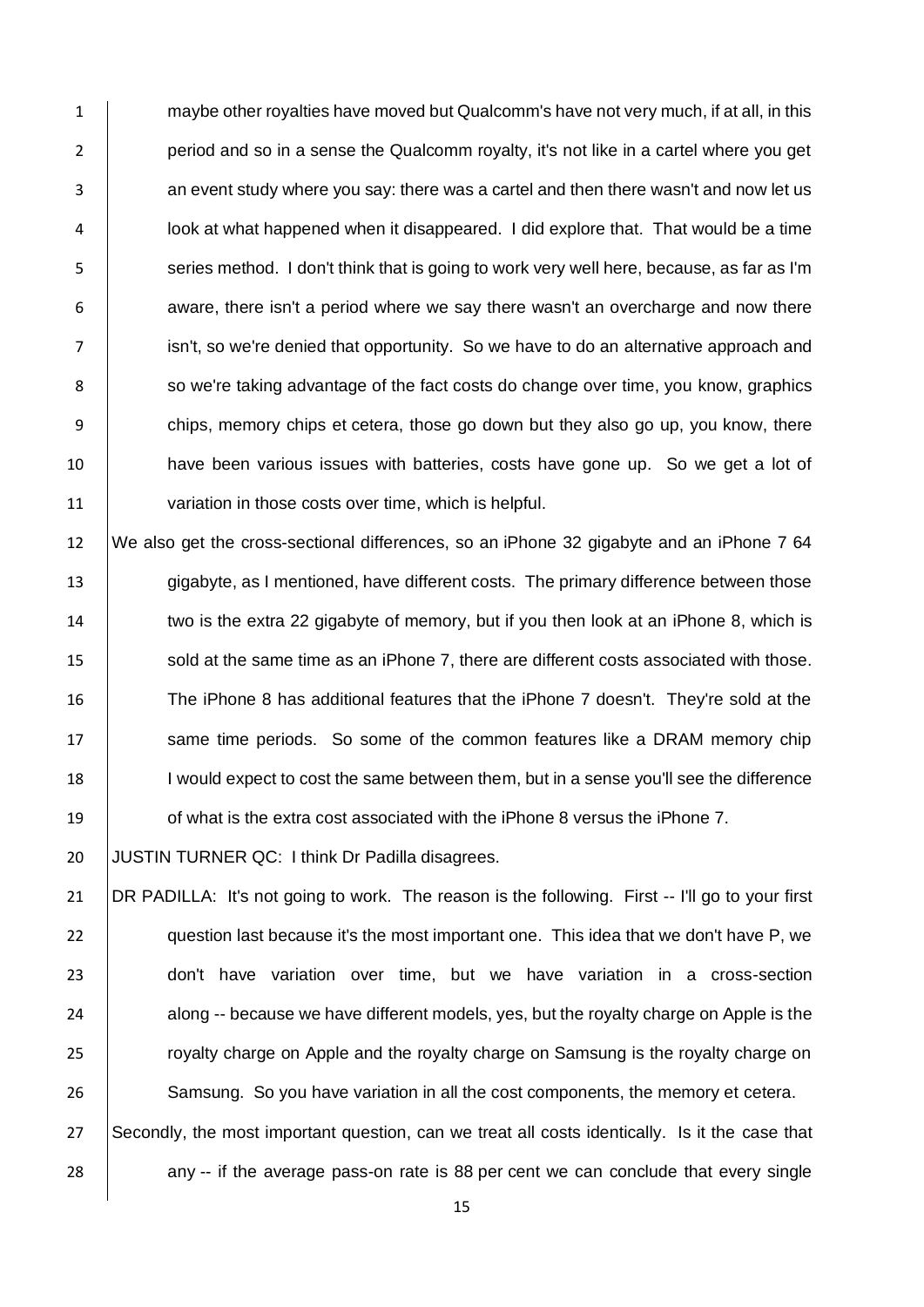1 costis passed on on an 88 per cent basis? The answer is no. I think that some costs 2 would be fixed, some others are variable, some are fixed or a little bit more variable 3 than others. Then there are ad valorem rates which are passed on in a different rate. 4 Ching is thinking about the cost of a chipset, that's per unit. There is one chipset 5 **per unit.** The royalty is different. The royalty, if it's ad valorem, means when you 6 **increase the price, you're increasing the royalty, so you're going to pass on less.** And 7 **that's well established in economics from the days in which we decided, for example,** 8 to introduce ad valorem taxes. There are costs that are common shocks, everybody 9 is affected in the same way, for example, a change in taxation, a change in one of the 10 fundamental inputs, like silicon on aluminium or glass. Others are idiosyncratic and 11 **they may not be passed on.** 

12 So I cannot -- and furthermore, there is three other things that we need to keep in mind: focal pricing policies, menial costs, prices don't change every other day, which, by the way, **in the particular instance of this case is particularly important, because we have prices** 15 that are nominated in pounds when the costs may be changing in dollars and prices in **pounds are not modified, so many costs.** But then there is something even more **fundamental in the theory of pass-through, which is that the pass-through rate is not**  linear. The pass-through rate is not a number. You may pass through small cost increases to a very small extent and large cost increases to a very large extent or vice 20 versa. I don't know in which direction the buyers will go. It's almost impossible to **determine a pass-through rate that is using a linear model.** If you impose a linear 22 model, as Mr Noble is proposing, you're going to get a linear answer, but is that answer **meaningful?** I don't think so.

24 PROFESSOR MASON: So we'll get on to questions of specification later, if that is all right.

25 Okay. So we've got a better sense of the shape of the data, recognising that it will vary 26 according to the unit of observation. We've already touched on variability, so let's 27 move on to the variables. I'm going to refer to left-hand side and right-hand side 28 variables. I think that will hopefully avoid any or minimise any confusion. So let's start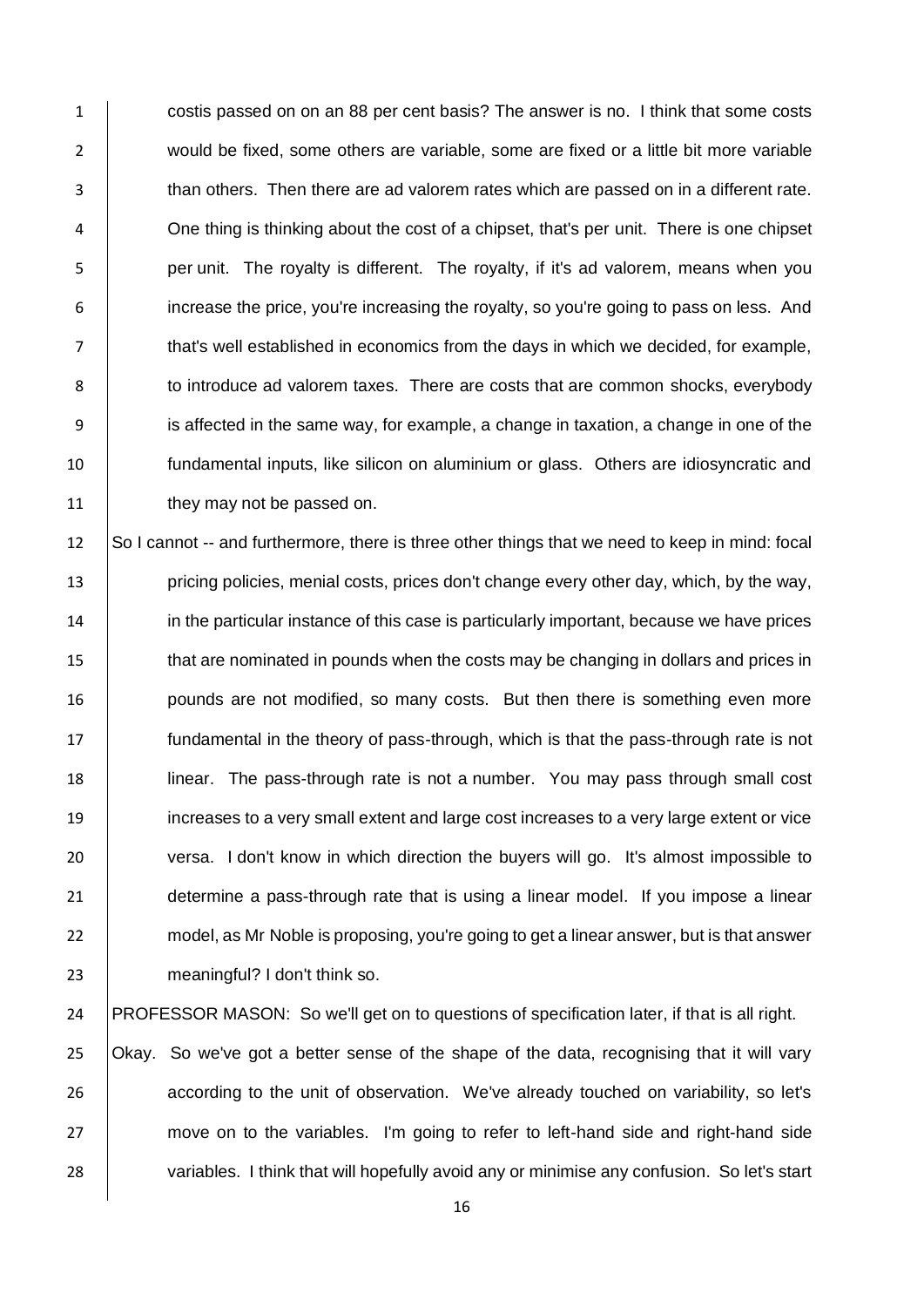1 on the left-hand side, okay? And again it will depend on the unit of observation, but if 2 vou could just unpack a little bit the price variable that will be used on the left-hand 3 | side of the regression.

4 | MR NOBLE: So for the MNOs it would be the price associated with the contract and, as I said, 5 | I get that from the Pure Pricing data and what I haven't determined yet is precisely how 6 | I'm going to represent that because of course different contracts have subcomponents 7 | within them. It's quite common to have an upfront cost and then a monthly rate. What 8 | I haven't determined is what is the best way of distinguishing the two. Should I NPV it 9 to get a single number, like a lump sum upfront? Should I take some sort of average 10 **across it?** I haven't determined that and that goes a little bit to the model specification. 11 But, you know, we'll be seeking to try and get a representative of the price on the 12 **left-hand side for the contract represented in some way that it's then explained by the** 13 variables on the right-hand side. In that instance it would be things like the mobile 14 contract.

 For the handset, it's easier, because typically you are just talking about a price. It is, you know, you're buying a phone at a price and I expect to be able to get lots of prices for the 17 same phone and then I have a choice: I can either average them to get some average **number with, you know, the costs, or I could potentially, you know, separate them out** 19 and do either multiple models or some other adjustments to account for that. So if we **thought, for example, that sales by different routes might have materially different pass-ons, we could look at that, because, you know, as long as we've got a price data for it and the cost data that marries up with it, then we can explore that topic.** 

23 PROFESSOR MASON: So let me go back to the first case, which is the more difficult. So 24 you've got multi-part pricing.

25 Is there any theoretical guidance as to what's the appropriate -- I mean, will you include 26 multiple components of the price or are you looking after a single price on the left 27 **hand?** I'm not still -- I understand it's work to be done, but nevertheless --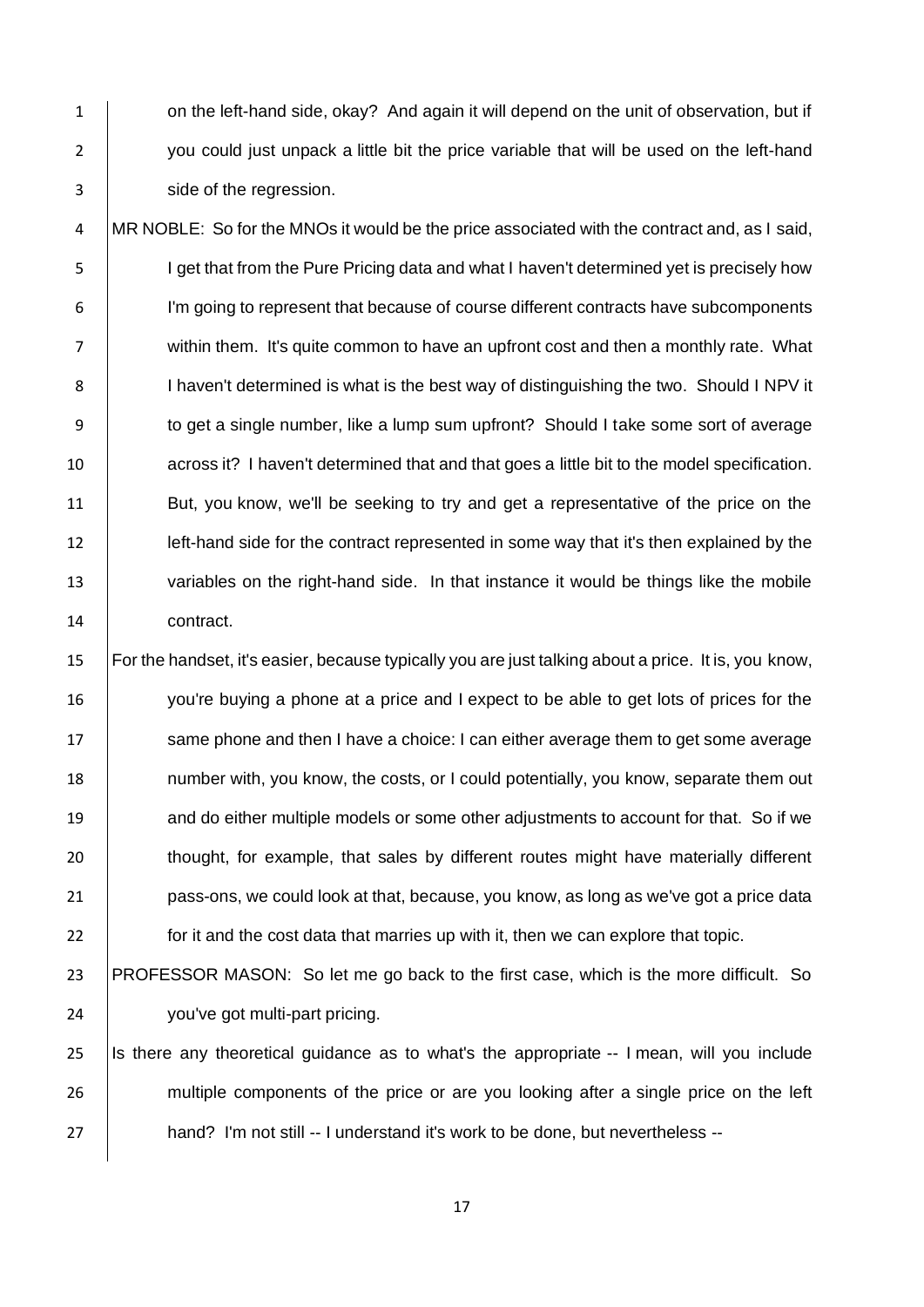1 | MR NOBLE: I think I'm going to try and explain it as a single price variable on the left. I think <sup>2</sup> if we start to introduce complexity of -- because often mobile contracts come, they're **often choices, do you want zero upfront costs and only a running rate and so on.** I think we're introducing almost unneeded complexity when we do that. So I think I want to 5 go to a single number is the short answer. Precisely how I'm going to do that I think 6 the jury is a little bit out on that. As I said, you could simply add up the nominal **Fig.** amounts and get a nominal value associated with it. I think the challenge with that was nicely articulated by Dr Padilla in his report where he highlighted the fact that implicit 9 | in monthly contracts are actually quite high interest rates, something Ofcom has **commented on.** But I think that's almost then a motivation for why you might do 11 an NPV which is to say, well, we can infer from this data what kind of interest rates are 12 in fact being charged implicit in that and then you can almost do it the other way round, **crunch it back down using that to say this is the equivalent lump sum amount that we have at the beginning to then get to that single variable.** 

15 I would say we're not making particularly strong assumptions there because in a sense the 16 APR, the interest rate that's implicit in that, is essentially a quasi-market rate that you're **calculating in the sense that, you know, as I pointed out in one of the annexes of my, I** think third report, yes, it does cost more to buy a phone like that but consumers do have choices -- they could pay for it on their credit card upfront to avoid that -- but it **let in the looks as though we may well be in equilibrium because the interest rate that's implicit** 21 in that contract is in the same region as the kinds of interest rates that consumers can **get if you're going to take a personal loan or pay with a credit card.** 

 PROFESSOR MASON: Okay. Thank you. Dr Padilla, any observations you want to make **but the construction of the price variable?** 

 DR PADILLA: This is not my main area of concern. I would say with respect to handsets I **think it's relatively simple.** 

 With respect to MNOs, look, I think that one can do things, it will be hotly debated in due 28 course because, you know, you need to decide for example what are the relevant units,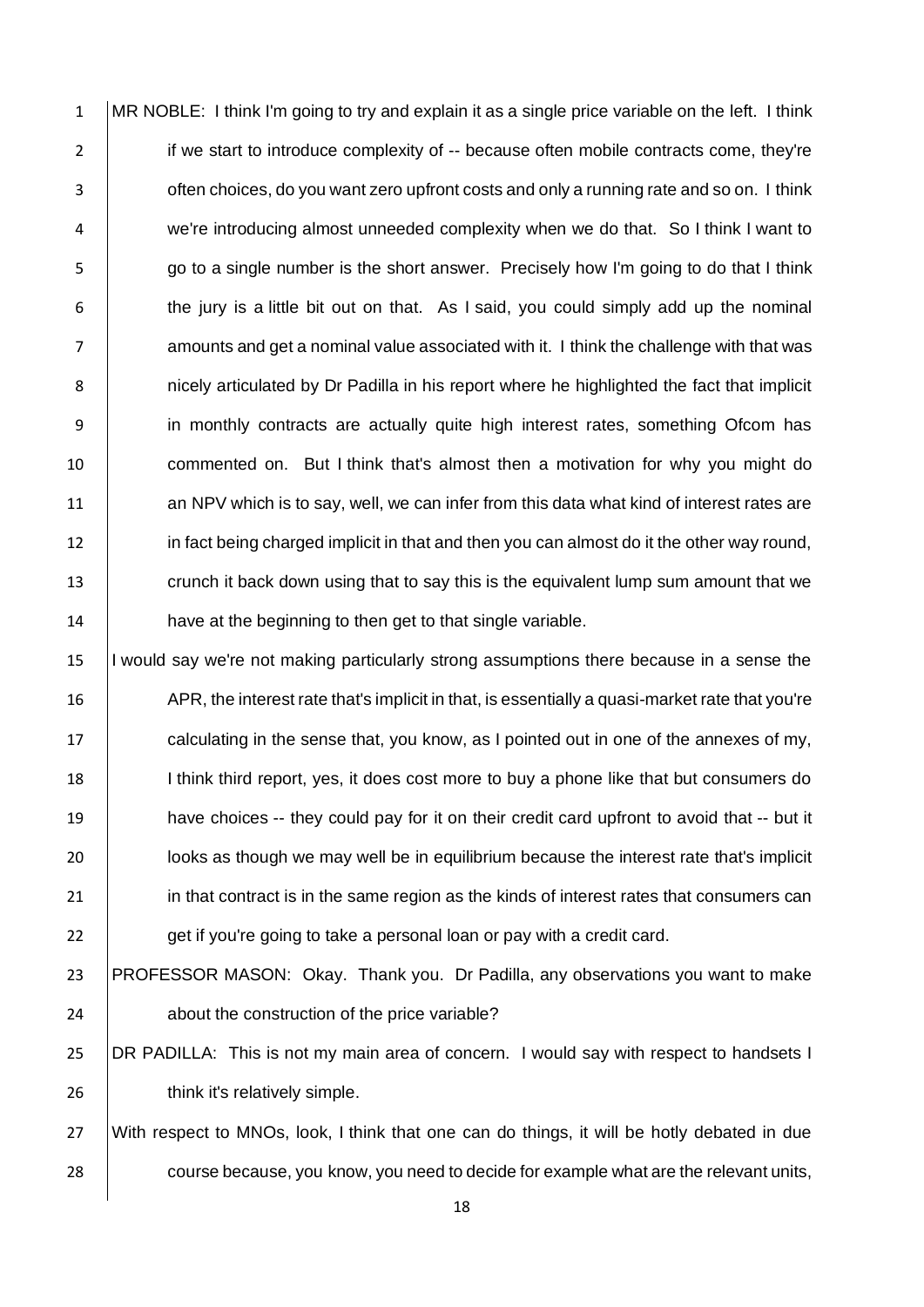1 are you looking at nominal prices, are you looking at real prices, are you looking at 2 **price per megabit.** You know, my experience of working a number of mobile mergers 3 and doing some post mortems of this and my experience is that different analysts, 4 including myself, have been using different methodologies. You ask the European 5 Commission or you ask me about whether the mergers in Austria led to higher prices 6 **find in the vertex of the vertex constant** of the vertex or not and we're using 7 | Apples and using price by unit of megabit.

8 | PROFESSOR MASON: All right. Thank you. Shall we move on to the right-hand side.

9 | MR NOBLE: Hm-mm.

10 PROFESSOR MASON: And let's start with costs, since that's what's been promised, and just 11 to -- I think we're clear, but let me restate it and see whether the summary achieves 12 agreement. I think I've heard both experts say that there will be limited, sometimes 13 **Fig. 2.** zero, variability in royalty rates. So it will be variability in other cost components that 14 will be important for pass-through and then the assumption will be that pass-through 15 The rates on different cost components are the same and therefore it can be applied to a 16 step change in royalty rate.

17 Mr Noble, do you recognise that as a bit of a paraphrase?

18 MR NOBLE: I think that's a good paraphrase. I would think, I mean, just to respond indirectly 19 to some of what Dr Padilla was saying, in a sense we are very unlikely to have the 20 **benefit of lots of movement in royalty rates.** I wouldn't want to rule that out, because 21 we haven't gone and got those royalty agreements and they may well move. I think 22 we're pretty sure that the Qualcomm ones don't but it may be that there are sufficiently 23 big movements in other royalty rates that we get variation there. I think we'll find that 24 **J** out when we go and get the information.

25 | On the other point about is the only way to do this to collapse it altogether, that's what I expect 26 to do but it's not the only way you have to do it in this analysis, because I think 27 Dr Padilla was alluding to, well, what if there are different bits of the cost and could you 28 **treat them differently.**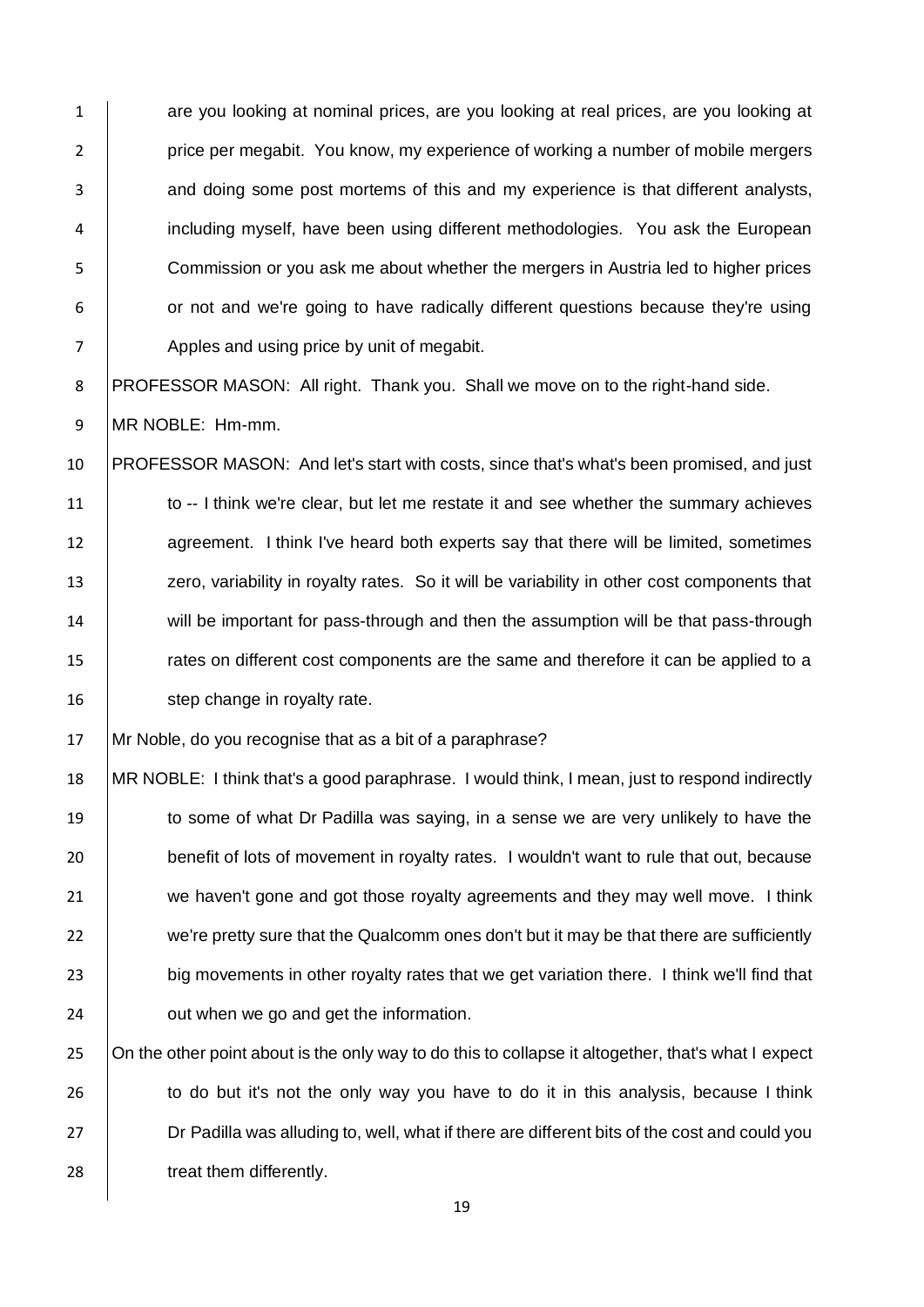1 | PROFESSOR MASON: Yes.

2 MR NOBLE: I mean, in the teardowns for example, they're very, very detailed. They give you 3 line by line what all of these different elements are in them and so, if we were to take 4 the view, well, perhaps some of them have different relationships, you know, one of 5 them is more likely to be linear, one of them is less, there's good, you know, conceptual  $6$   $\vert$  reason why we might think that, we can obviously aggregate the data in a different 7 | way. We could create two cost variables, you know, one that we think behaves in a 8 **linear way and another one that we think behaves in a non-linear way, something like** 9 | that, if we wanted to. Now, I don't expect to do that and I don't think it's something that 10 **Dr Flamm did in his analysis either, but I think in a sense the teardown analysis is** 11 1 actually really quite detailed. So it does gives us a little bit of freedom to explore a few 12 **items like that if we needed to.** 

## 13 PROFESSOR MASON: But nevertheless, accepting that you haven't seen the detailed data 14 yet, it's reasonable to say that the expectation of the variability in royalty rates will be 15 less.

16 | MR NOBLE: I would expect it not to be big.

17 PROFESSOR MASON: Okay, and therefore it's almost by way of an identifying assumption 18 that the pass-through rate on royalty rates will be similar to the pass-through rates from 19 **b** other cost components.

20 MR NOBLE: I think that's quite likely, yes.

21 PROFESSOR MASON: All right. Dr Padilla, anything that you want to --

22 **DR PADILLA: I think that your characterisation is correct and I also think that Mr Noble is right** 23 in saying that Dr Flamm didn't take that into consideration; the reason why I think that 24 the numbers that he estimates are unreliable. But I think that we are talking about the 25 **key issue here because the problem that we face potentially is an empirical question.** 26 But the problem that we face is that we may have an average 88 per cent pass-on 27 which reflects 110 per cent pass-on of certain costs and a zero per cent of the royalty 28 and for the purposes of the exercise here that would be a really big mistake and so we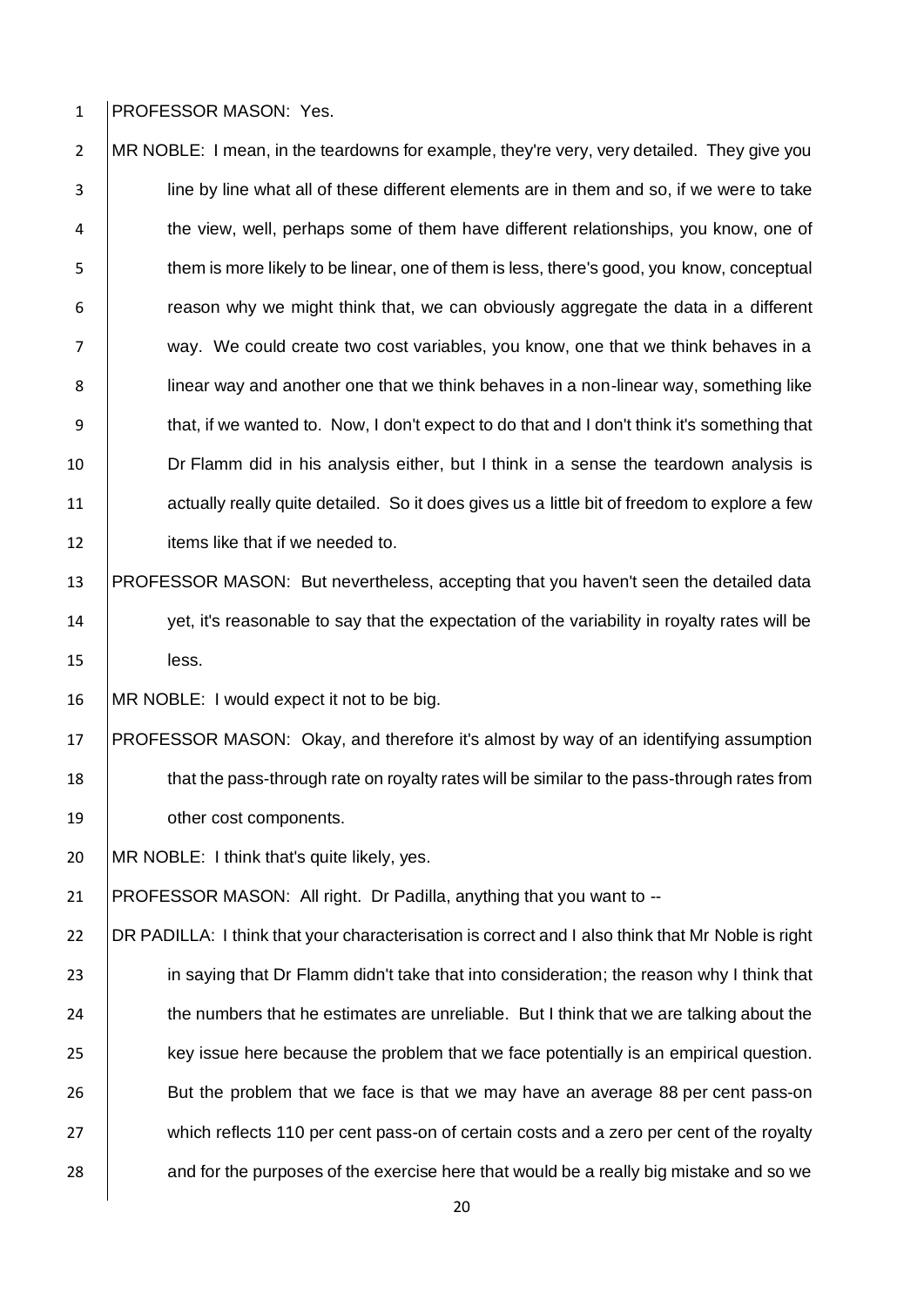1 | need to think carefully how to design a model that is not capable of producing those 2  $\parallel$  false positives. By the way, it could produce a false negative as well and I don't think 3 that the methodology that has been proposed to date is capable of, you know, giving 4 us that confidence and that's why I don't think that that is acceptable. It would need to 5 **be modified very significantly.** 6 PROFESSOR MASON: But it is an empirical question. Is anybody proposing a theoretical 7 objection? 8 **DR PADILLA:** My objection is -- the answer is empirical, the objection is theoretical. First, as 9 we know, pass-through rates depend on curvature of cost functions and curvature of 10 demand functions. So most generally the relationship between prices and costs is 11 going to be non-linear, so you're not going to have just a cost, a cost per square, a 12 cost cubed blah blah. 13 Secondly, we know that these companies price in the UK in pounds, as they have to, but the 14 costs are in dollars and that introduces friction in the way that costs are passed on. 15 **That will have to be thought of.** 16 Then we know that there are many costs: not everybody adjusts prices on a constant basis. 17 Aluminium prices have skyrocketed and iPhone prices didn't go up immediately and 18 then plummeted and they didn't go up immediately and that needs to be thought of and 19 we also need to think about which cost components are common and which ones are 20 **idiosyncratic and we need to think about that.** 21 | Royalties tend to be idiosyncratic. Despite the ND portion of the FRAND commitment they  $22$   $\parallel$  tend to be idiosyncratic. All these things need to be answered to have a plausible 23 methodology, because otherwise empirically those are theoretical objections, but 24 empirically if we don't take care of all those objections that the theory proposes, we 25 may get the result that, frankly, is as useful as the answer to the meaning of life being 26 42. 27 | PROFESSOR MASON: Okay. 28 All right. Thank you.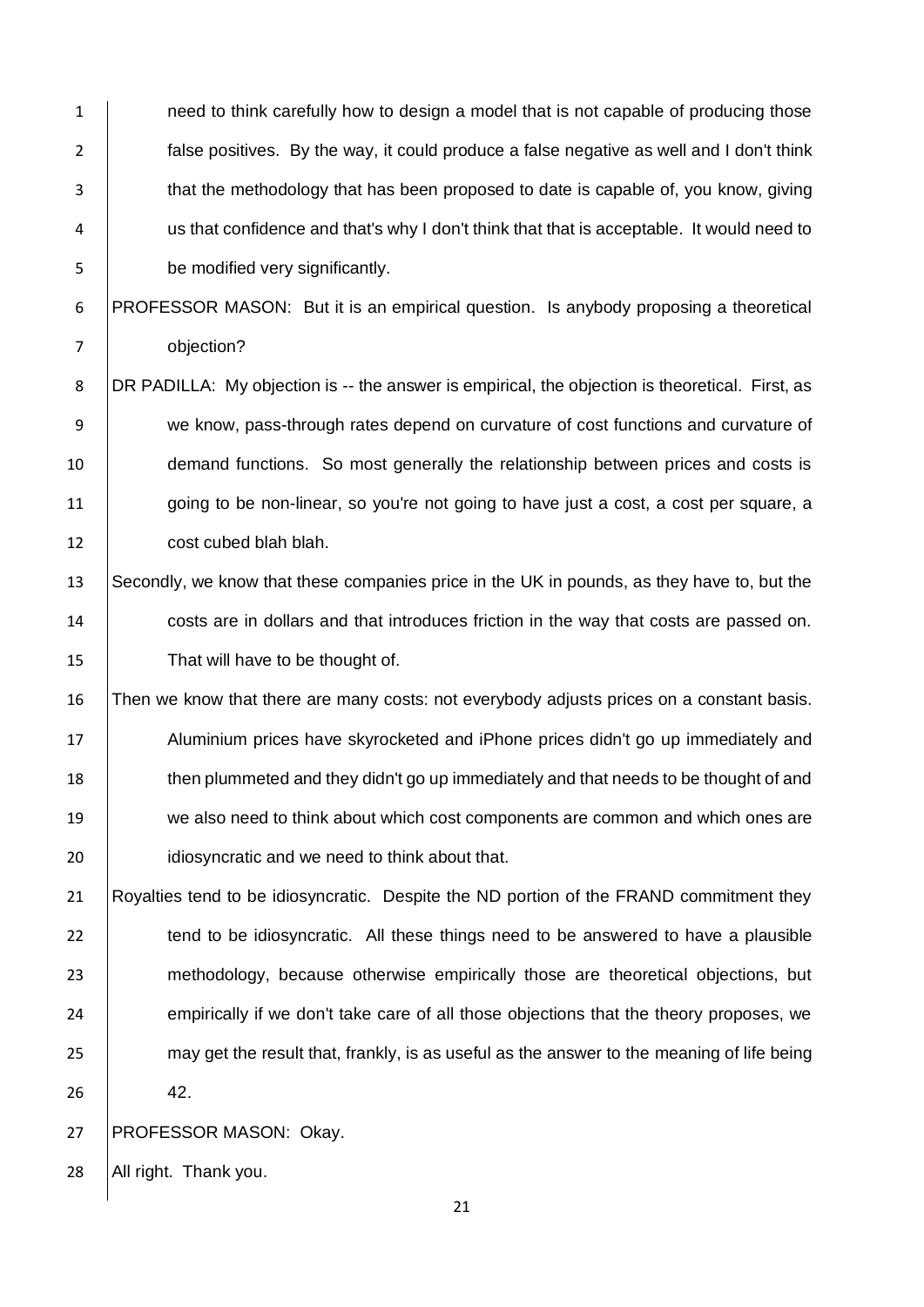1 | Let me finish off on cost data. I'm just checking the time.

2 Mr Noble, you've spoken about the teardown cost data and the degree of granularity that can 3 be obtained through those sources, what proportion of total variable costs can 4 you -- and then I'll ask about what proportion of total costs, but the portion of variable 5 **costs that you can derive from those teardown data sources.** 

6 MR NOBLE: My understanding of what they're trying to achieve is 100 per cent of the total 7 **component costs, the total manufacturing costs et cetera.** I think it's ultimately 8 an empirical question about how much they achieve that and I think that's something 9 | I want to explore further. But my expectations is, and certainly having reviewed several 10 **f** of them, I've struggled to think of what is it they might be missing and the whole point 11 of these teardowns is so that people can understand what does it cost to make a 12 **phone.** They're used by equity analysts to understand what is the gross margin earned 13 by Apple on an iPhone, because Apple doesn't report that. Similarly rival 14 manufacturers use them to understand, you know, how is it that Samsung is selling 15 this phone, you know, what costs, what components are being used within it. So my 16 **expectation is that it's a very large, potentially 100 per cent of those costs.** 

17 PROFESSOR MASON: Dr Padilla, I'll put a particular question to you and you can add on 18 what you were going to say, if it differs from the answer to the question.

19 We understand that you argue that there are other costs that are material for pricing decisions,

20 **So** if we just set that point to one side for a moment, are there any concerns about 21 **teardown cost data that you would want to air?** 

22 DR PADILLA: To tell you the truth, I don't know whether there are concerns but I think that 23 we would need to check, at least in a cursory manner, whether they reflect the true 24 | costs of the operators in question. Look, because of experience in other cases, 25 | I understand that different OEMs have different agreements, for example, with chipset 26 manufacturers, they may benefit from all sorts of rebates. They also have special 27 agreements with a supplier of glass, for example, they may use different types of glass 28 and they may have rebates related to volumes et cetera. It seems to me difficult for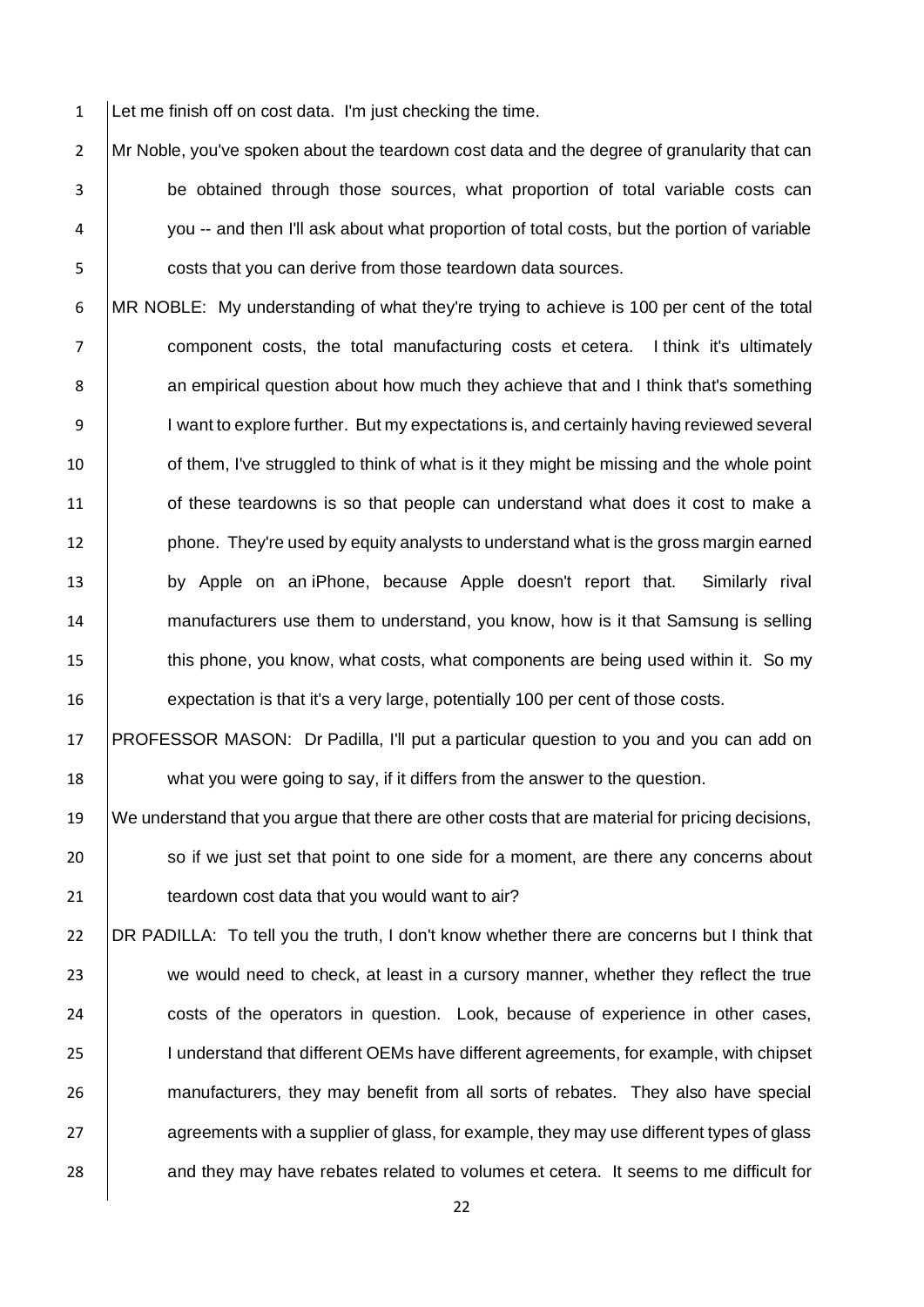1 IHS or any other third party that is, you know, to understand all those, you know, details 2 and to -- because this is quite highly confidential data. So I think it would be important 3 in my opinion to cross-check the validity of that cost data with OEM data because **otherwise**, given the prominent role that is given to all those other costs as an identification factor in these regressions, to make sure that we have the right data.

 MR NOBLE: And I was just going to say, I mean, it's a useful point actually because 7 | I think -- we will have access to at least one cross-check, which is going to be 8 | Qualcomm chipsets, because we'll know, if Qualcomm are willing to give us that data, 9 what those cost and so we can cross-check that against these teardowns. So, for example, when they refer to a Qualcomm chipset, we can check whether that number 11 tallies up and how close it is. A number of the other components I would say, one can't **rule out there might be a special agreement but a lot of them are quite commodified components, so a unit of DRAM is very similar to the next unit of DRAM and if we**  needed to, we could go to other specialist data providers, DRAMeXchange for 15 example. I have done cases in TFT LCD, there are specialist data providers that if we need to go check to see, you know, the validity of those costs against other **benchmarks we can do that.** 

 PROFESSOR MASON: Presumably providing any idiosyncratic rebate didn't itself vary over **time, the extent of it, that that would wash out in a regression analysis.** 

MR NOBLE: Yes, if it's just a fixed percentage off, then it should wash out.

 DR PADILLA: I have a problem here because I cannot disclose confidential information, but **I** I would think that, even things that Mr Noble may consider commodities, a company 23 that has significant bargaining power is able to extract rebates and those may change 24 over time. We're talking about a long time period for an industry like this, 2015 **onwards.** I would cross-check because otherwise, you know, we may find that some **costs are not moving when they're moving and some costs are moving when they're hot moving or the other way round.**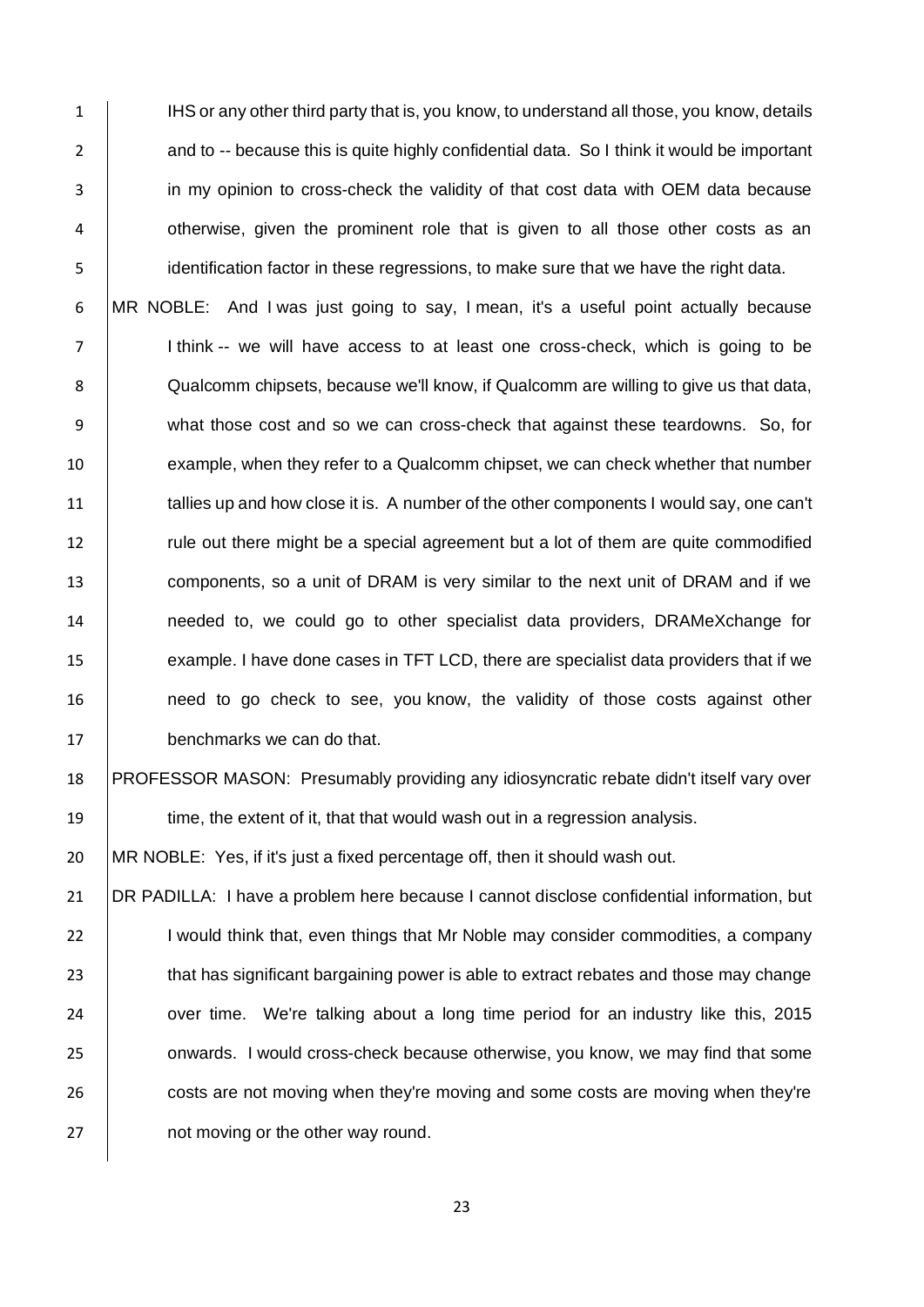PROFESSOR MASON: Okay. Thank you. If the chair agrees, there's one other short **question that I would like to dispose of before the break.** 

 So final question before we rise for a break is the matter of fixed costs. So Mr Noble, you 4 anticipate using only variable costs on the right-hand side of the regression. If it became necessary to include also fixed costs, would your data sources allow that?

 MR NOBLE: So IHS and others don't focus on fixed costs but we do have other sources. So 7 we can -- I think I referred to in my third report that we can go to public disclosure by Apple and Samsung, they're both publicly listed companies and so you get reams of documents being published by them quarterly and annually that give you a lot of insight into what those fixed costs are. Now, obviously, I mean, I guess one objection you might have to that is to say, well, you know, they're going to be at the company-wide **level, but I think certainly my understanding of the way that a lot of these fixed costs** 13 are relevant, for example on software and so on, or technology development, is that they often apply not just to handsets. So, you know, for example if you're developing 15 anew processor or a new user interface, for example, Apple and Samsung often deploy those across their whole suites, both their tablets on the one hand, which aren't 17 what we're talking about today, but also the handsets that they are using as well. And **So I think, you know, you're going to have access to sources and obviously, as ever, if** 19 we think that's really important, we need to do something with it, if the public sources **aren't good enough, you can obviously go and ask the OEMs and then we could go**  $\parallel$  and if we had to, we could then go and get third-party disclosure if we had to.

 PROFESSOR MASON: What would make you conclude that it would be necessary to include **an element of fixed costs on the right-hand side?** 

24 MR NOBLE: So I think the first step when we go into model design now is to think very hard 25 about a lot of the questions that you've been asking about, you know, precisely how 26 are we going to define these variables, what is the structure of the regression, is it **going to be linear, is it going to be level, is it going to be logs et cetera, I think we need** 28 to think about all of those points. As we'll do that, I'll be reviewing public information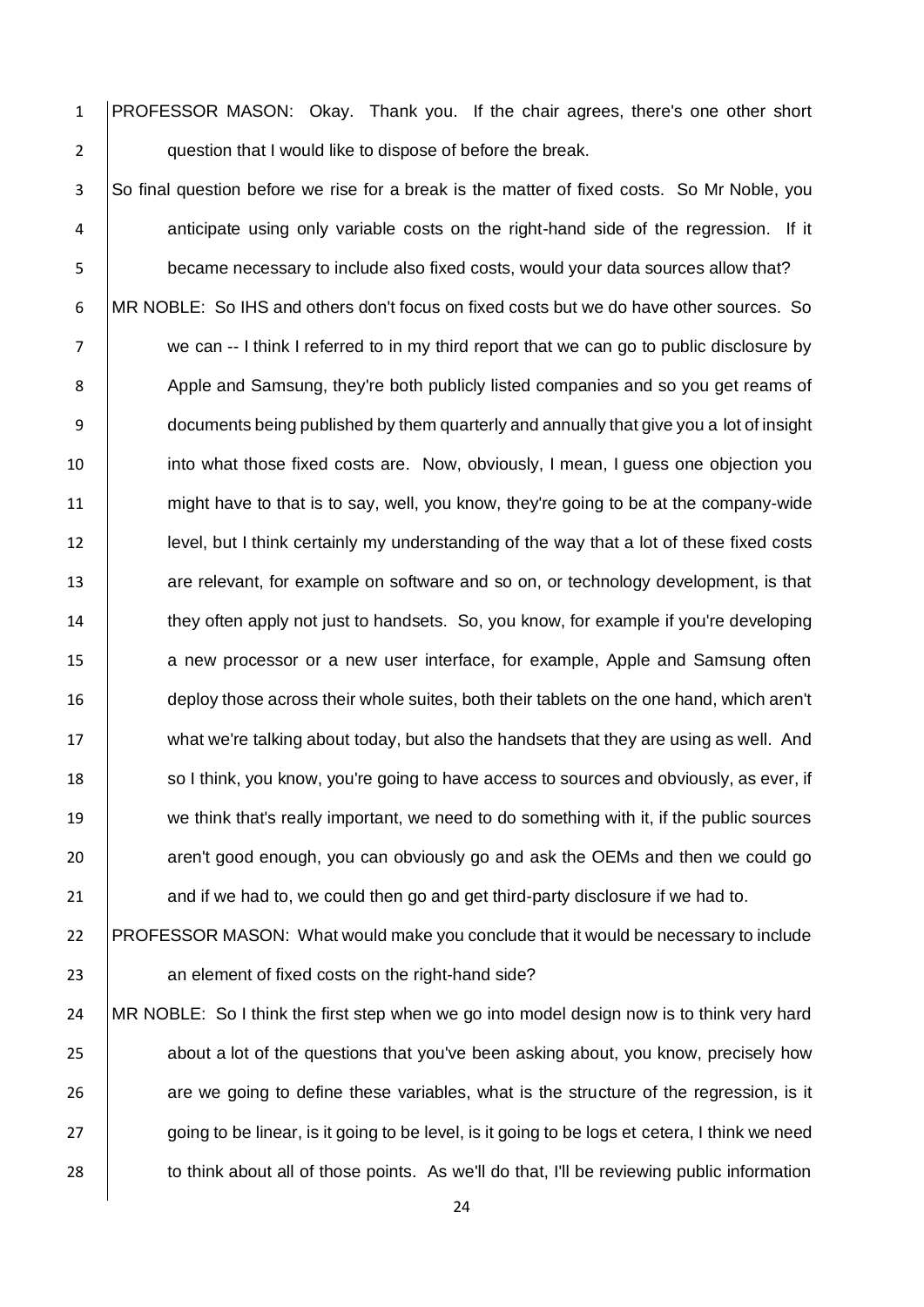1 about industry in further detail and it may well be that we go through some of that and, 2 vou know, I would highlight there's an awful lot of public information about these 3 companies. There's an awful lot of information, you know, third parties, competition 4 authorities analysing their behaviours and so it may be that there are features in there, 5 you know, for example the Android and Apple investigations, there may be features in 6 **there that I've identified that make me think, do you know what, we do need to factor** 7 **i** in those fixed costs, let's go and get a measure of them, let's put them into the analysis. 8 For example, similar things happened in I think it was a lithium batteries case where 9  $\vert$  there were debates about the extent to which capacity needed to be taken into account 10 and, in fact, you could arrive at conclusions about whether you thought that was a good 11 idea or not largely by looking at the public disclosure from the battery manufacturers 12 **themselves**.

 PROFESSOR MASON: Dr Padilla, again, append the point that you were going to make to your answer to my question if you could. Are you aware of other studies, particularly **i** it's hedonic regression but other studies generally where fixed costs have been incorporated into the analysis of price-setting from the econometric literature?

17 DR PADILLA: There are studies of course and I think that what they find typically is the 18 **pass-on is significantly less than on variable cost. But again, it's potentially -- they're** 19 **there and we need to account for those.** 

20 I was going to make two points with your permission. One is that first I think that, you know, 21 what Mr Noble is saying is commendable, I mean, he is saying, you know, we will  $22$  amend all these things, but I think that the devil is in the details. So I think that we will 23 meed to judge that methodology when it's set out. I think there are fundamental 24 changes and lots of changes that need to be implemented. And that model that he 25 may consider doing is fundamentally different from that done by Dr Flamm and the 80 26 per cent figure that has been used in this case, because Dr Flamm didn't do any of 27 **this, absolutely nothing.**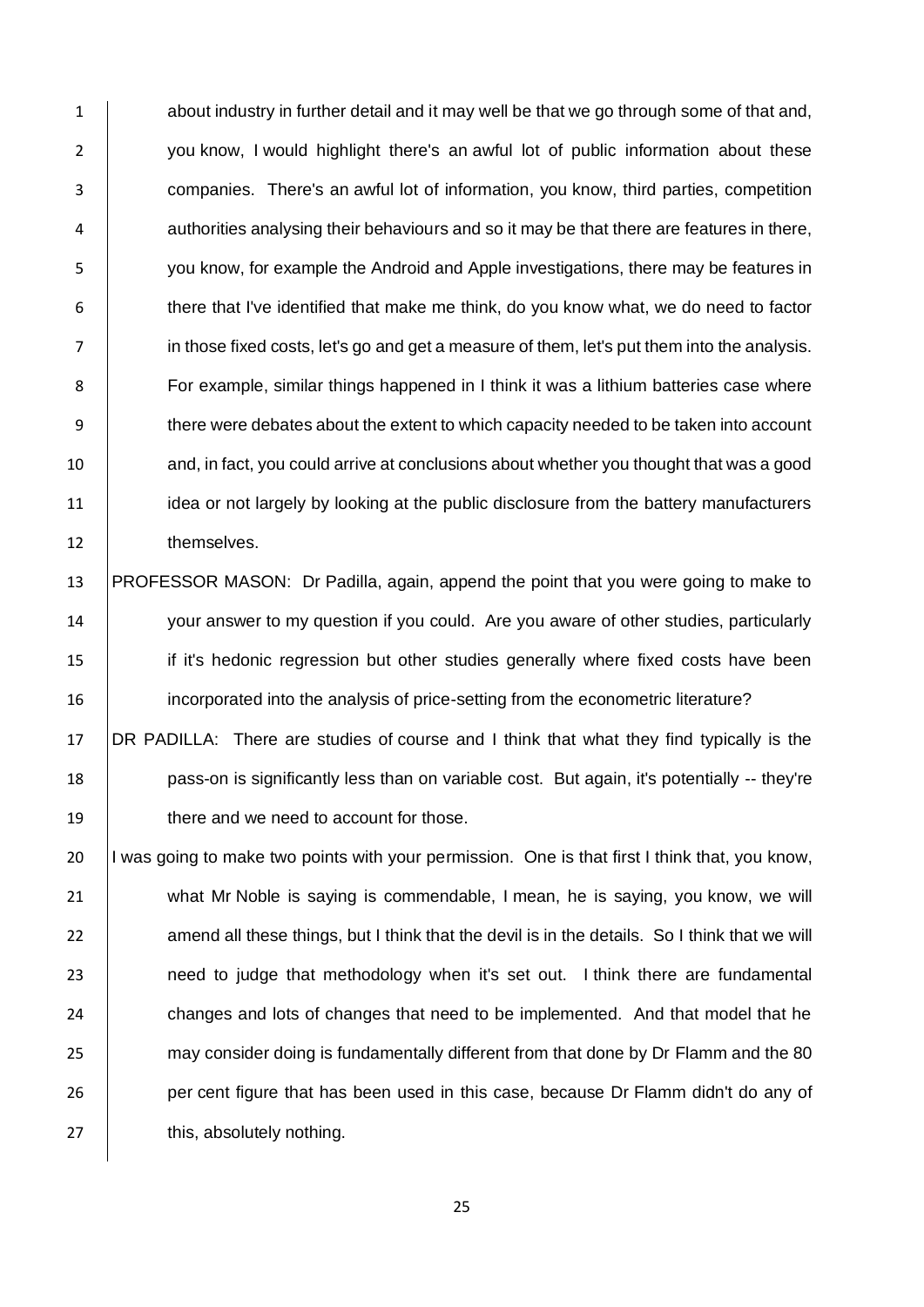1 The second comment I wanted to make is that there is an additional cost that needs to be **considered here which is not just fixed or variable, is the opportunity cost.** And what 3 is the opportunity cost? If one looks at what Apple itself is stating, for example, in its 4 iitigation in the context of the investigation of the app store pricing and a number of **economists that are working for Apple in that matter, its handset prices reflect in part**  the revenues that it makes through the app store and selling one less phone means **that it isn't going to make less money on the app store. That may be correct or incorrect** 8 but that's a statement that has been made and that means there is an opportunity cost, 9 | that would need to be a factor, which is relevant for Apple but not for Samsung. Again, **that's another consideration that would be important, can be coped with, but it requires fundamental changes in the methodology that has been proposed, which is one that**  Dr Flamm used in the US. 13 | PROFESSOR MASON: Okay. Thank you. MRS JUSTICE BACON: All right. We'll rise for lunch and we'll return at five past two. **(1.07 pm) (The luncheon adjournment) (2.14 pm)** PROFESSOR MASON: So we'd like now to move on to questions relating to causation. Let me paraphrase the arguments as we see them and then we can go further into the detail. 20 Mr Noble, I take your position to be that causation can be sufficiently established within the **hedonic regression analysis by dint of the number of control variables that appear in the regression.** 23 PDr Padilla, I take part of your argument to be a concern that there may be omitted variables 24 which may confound the question of causation correlation. So first I suppose let me **just -- I know that's very high level, but does that capture at least a good part of your The Separt Exercise** positions? If I start with Mr Noble. MR NOBLE: I think yes. I mean, the only part I would add to what you just said is almost 28 I think I proceed in almost the language of hypothesis testing, that one has a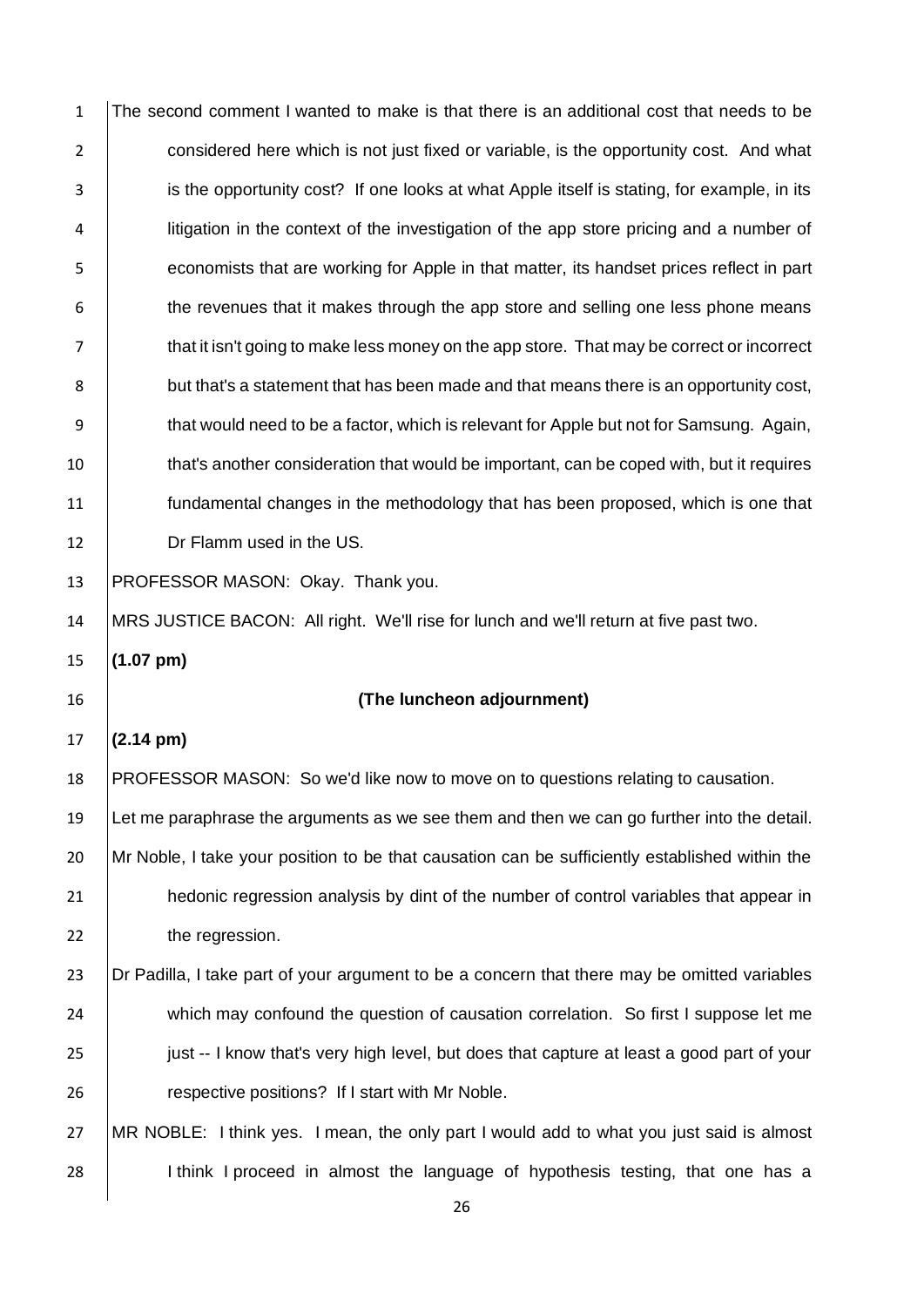1 hypothesis that's based on the material we have in front of us about the fact I expect 2 that there is likely to be pass-on and then I'm going to test that empirically in the way 3 **that you've just described, you know, with my model.** 

4 PROFESSOR MASON: Okay, thank you. Dr Padilla.

5 DR PADILLA: Broadly speaking I think the characterisation is correct, but, as we know,  $\overline{6}$  causation is a big problem. Regression analysis by itself is not a guarantee that you're 7 | obtaining a causal relationship. You have a conditional correlation, because you're 8 **controlling for a number of factors.** We are not in this particular case going to perform 9 a randomised trial experiment, we don't have a change in royalty and then we are not 10 contacting before and after and therefore it is central that we condition a control for 11 everything that could have an impact and could generate a problem.

12 But in addition to that we have to be careful with reverse causation. Reverse causation can 13 be another significant problem in terms of, you know, when you infer from a correlation 14 a causal relationship and here we have at least two sources of potential reverse 15 causation, one, if royalties are ad valorem, then there is a potential for reverse 16 causation, because higher royalties imply higher prices, but higher prices imply higher 17 | rovalties.

18 And secondly, and I think that this is more fundamental perhaps, we have the problem that, 19 **19** according to the theory of harm that I think has been presented, the increase in the 20 **Fig. 7** royalties not only causes increases in price but allegedly also cause changes in quality, 21 and given that, using your terminology, quality variables are on the right-hand side, 22 | there may be a joint determination of quality and price and that may generate a reverse 23 **causation problem, and those things have to be taken care of.** 

24 PROFESSOR MASON: Okay, shall we deal with those two issues therefore in turn. So, 25 Mr Noble, first royalties being ad valorem and therefore prices causing absolute 26 **amounts of royalty payments rather than causation running in the other direction.** 

27 MR NOBLE: Yes, and I think that's something we have to think about carefully when we're 28 designing the model, I think we are helped slightly here by the fact that, based on the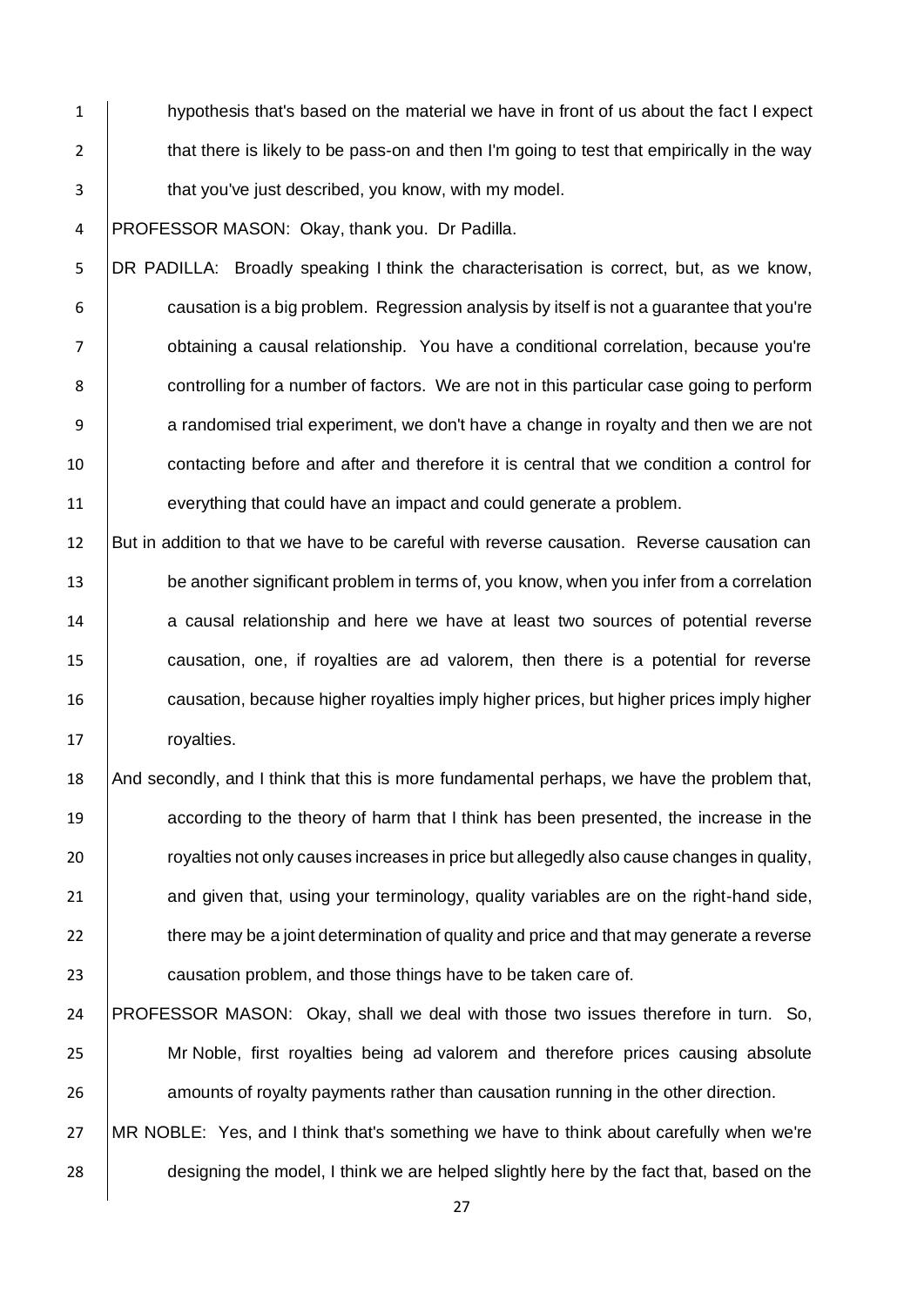facts as I understand them, a number of the royalties, and particularly the Qualcomm 2 The royalties, are not always ad valorem. For example, the Apple royalties were either **1** \$7.50 or \$10. So I think that helps break that concern down somewhat. 4 And I think also the other point is that if we're concerned about the reverse causation, then we 5 can zoom out that little bit further and look at the variable cost as a whole and then we **don't get that same reverse causation endogeneity concern at that level.** 7 PROFESSOR MASON: Just remind us if you would, what proportion of the overall variety **costs would the royalty payment comprise?** 9 | MR NOBLE: Something in the order of 10 per cent. That's my understanding. It could be a **i** little bit more than that. Perhaps if the -- yes, that sort of order. And of course I think 11 we expect that not all of that has this feature because a number of royalties may well **be fixed and therefore don't have that reverse causation issue.**  PROFESSOR MASON: Is that an argument for treating royalty rates differently between 14 Apple and Samsung? MR NOBLE: Possibly, but, again, Samsung also has a cap that applies to some of its royalty 16 Trates. I think I explained it in my report, there's a 400-dollar cap that kicks in. I can't  $\parallel$  recall off hand what the ratio is between the below 400-dollar and above 400-dollar **amounts but there's certainly a good number of capped handsets in the Samsung**  bucket too. PROFESSOR MASON: Okay. All right. So we can return to that if necessary. Let's move **onto the second factor that's been raised, which is effects operating via quality variables on the right-hand side of the regression.**  So, again, what would be your intention about addressing that? 24 MR NOBLE: So the way I envisage the regression working is that on the left-hand side you **have the prices, on the right-hand side you have costs, you have the other factors. So** 26 if we just talk about handsets because that's the simpler version, we have a long list of **characteristics available to us that we can put in there and so the logic of what the** 28 model is trying to calculate is to say what is it that these quality factors are worth in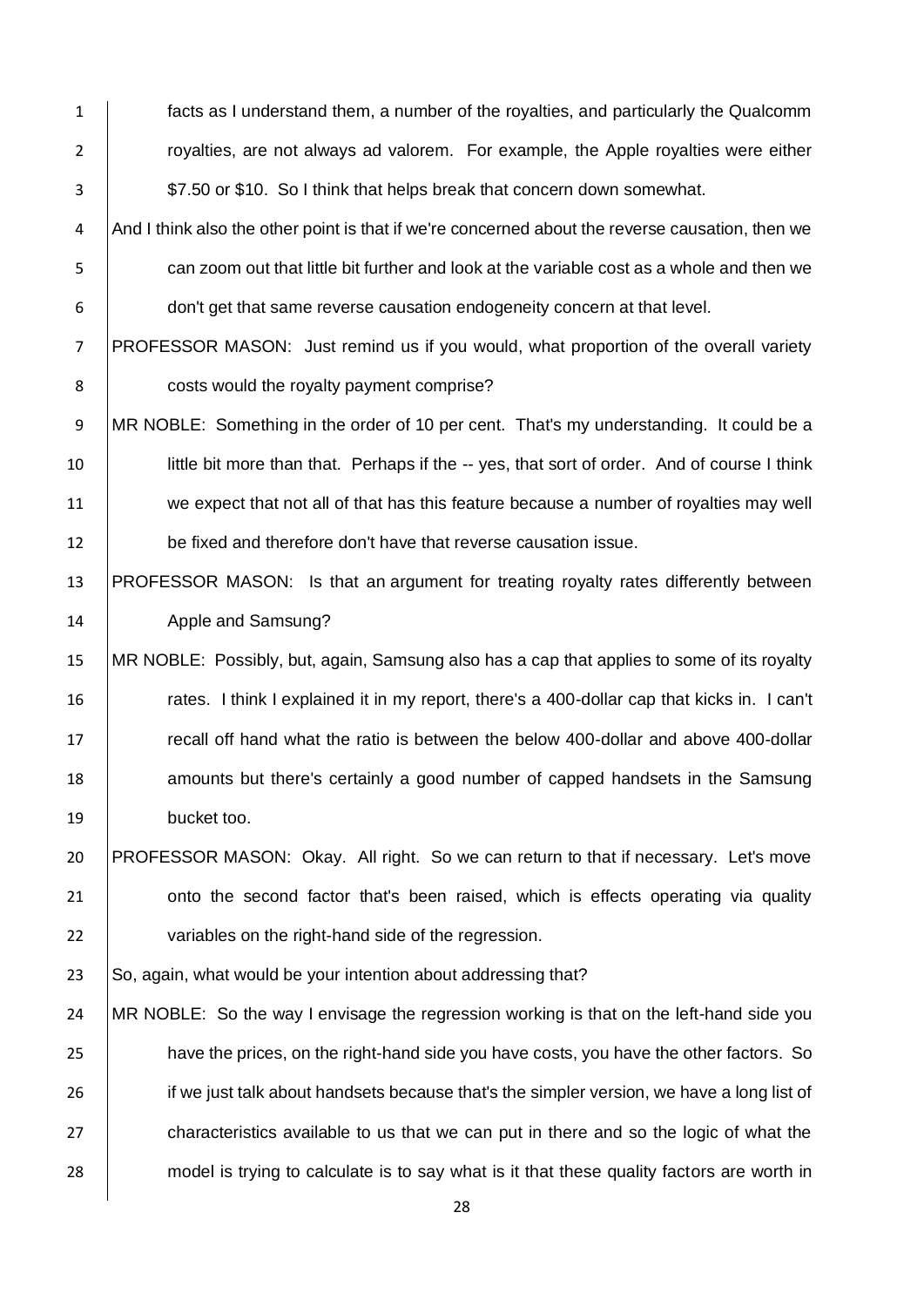1 and of themselves to the consumers and in a sense what this model is telling you is in 2  $\vert$  the factual we know what the quality choices are that the OEMs made.

3 I think where I start with this though is that in a sense it's probably not impossible, but it's very, 4 very difficult to get into the mind of Jony Ive and think what would Apple have done 5 **had it had a bit less cost and a bit more margin to play with in terms of a design** 6 decision. And so I'm much less worried about the fact that there is this sort of reverse 7 **causation logic.** It's more that what I'm trying to articulate is that we get an estimate of 8 the harm to consumers in price terms and you can interpret the results of the regression 9 <br>as being either, as I explained in my third report, that there's a price effect, which, as 10 | I explained there, is simply they paid more than they would have done, or it's possible 11 that the OEM might have made some other choice. I query how fruitful an exercise it's 12 going to be to try and work out would they have done that and precisely what kind of 13 change they would have made, but what it does allow you to be confident in is that the 14 impact on the consumer is at least as big as the price effect because, as I explained 15 there, if the OEM had made an alternative choice, then customers in a sense in the 16 counterfactual would have been able to either accept that and therefore benefit from 17 that higher quality or switch to another phone, because both Samsung and Apple sold 18 multiple versions, multiple different phones simultaneously, so that sort of choice is 19 being made every day by consumers when they go and buy a phone. They're making 20 that trade-off between do they pay a bit more, have a few more features, do they pay 21 a bit less, have fewer features.

22 DR PADILLA: If I may, with all due respect, Mr Noble, I think that's all too complicated. I think 23 That things are simpler. The quality choices are exogenous or endogenous, are 24 determined exogenously or are part of or respond to their royalties. If they are 25 determined exogenously, if they have nothing to do with the royalties, it's legitimate to 26 **put them in the right-hand side of the explanatory variables.** If they're chosen together  $27$  with prices then there is an issue in the way that you are modelling because then there 28 is reverse causation. That can be dealt either having a system of equations in which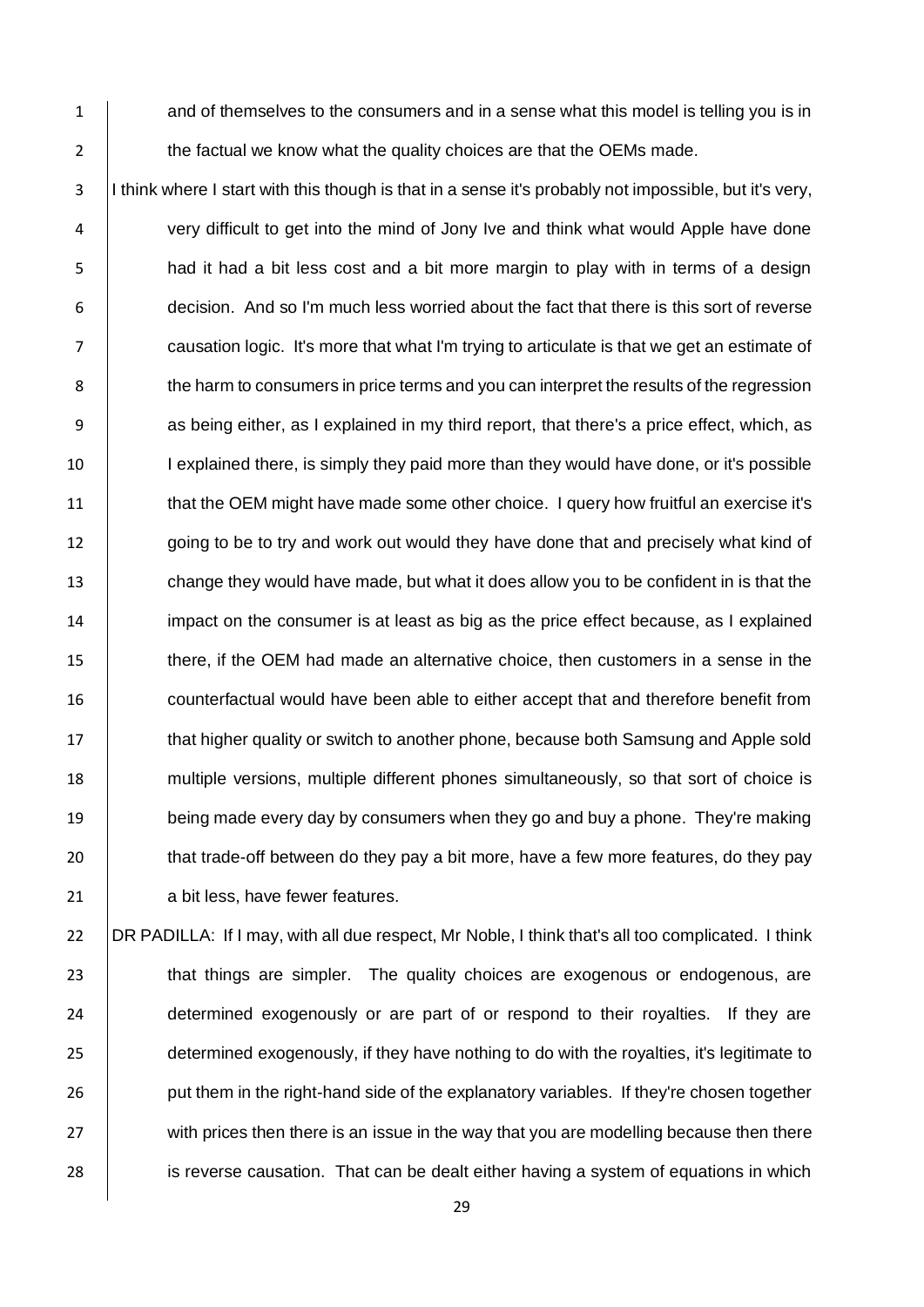1 vou are trying to explain prices and non-prices at the same time, or you may adopt a 2 methodology called instrumental variables, which you know as well as I do, and 3 implement those. But those are the two options and I think that the theory of harm has 4 to decide were quality characteristics exogenous or were they endogenous, and if so 5 then the methodology has to be changed. And again, unfortunately with respect to 6 Dr Flamm, which is where you take inspiration, none of that was considered by 7 Dr Flamm.

8 PROFESSOR MASON: That was indeed where we were heading. Let us suppose for the 9 moment that the endogeneity problem is material and therefore -- I'm not saying this is 10 the case, because ultimately it will be an empirical question, but there are insufficient 11 control variables that we have available to us on the right-hand side so that a standard 12 **one step regression doesn't suffice due to the presence of endogeneity.** Are there any 13 **find the tests, approaches that are possible given the data available that would address** 14 **the endogeneity question?** 

15 MR NOBLE: Well, I think as Dr Padilla alluded to, one could adopt an instrumental variables 16 **16** approach and one way you could try to instrument this is through lags --

17 PROFESSOR MASON: With quite short T?

 MR NOBLE: Yes, it's not ideal that you would have to do it that way, but the T is short for any **individual handset but then the quality, the characteristics of a handset is set for that.** 20 So respectfully what you're having to try and do is to look across the handsets about **how this is being determined at the time.** 

22 PROFESSOR MASON: I'm not sure I understood that.

23 | MR NOBLE: So what you're trying to do is you're trying to instrument the quality variable and 24 you're trying to find something that's correlated with the quality but it's not caused at 25 the same time with that and what I'm appealing to is the logic that the quality in general, 26 as a sort of if you were able to collapse this into a single variable, would be something  $27$  that you would try and -- you could try and lag it, because if you think of almost quality 28 as a continuous function rather than this discrete measure that we've got here, you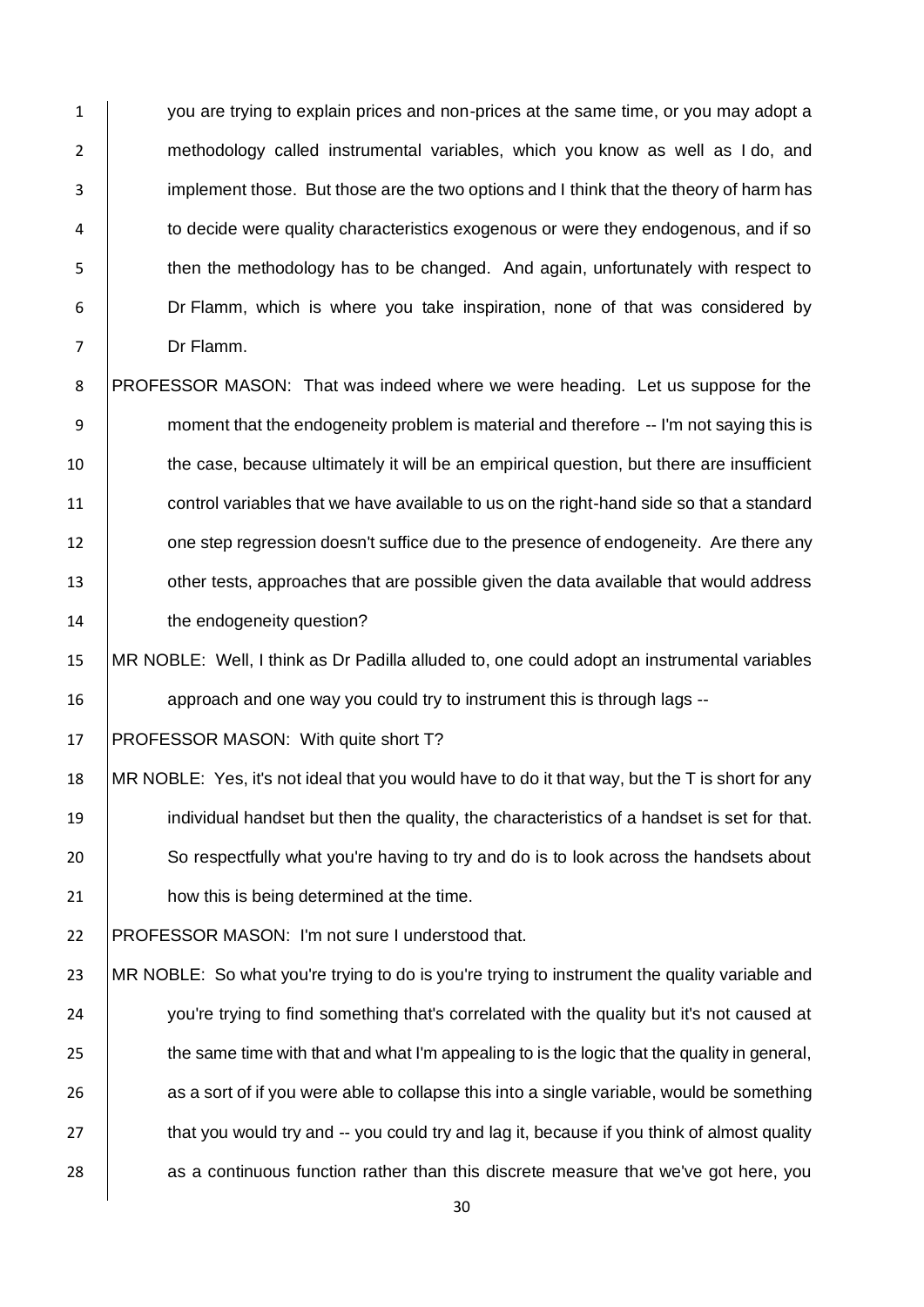$1 \mid$  could think of it as a lagged, take a lag of it, and that way you don't get the endogeneity 2 **that I think you're concerned about.** 

3 PROFESSOR MASON: And you would only lose one time observation from doing that, is  $4 \quad$  that --

5 MR NOBLE: I think so, yes. I think that's right.

6 PROFESSOR MASON: All right.

 DR PADILLA: If I may, I don't think it's going to work because the frequency that Mr Noble is proposing is a quarterly frequency, so lagging one quarter is not going to make a difference. I believe you could try and instrument using quality characteristics of **competitors, okay, which is -- that's a possibility. But I think there are two issues here:** 11 one, is going to require extensive data on the characteristics of the competitors' products, which I suppose that can be collected, and secondly, the concern that we 13 will all have in due course is that, as we all know, instrumental variable regressions are 14 Sometimes fragile, and in particular this is a problem in this case because we're talking **b** about small magnitudes. At the end of the day we're talking about whether it is £4 or £5 or zero, and -- you have some questions around uncertainty, but once you add 17 1 uncertainty, this is the uncertainty in the methodology that's particularly troublesome.

18 MR NOBLE: I always enjoy listening to Dr Padilla because he always has very interesting 19 things to say, and the point he just made about instrumenting essentially 20 **cross-sectionally I think is quite an interesting point about the idea -- because we can** 21 **get those kinds of quality factors, because SpecTRAX and all of these other data** 22 Sources I've talked about do give you that. We're not short of knowing about the 23 **characteristics of all of these phones.** So I haven't thought in detail about how you 24 would actually make that work. I suspect you might have to try and collapse those into 25 a kind of unified quality variable but, you know, it is possible to do these sorts of things. 26 You identify the things that matter most to consumers, and we could do it by looking, 27 **for example, at the advertising campaigns that OEMs adopt.** You know, Apple, for 28 example, gives us a show every year of what it thinks matters to its consumers. So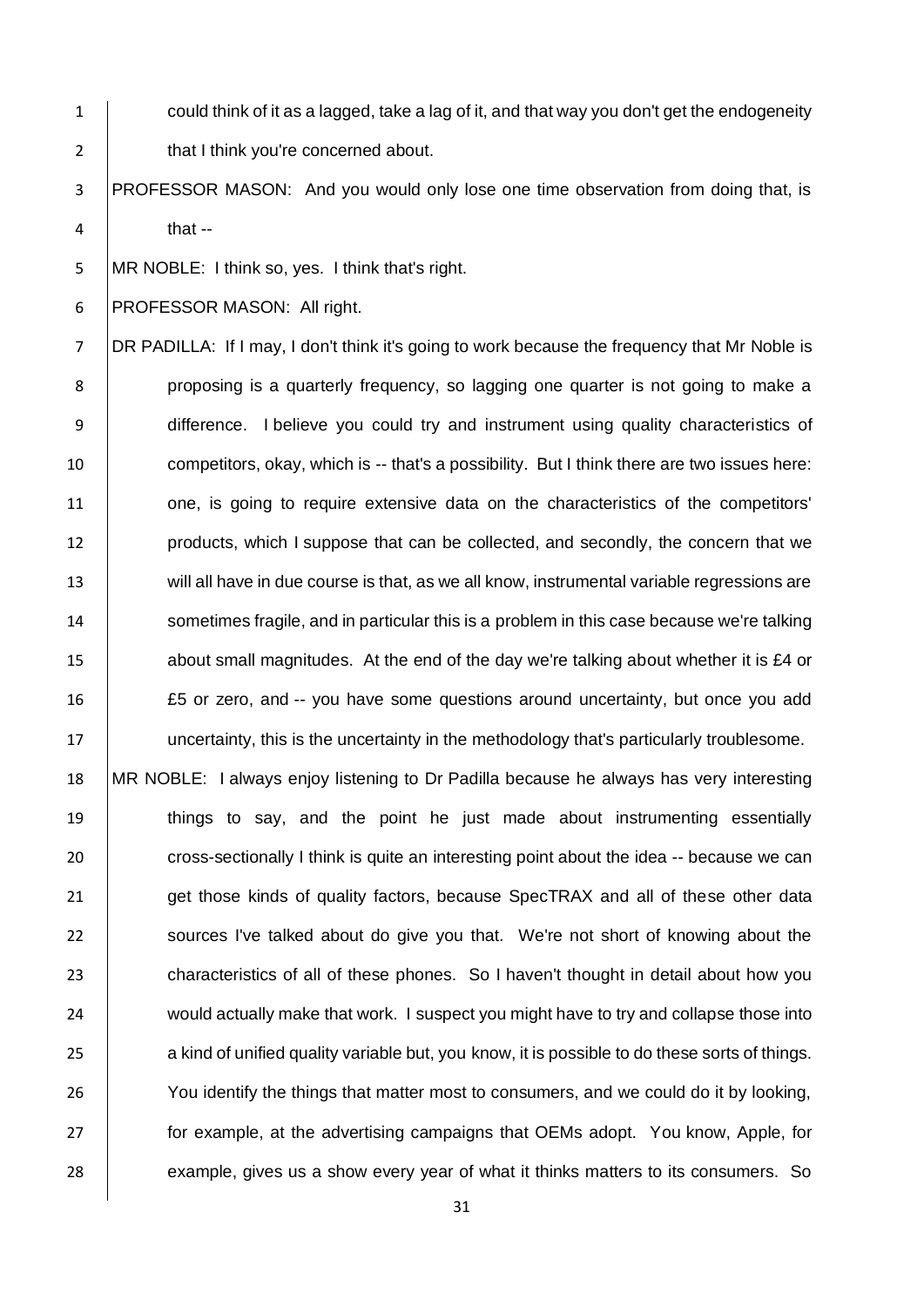1 vou can try and weigh some of those, create this unified quality variable, do it for 2 various of the OEMs and then, as Dr Padilla suggests, essentially you cross-instrument 3 across the model.

4 It's quite a complicated way to deal with the topic. I'm not sure I'm enormously drawn to it because, as I started out, I'm not convinced that the model really suffers from the **problem that we're talking about here, because I think you can interpret what I'm saying** | in that way, which is in a sense it's telling you the quality adjusted price.

- 8 PROFESSOR MASON: Except that quality adjusted price doesn't really address the issue of 9 whether the quality variables are endogenous, as far as I understand the way that 10 vou've presented the framework.
- 11 I'll let you come back to that in a second, but certainly in the case of ad valorem royalty rates, 12 we do have a reasonable, would you agree, supposition that endogeneity may be a 13 | problem?
- 14 MR NOBLE: Yes. Yes, I think on ad valorem royalty rates I think there is a question mark 15 about that. I think I've mentioned that a number of the royalty rates we're most 16 **interested in are not or at least may well not be ad valorem.**

17 I I think on the endogeneity of quality, we've got to remember that OEMs get to choose the 18 quality choice once per cycle, as it were, and so I think we are able to start to try and 19 tease apart some of these effects because, yes, when they launch a handset, they're 20 **Simultaneously determining the basket of quality features and the price but they're also,** 21 **over the lifetime of that handset, that then becomes fixed.** And so I'm thinking aloud 22 we may well be able to tease apart some of these points because we have a quality 23 fix. If they made a bad call, for example, perhaps customers don't value a bigger 24 Screen or an NFC chip or something like that, then actually they're going to have to 25 **reprice that handset, because it's going to start to reflect very quickly what do** 26 **consumers actually value about this handset as opposed to what do they think they** 27 value about it.

28 | PROFESSOR MASON: Right, thank you.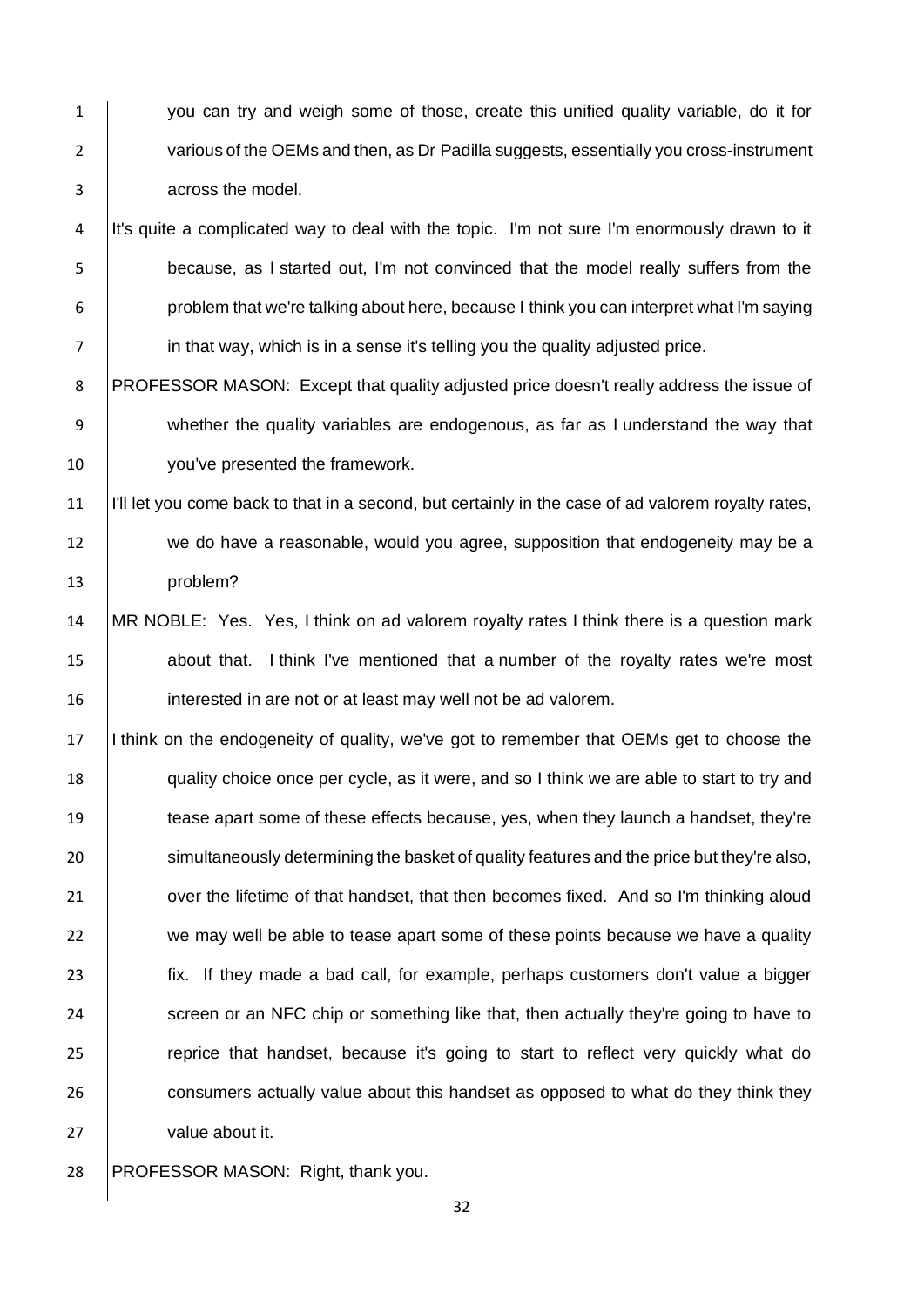1 | I would like to move us on in the causality discussion to two other topics and then we need to 2 **talk about model specifications and robustness.** 

3 So still on causation, so we've spoken about instrumental variables which may come from 4 using lag variables in the data. Any other means available to us if endogeneity were 5 **a** material concern, given the data available?

6 MR NOBLE: I mean, within the analysis, I think as I explained at the beginning, I think this is 7 | almost adopting the language of hypothesis testing, that we're trying to set out a 8 **hypothesis, we're then trying to test that using the available data, and obviously that's** 9 | subject to having a robust model at the end. I think we can supplement that if we need 10 to, if there is concern about the model not doing what we expect it to do et cetera, 11 by -- well, in fact, we don't need to supplement it. I intend to in this framework be 12 drawing on lots of documentary evidence that's available in the public domain to 13 motivate and justify why I think that's the right framework. If when I go through that 14 process I'm still concerned about that, then in a sense we can do what it is that 15 Qualcomm I think are arguing, which is that we go and ask the OEMs, go and get the 16 **documentary evidence from them to help us understand, you know, is this the way that** 17 **they're actually behaving.** 

18 So we're then supplementing -- because within this framework we're going to have both the 19 qualitative evidence in the public domain about what Apple says it does, what 20 Samsung says it does, what Qualcomm thinks they do, what is publicly known by 21 **competition authorities about what they think they do.** We're then going to have the 22 **quantitative regression that we've just talked about.** What we're not going to have is 23 **Fig. 23** one thing, which is the internal documents from Apple and Samsung about how they 24 make those kinds of choices. But if we go through that exercise and these worries 25 about endogeneity et cetera are serious concerns at that point, then I think, as I've 26 indicated, it's at that point that then I would be thinking, that's when we need those 27 **documents, because they help, you know, untangle something for us.**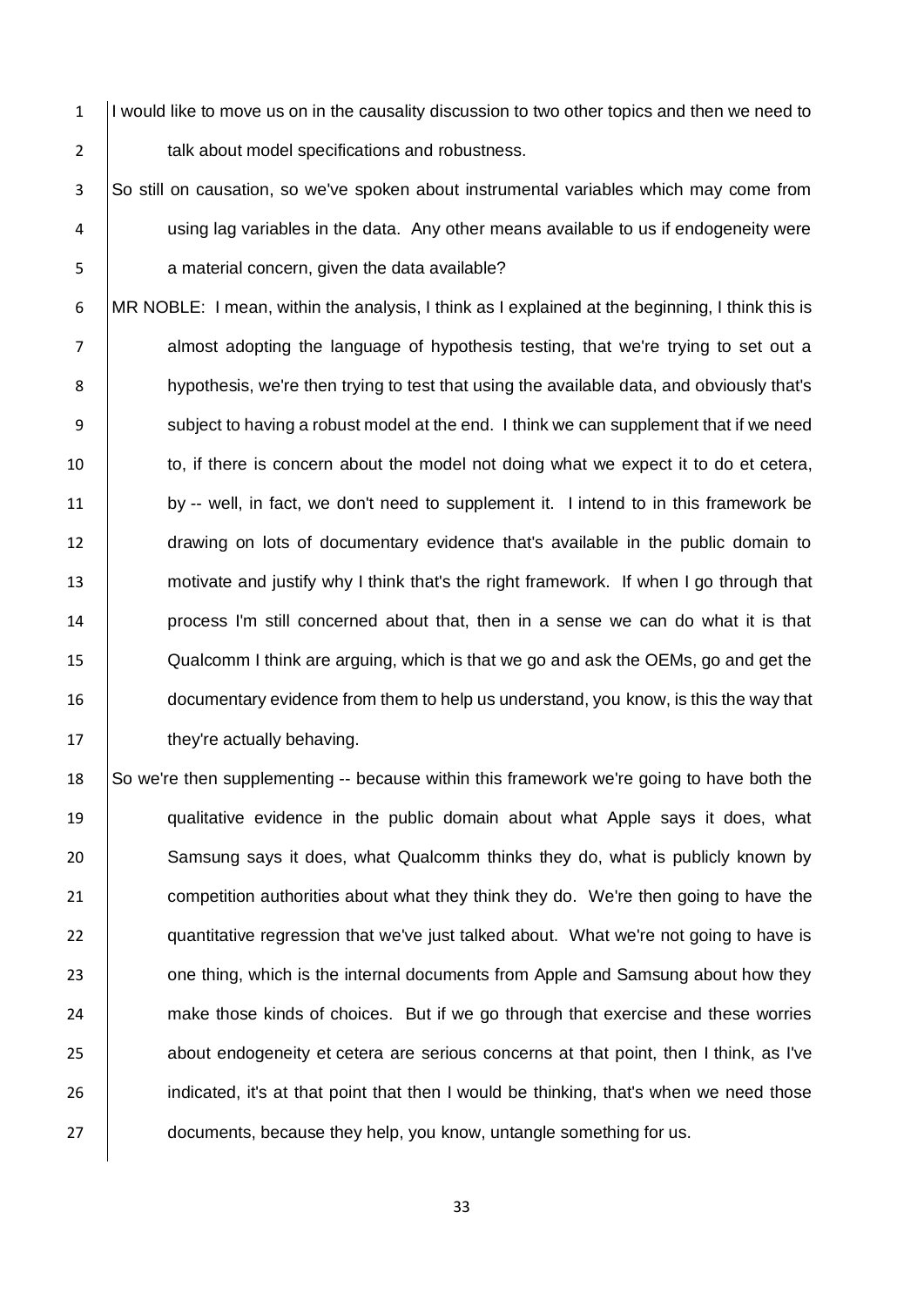1 | MRS JUSTICE BACON: Can I just ask, what do you mean by getting documents to see how 2 | they make those choices? What choices are you talking about?

3 MR NOBLE: So the concern of endogeneity is -- well, essentially the causal connection that 4 we're trying to articulate is to say that, in the presence of a change in cost, that we 5 think that an OEM is going to change its price, and we also allow for fact that that OEM 6 might not change the price but might choose to make a quality change and so -- but 7 the concern with that is that we might get the wrong answer from our regression, if you 8 think endogeneity is a significant issue, because price and quality are simultaneously 9 being determined by the OEM. And so I think we've just debated whether or not we 10 think there's an issue to start with. If we continue to think it's an issue once we've done 11 our analysis, then identifying a document that tells us that almost the thought process 12 that Apple went through as it made that choice that perhaps speaks to there is a 13 | Qualcomm royalty or there is a royalty generally, this is how we treat that, I think would 14 help us be sure about, you know, is there an endogeneity problem, is there a causal 15 **connection there.** 

16 Is that making sense?

 MRS JUSTICE BACON: Well, I think the answer that you gave would illustrate whether there 18 was an endogeneity problem, if you're talking about the logic that they went through in deciding how to respond to the royalty, but it doesn't really answer my question as to 20 what you would do to build that into your analysis so that you didn't then have a reverse **causation problem.** So you might use the internal documentation to see that there is **an endogeneity problem, but then how do you cure that?** 

23 MR NOBLE: I think this goes back to the issue of if we think there's an endogeneity problem, 24 which we use one of the standard tools to solve that, that's lagging and so on, would 25 be the answer to that.

26 DR PADILLA: So if I may --

27 PROFESSOR MASON: And in this, Dr Padilla, if you could also cover the question, because 28 I would like to move on to specifications, so it would be good if you could address this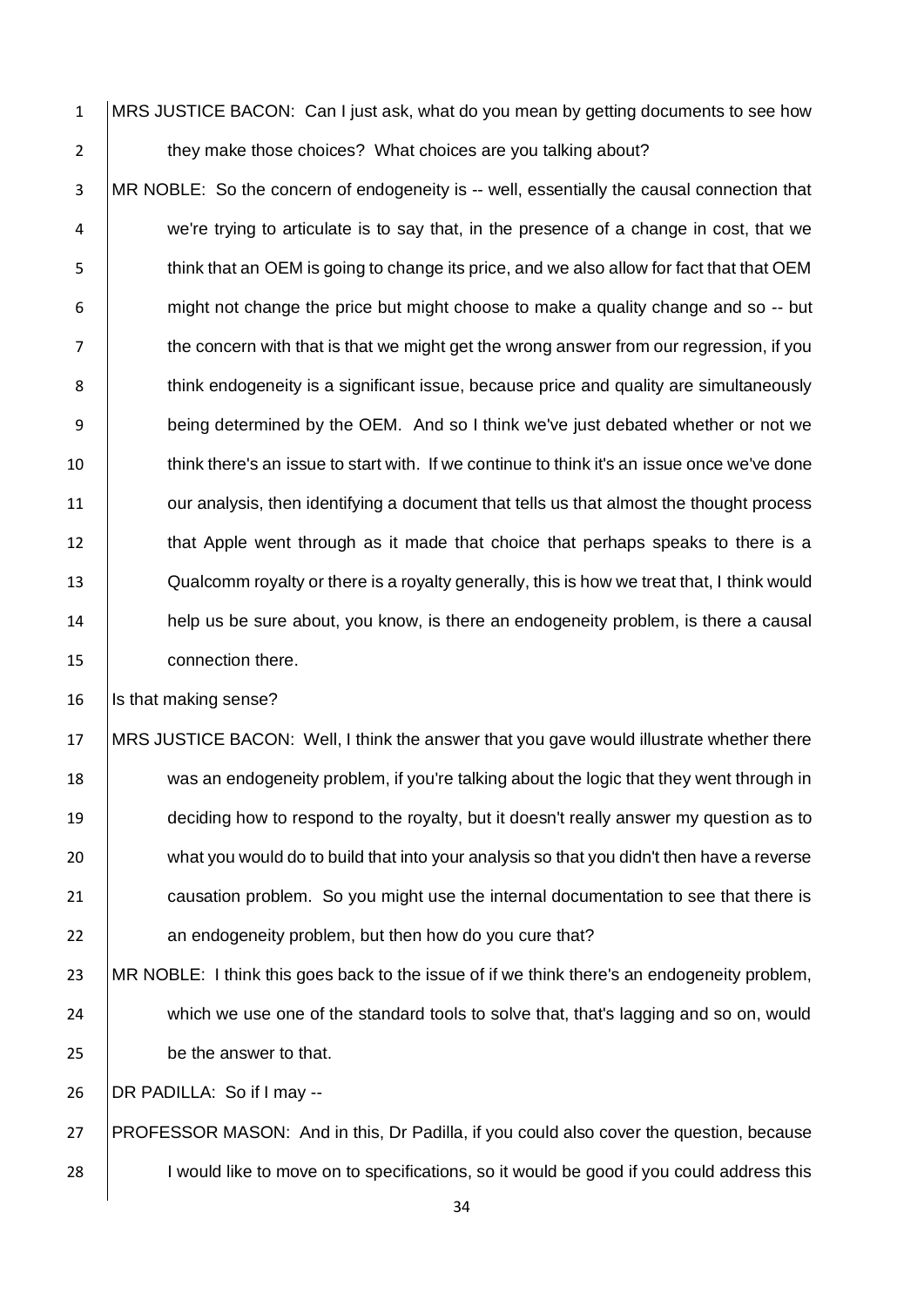1 as well. Endogeneity may always be a problem, it's always a possibility. The question 2 is empirically does it matter so much that we need to deploy all the techniques with 3 **their shortcomings in order to address it.** 

4 So your view on how we will know if this is sufficiently material that it's not just a possibility,

5 it's something that needs to be addressed?

6 DR PADILLA: Precisely, that's the point I wanted to make. I think we are talking here about 7 the endogeneity as a possibility. Under the theory of harm of the plaintiff there is an 8 endogeneity problem. The plaintiff is telling us that in response to increasing royalties, 9 Apple and Samsung adjusted prices and/or quality and therefore that means that 10 prices and/or quality are jointly determined. If they are jointly determined in response 11 to a common factor, that's what in econometrics we say corresponds to an endogeneity 12 problem. So under a new hypothesis, if I may be pedantic in the terminology of the 13 Statistics, Mr Noble should have produced a methodology capable of addressing that 14 endogeneity. His model is unable to do that, so that's the same problem for Dr Flamm. 15 And Dr Flamm is even clearer, because while Mr Noble doesn't seem to accept focal 16 pricing, Dr Flamm does accept focal pricing and therefore interprets the 88 per cent as  $17$  a quality adjustment more than a price change. But I think that again the problems 18 remain, under the theory of harm, we have an endogeneity problem, it is therefore 19 incumbent upon the party that proposes that theory of harm to develop a model that 20 **conforms** with that theory of harm and addresses that theory of harm and produces 21 estimates that are consistent with that theory of harm. What we cannot do is to posit  $22$  a theory of harm and then develop a model that assumes that quality is taken 23 exogenously, and then frankly I didn't understand any of the explanation about how 24 you solve these conundrums. I think that there is a problem of endogeneity that needs 25 to be faced, econometricians have techniques to address it, here we go. 26 | PROFESSOR MASON: Okay. Thank you.

27 We need to move on to model specification and robustness.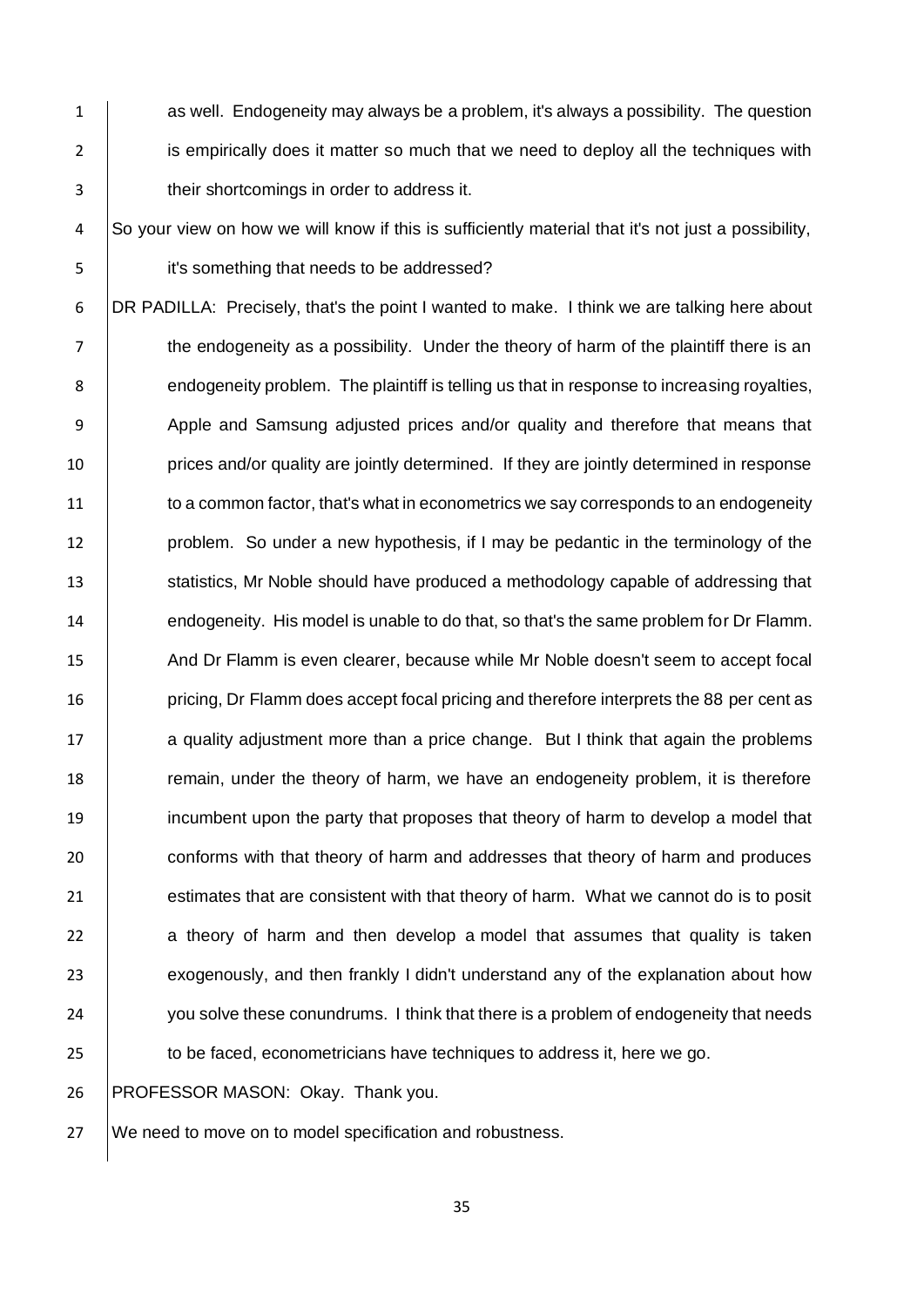1 Actually let's take it in that order. We understood, Mr Noble, from what you said previously 2 **that a linear specification is your starting point.** 

3 MR NOBLE: Yes. Yes, that's right, and quite possibly in levels, so it's then easier to interpret 4 what the variables mean in terms of pass-on, but I think it may be log-log, it may be 5 | something like that.

6 PROFESSOR MASON: Okay. Let's pick up the issue of focal pricing here and specification, 7 **because one way to view that issue is that it is a non-linear specification of the price** 8 variable. It doesn't move linearly, it moves in steps in response to the right-hand side 9 variable.

10 So if you could address that particular issue but also talk us through how you will come to 11 **choose the specification that you feel is the preferred one.** 

12 MR NOBLE: So do you want me to talk through the general specification approach first or -- 13 PROFESSOR MASON: That's probably the better order I agree.

14 MR NOBLE: So I think at the moment I'm open-minded about exactly how I'm going to specify 15 this. As I said, we've got what looks like it's going to be a panel set of data and so then 16 I'm going to build a regression equation. There isn't one in my report because I haven't 17 **Fig. 1** reached a landing on what I think exactly it should look like. I'm going to think about 18 all of the topics, you know, for example, we've debated today and it's been in 19 Dr Padilla's report the issues that have been debated in Dr Flamm's work et cetera in 20 terms of trying to build up a robust equation that I think is going to accurately; represent 21 the features of the industry and obviously, as we go through that, there are lots of 22 **issues to address.** So for example, as well as all these issues we've just touched on, 23 there are, well, how many variables are we going to have. Obviously we don't want to 24 overspecify the model, so we don't want to put too many in, but we also don't want to 25 **have an omitted basis, so we don't want to miss something important.** We go through 26 the standard process of model development, which is we look at the material we have, 27 **of which we have lots, you know, these are not black boxes, you know, they're black** 28 but they are, in a sense, open boxes, we can understand the things that go into a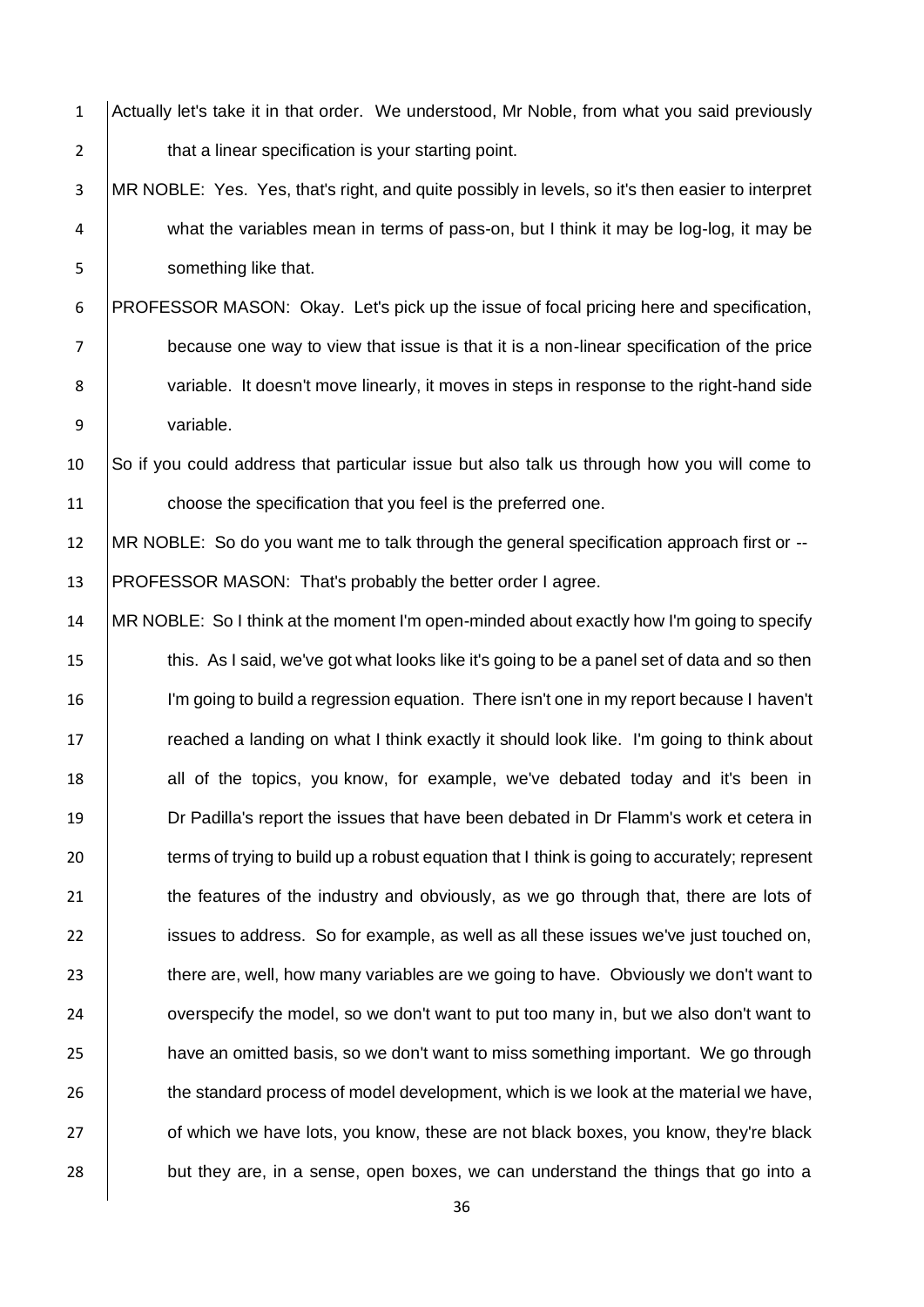1 | smartphone. I mentioned all of the public utterances that come from the OEMs about 2 what they think their customers value et cetera. We can use all of that to help us 3 develop, you know, a sensible specification. You know, it's parsimonious, but it's still 4 going to pass the standard statistical test, it's going to have good R squared et cetera 5 **et cetera.** So that's how I think we would try and build up that model.

6 I think the point you alluded to earlier was about focal pricing and I think what I think I heard 7 | vou suggesting is almost maybe we should have some sort of logic model or something 8 is a like that, some likelihood estimator as opposed to a linear specification. That's 9 certainly a possibility.

10 I think in the context of trying to calculate an aggregate damages award though, I wonder 11 whether that's really the right way to do it, because in a sense what we're looking for 12 is a sort of grand weighted average of what do we think across all of these handsets, 13 across all of these different OEMs, across all of these different sales channels, on 14 average what do we think that the pass-on rate is. And of course with something like 15 focal pricing, the Alexandrov article is actually very instructive on this. It reminds us 16 that the wrong way to think about focal pricing is to assume that the price that has been 17 **chosen today is almost the optimal price.** That's the wrong way to start. And in fact 18 I heard counsel from Qualcomm appeal to that logic, which is that we're at the right 19 **price.** If the cost moves by £7.50, then is that enough to shift us all the way by, say, 20 **E50** in their example. I think that's the wrong way to think about it, because what is it 21 **that makes us think that, you know, £649 is the perfectly optimal price for Apple.** It 22 might not be. It might be the optimal sort of fully flexible price for Apple is actually £625 23  $\parallel$  and so that if the price in a sense and the costs move, the optimal price may go down 24 to  $\epsilon$ 620, and then suddenly they jump to the next price point, the closest one to it, 25 which in that case would be £599. And the analogy that Alexandrov has in the article 26 is about the traffic lights and it's to say, well, depending on how frequently they change 27 **colour, if you put your foot a little bit harder on the accelerator, quite a number of times** 28 you will simply get to the red traffic light a bit earlier and you'll sit there waiting a bit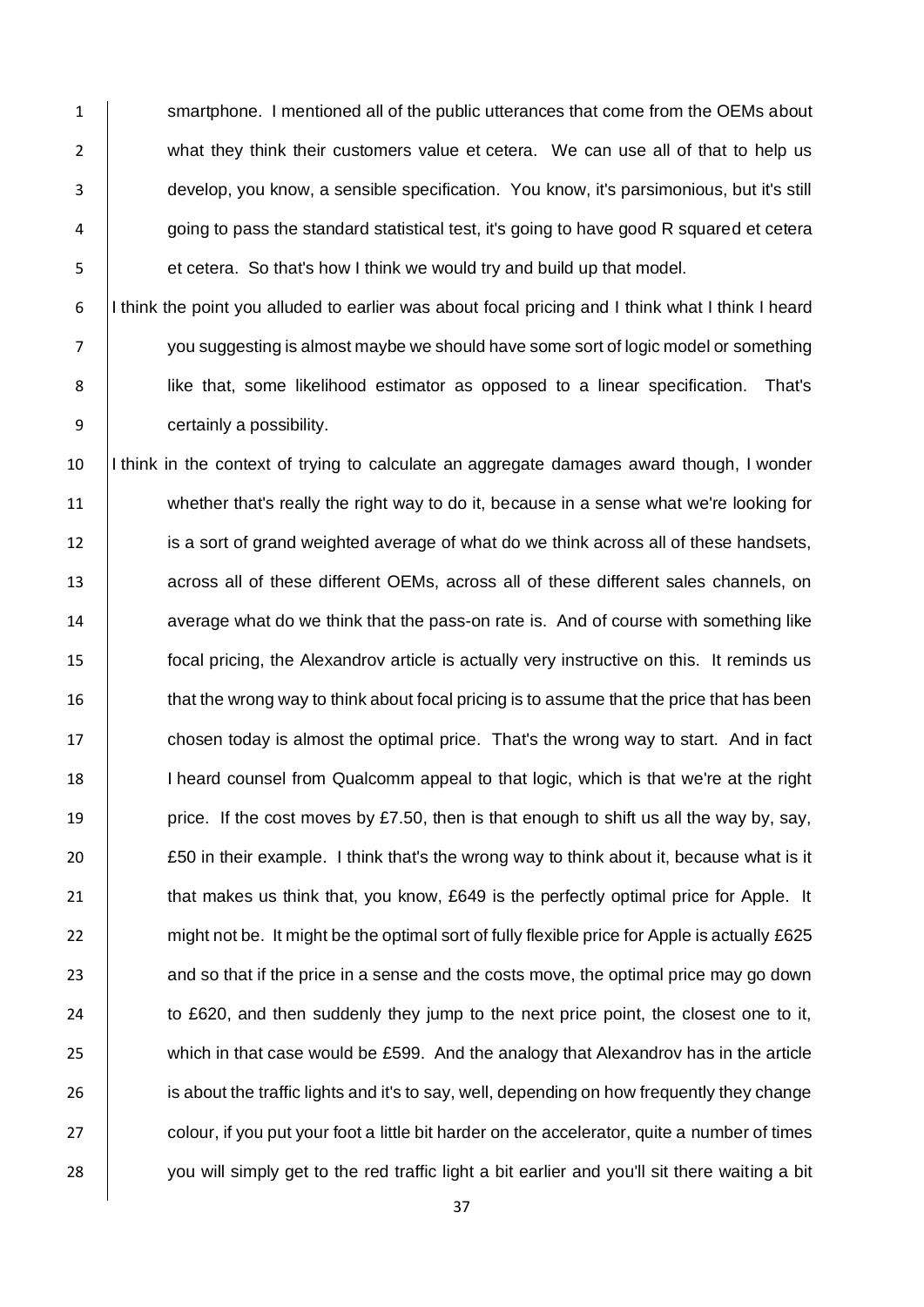1 | longer, but occasionally you'll get there sufficiently early, get through on the earlier 2 green. And of course in a sense that's what's going on with focal pricing, it tends to 3 mean, for any individual pricing choice, that you either get zero or a big number, and 4 usually a lot more than 100 per cent. But on average it doesn't mean that. On 5 **b** average, you know, if all the cars go a little bit faster, most of them just wait a bit longer 6 than they would have otherwise, a few of them wait a lot less. So to my mind in a 7 | sense the linear specification actually is potentially quite relevant in this situation 8 **because of the question we're trying to answer.** 

9 | PROFESSOR MASON: Okay. So if I understood correctly there, there's sufficient averaging **across phones, and even for a particular phone over time, that any kind of non-linear**  response of price to cost is smoothed out and therefore a linear specification emerges **12** as an acceptable average of any non-linearity there might be.

13 MR NOBLE: Yes. And to add to that there's also the point that in a sense the example that's 14 **final often been cited is Apple's own direct to consumer retail prices. I'd be very surprised** 15 if Apple has focal prices at the wholesale level because they don't really make so much 16 sense. Focal prices are about consumer behaviour, people respond to a £99. It's 17 much less obvious to me that O2 or Vodafone responds in this way. Particularly when 18 they're setting handsets and contract prices, then in a sense you're in completely 19 **a** different world because they're bundling it up with their own product at the same time, 20 and yes, there might be focal pricing there, but when I've looked at their pricing 21 Schedules, the increments are often very, very small. Some of them are a few pence, 22 some are a pound a point, and so it's much less obvious that when you look at it across 23 | the totality of the sales channels, because you've got to remember this is an 24 operator-led market in the UK, the OEMs are actually very, very important in terms of 25 the route to market. Actually in a sense it becomes much less of a problem, I think, 26 just per se when you're talking about the whole market, all the volumes that we're 27 **b** talking about.

28 PROFESSOR MASON: Okay, thank you. Dr Padilla.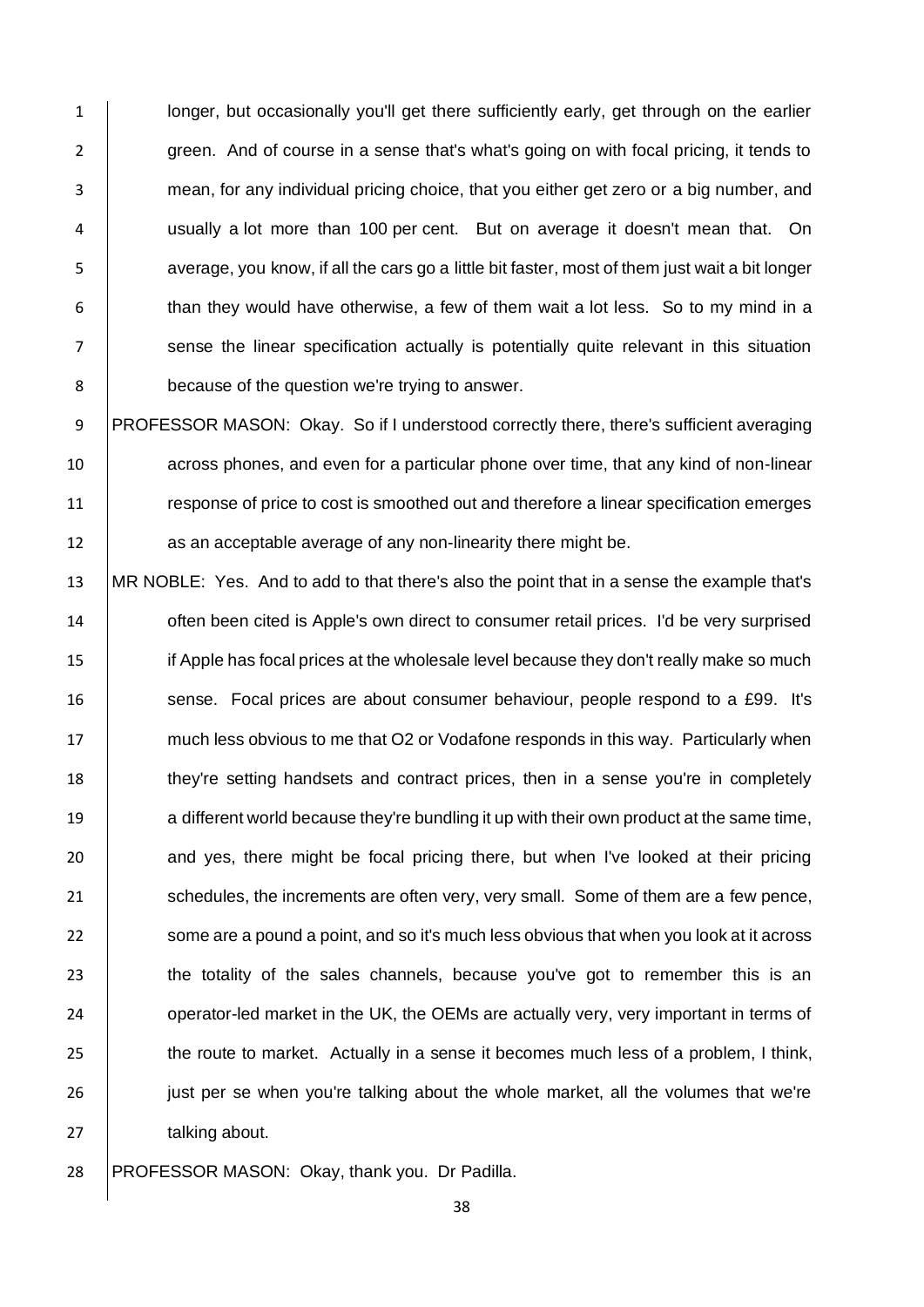1 DR PADILLA: I couldn't disagree more. Perhaps it would be helpful to take a look at 2 Alexandrov, and I don't know whether this is any of the bundles, but we could look at 3 Alexandrov and whether Alexandrov says this in conclusion. With the averaging that 4 Mr Noble is referring to is he is saying, look, as a result of focal pricing and menu 5 | pricing, some costs may be passed on as zero, sometimes, you know, even if it's  $\overline{6}$  a small cost change, it may be pass on infinity. If you take an entire set of possible 7 cost changes and under certain assumptions that are included in a model, you know, 8 you take a particular distribution of royalty changes over time and you take an average, 9 maybe, you know, under his assumptions you get the same average pass-on.

10 But that's not what happens. Here we are testing whether the particular increases that are 11 allegedly to be infringing, those have an impact on prices or not. That's not a 12 **hypothetical set of cost changes or royalty changes and then we take an average. No,** 13 no, there is an alleged royalty that was excessive and we want to see whether there is  $14$  a price increase as a result, and then we need to look at whether that change in costs 15 was passed on or not and taking an average is bound to be incorrect.

 The linear model averages between cost increases which are very small and cost increases 17 that are very large. The only way to know whether the linear specification is correct or 18 not is to go to the documents to understand the pricing policies of these companies **19** and realise whether they pass on a small cost changes in the same way that they pass **on large changes.** We may find that they have a price ladder. Apple has a price ladder **for almost each and every one of its products, wholesale, and then there is the**  $\parallel$  rounding at £99 retail. That's what we should do. That's what we should do in **Propose** to reality.

24 That may mean that we need to have not only costs but costs squared. That may mean that 25 we want to have a variable that is cost changes above 10 per cent and cost changes 26 below 10 per cent, above 2 per cent or below 2 per cent, and that would depend on 27 what is the information that is extracted from these documents. Otherwise we risk 28 having a fundamental misspecification.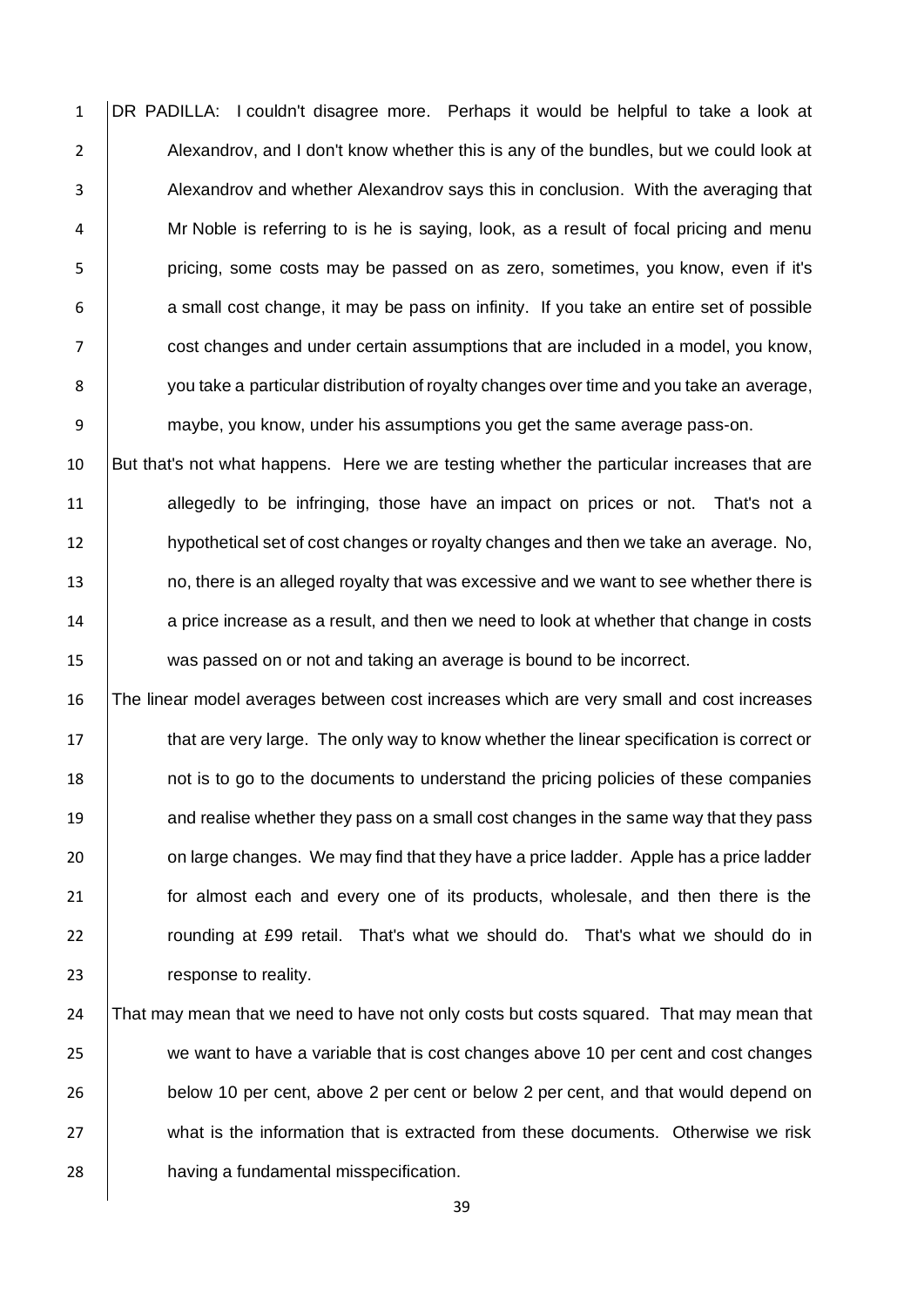1  $\vert$  Now, let me be clear about this, the model that we are presented today is not a pass-through 2 model. This is a hedonic regression in which a cost variable has been added. This 3 **doesn't look like the pass-on models that you can see in the RBB reports produced for** 4 the UK government, for the UK competition authority and the European Commission. 5 Those typically, you will find in those documents that there are references to non-linear 6 **terms and costs even in the absence of focal pricing. You will find that they control for** 7 costs and variables from other competitors from the level of demand. This is a hedonic 8 **pricing model to which a cost variable has been appended.** And what I claim is that 9 with that specification the likelihood that we get a non-causal relationship that we are 10 attributing to the royalty, a pass-on rate that corresponds perhaps to the cost of glass 11 or to the cost of the chipset is very high. And by the way, the bias could be in one 12 direction or the other. I'm not saying here the bias is necessary in favour of one party 13 or the other. I'm just saying, with all due respect, these models would leave me cold. 14 I would not know whether that number is meaningful and in which way it relates to the 15 2 per cent rate.

16 PROFESSOR MASON: But the way to address that concern presumably then is to look 17 **degees** a range of model specifications and see --

18 DR PADILLA: Correct. Correct.

19 PROFESSOR MASON: And would that be sufficient to address your concerns?

 DR PADILLA: At that point we will need to have a proper pass-on model, to go to the pricing **policies of the companies and identify how they price and try a specification and, as** 22 you will know, and Mr Noble I'm pretty sure will agree, then we will need to test **Fig. 23** robustness, test -- but at least we will have a model whose specification is such that 24 you're giving a chance to a pass-on rate that is high or low but is not bound, linked, to **the pass-on rate of the other cost changes.** 

26 | PROFESSOR MASON: Okay. Thank you.

27 You look as if you have --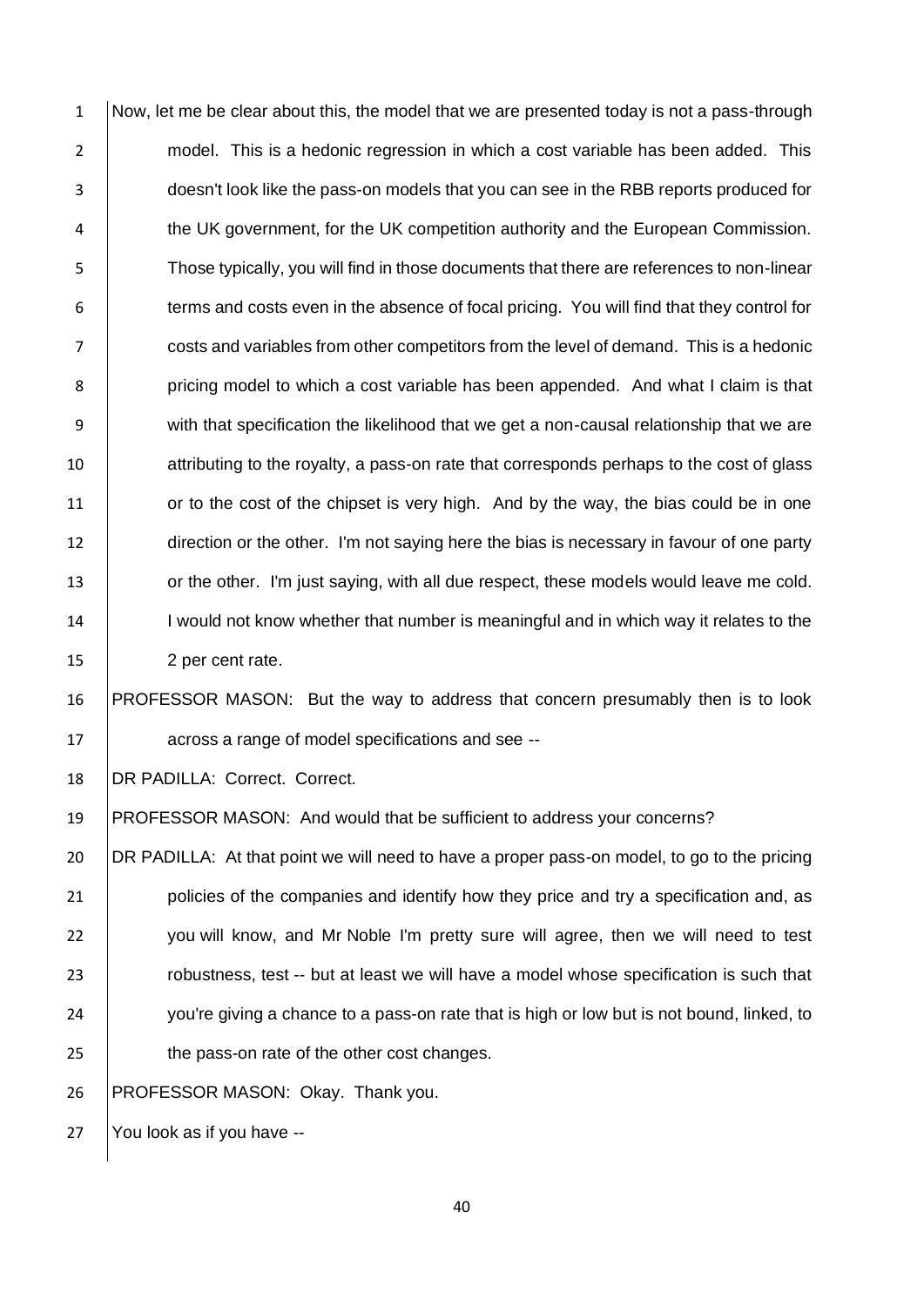1 | MR NOBLE: I have one just very quick point to make on what Dr Padilla says, which is, again, 2 this goes back almost to what the conceptualisation of what the counterfactual is, 3 because I don't see why it's right to think of this as almost a world in which Apple or 4 Samsung are sat in a boardroom and it is announced to them unexpectedly that there's 5 **b** a small price change, that Qualcomm has arrived and it's announced today that it's 6 **putting its price up or it's putting it down.** That isn't what the counterfactual is. The 7 counterfactual is that it was always lower and so whatever the costs are, whether 8 they're big costs, small costs et cetera, it's just lower by the amount that we say it is by 9 the overcharge. So to my mind it's almost just starting at the wrong end of the 10 telescope to draw a distinction between big and small, because that isn't the choice 11 that's being put in front of an executive, it's the fact that they would have been engaged 12 in optimisation process throughout all these years and in the counterfactual they would 13 have never known any different, it would simply be in our counterfactual point a 14 1 per cent royalty rather than the amounts they actually charged.

15 DR PADILLA: But if I may, on this.

16 | PROFESSOR MASON: Briefly.

 DR PADILLA: Very briefly. I understand we don't have variation in the royalty, and I'm not **18** asking the impossible. All I'm saying is that, instead of assimilating the pass-on rate **find a** of the average cost change to the pass-on rate of the royalty, perhaps, on the basis of 20 information obtained from Apple and Samsung, we've reached the conclusion that the **pass-on rate for the royalty, given that it's small, corresponds to changes in prices of** 22 components that are also -- that represent a small percentage of the total cost and **changes that are of a small percentage magnitude, and that would be a better proxy**  than assimilating the pass-on on the rovalty to the average pass-on of all costs, **including those that are large cost components with large cost increases.** 

26 | PROFESSOR MASON: Okay. Thank you.

27 | One more question. You will need to be exceedingly brief because we have two minutes left 28 to us for this part of the hot tub. So I'd like one minute each from both of you, please,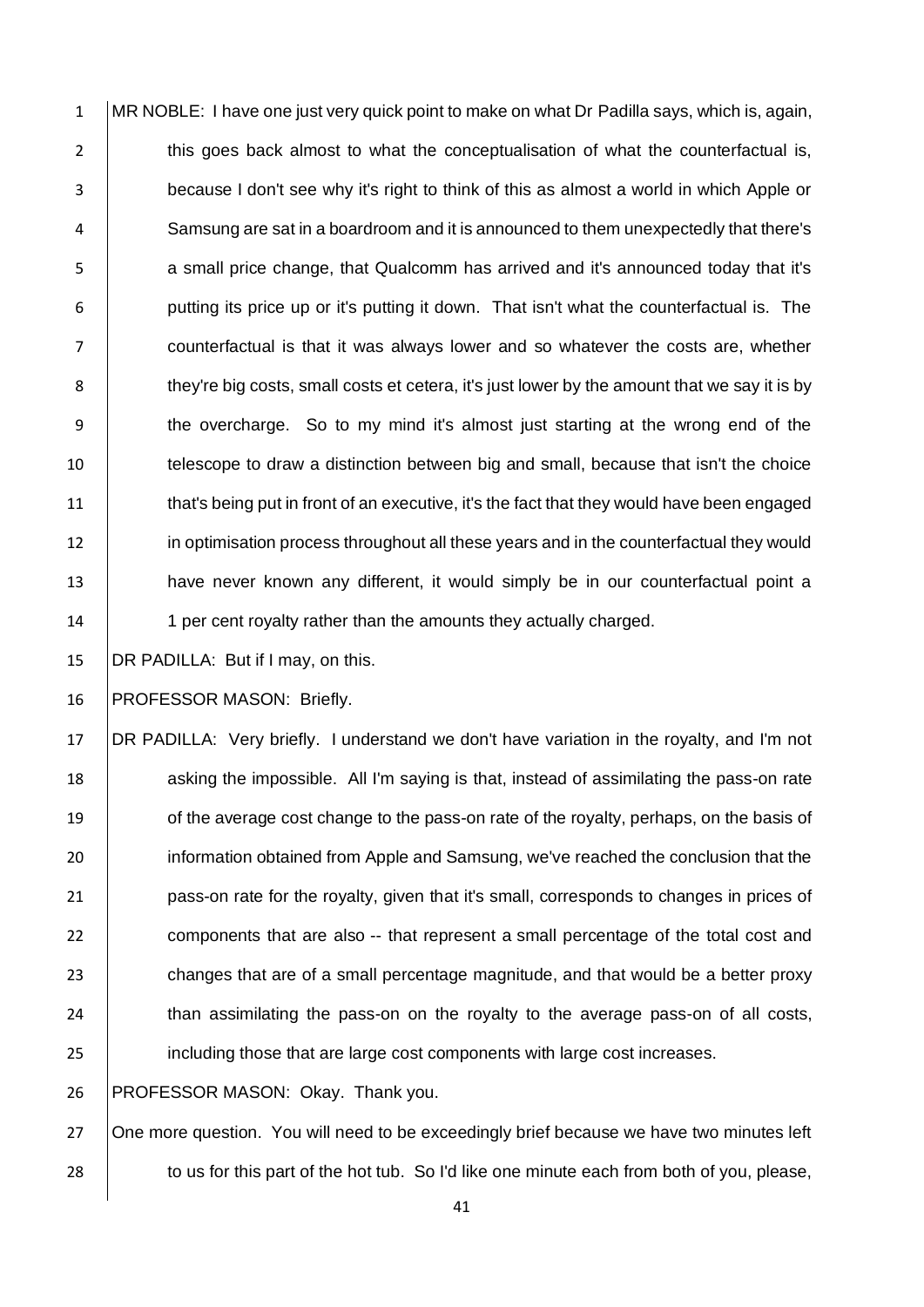1 which is your view on how the Tribunal should approach the inherent uncertainty 2 there's going to be in a quantitative exercise to come up with this pass-through 3 estimate. It could be within a particular specification, the uncertainty on a coefficient, 4 although actually that may be quite small given some of the data sets, but there's 5 always going to be uncertainty across which model specification, whether there is 6 **endogeneity omitted variables.** How should we address the inherent uncertainty? 7 | Mr Noble first.

8 MR NOBLE: I think ideally you want to identify a preferred model based on the facts on the 9 evidence that you have available to you, and that preferred model should be well 10 specified and it should pass the standard statistical tests et cetera. And I think you're 11 then going to be -- you're going to have a number in front of you, a central estimate, 12 from that model. It's going to be -- well, it should be statistically significant and I think 13 in that situation in a sense the best available estimate you have is that central estimate, 14 and I think that's the number that one should focus on. If one wants to be more 15 **cautious than that, then you can obviously start getting into the world of should we start** 16 using error bands et cetera around that. But of course you'll be able to get that from 17 the model itself and make any adjustments without having to change the model itself. 18 You know, you'll have the Gauss-Markov assumptions or which whenever one's 19 **applied, depending on the precise specifications, you'll be able to in a sense infer what** 20 **the accuracy is of that parameter.** 

21 | PROFESSOR MASON: Thank you. Dr Padilla.

22 DR PADILLA: In my view, the court is going to have the challenge to choose not within a 23 model but across models, and is likely to find that these models are radically different 24 and one produces large and statistically significant pass-on rates and the other is 25 a small, possibly zero or non-statistically significant. My view is to disentangle between 26 those models what we have to go is to reality and we need to see if the pricing policy 27 Says there is pass-on and somebody claim zero or non-statistically significant, that 28 means there is something off in that model. And I'm not talking about what people say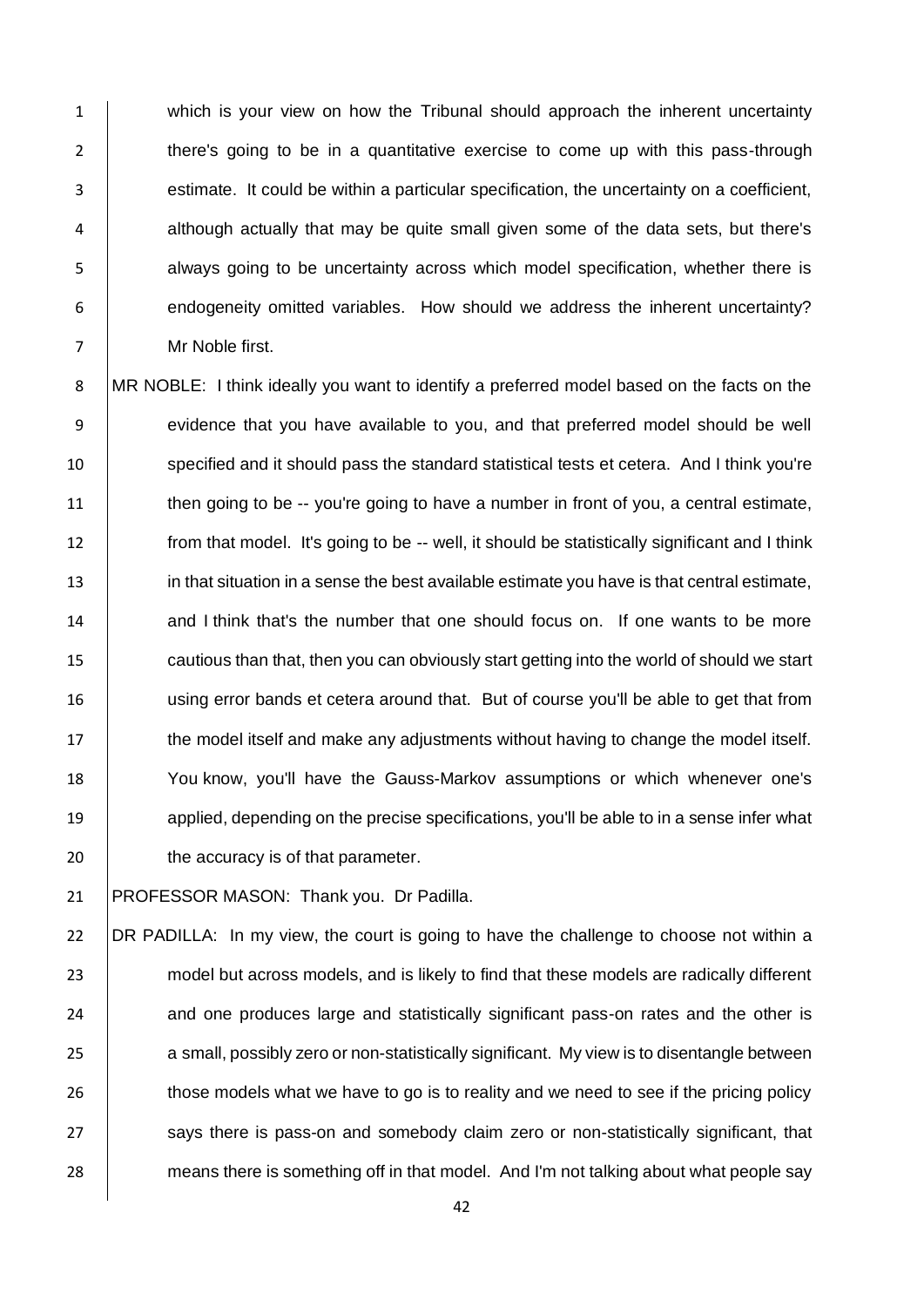| $\mathbf{1}$   | in public, I'm saying what the pricing documents of companies say is that there is no                |  |
|----------------|------------------------------------------------------------------------------------------------------|--|
| $\overline{2}$ | pass-on and then you find an 88 per cent that doesn't pass the test. So we're going to               |  |
| 3              | have to confront eventually models with reality.                                                     |  |
| 4              | I think that the models would help us quantify, but I think that you need to rely on the qualitative |  |
| 5              | evidence to get a sense of which model is correct if in the end the models diverge so                |  |
| 6              | significantly.                                                                                       |  |
| $\overline{7}$ | If I'm wrong and the divergence is much smaller, it's only a question of magnitude, then I would     |  |
| 8              | recommend model averaging, which I think is the kind of the standard technique of                    |  |
| 9              | day. But that is only the two models are just differing as to, you know, the particular              |  |
| 10             | magnitude of the pass-on rate within some, you know, reasonable range.                               |  |
| 11             | PROFESSOR MASON: Thank you.                                                                          |  |
| 12             | MRS JUSTICE BACON: Thank you very much. Now, before you leave your notional hot tub,                 |  |
| 13             | can I ask counsel for both parties if they've got any brief further questions, and I will            |  |
| 14             | start with counsel for Which?                                                                        |  |
| 15             | MR TURNER: Thank you, my Lady. I have just one question for Mr Noble and then a small                |  |
| 16             | number of questions for Dr Padilla.                                                                  |  |
| 17             | So Mr Noble, this afternoon one of the issues that was covered in some detail was the issue          |  |
| 18             | of testing for endogeneity variables and, as I heard the conversation, two instruments               |  |
| 19             | were suggested, one was lags, which were discussed, the other was competitor                         |  |
| 20             | specifications. Is that right?                                                                       |  |
| 21             | MR NOBLE: Yes.                                                                                       |  |
| 22             | MR TURNER: So my simple question is, to clarify, would data be available on those?                   |  |
| 23             | MR NOBLE: Yes, it would.                                                                             |  |
| 24             | MR TURNER: Could you explain?                                                                        |  |
| 25             | MR NOBLE: Well, because we -- I think as I explained earlier, so on lags, well, you've already       |  |
| 26             | got the data and I think, as I was asked earlier, the cost of that is you lose one T                 |  |
| 27             | because you have to shift one of the data sets back one.                                             |  |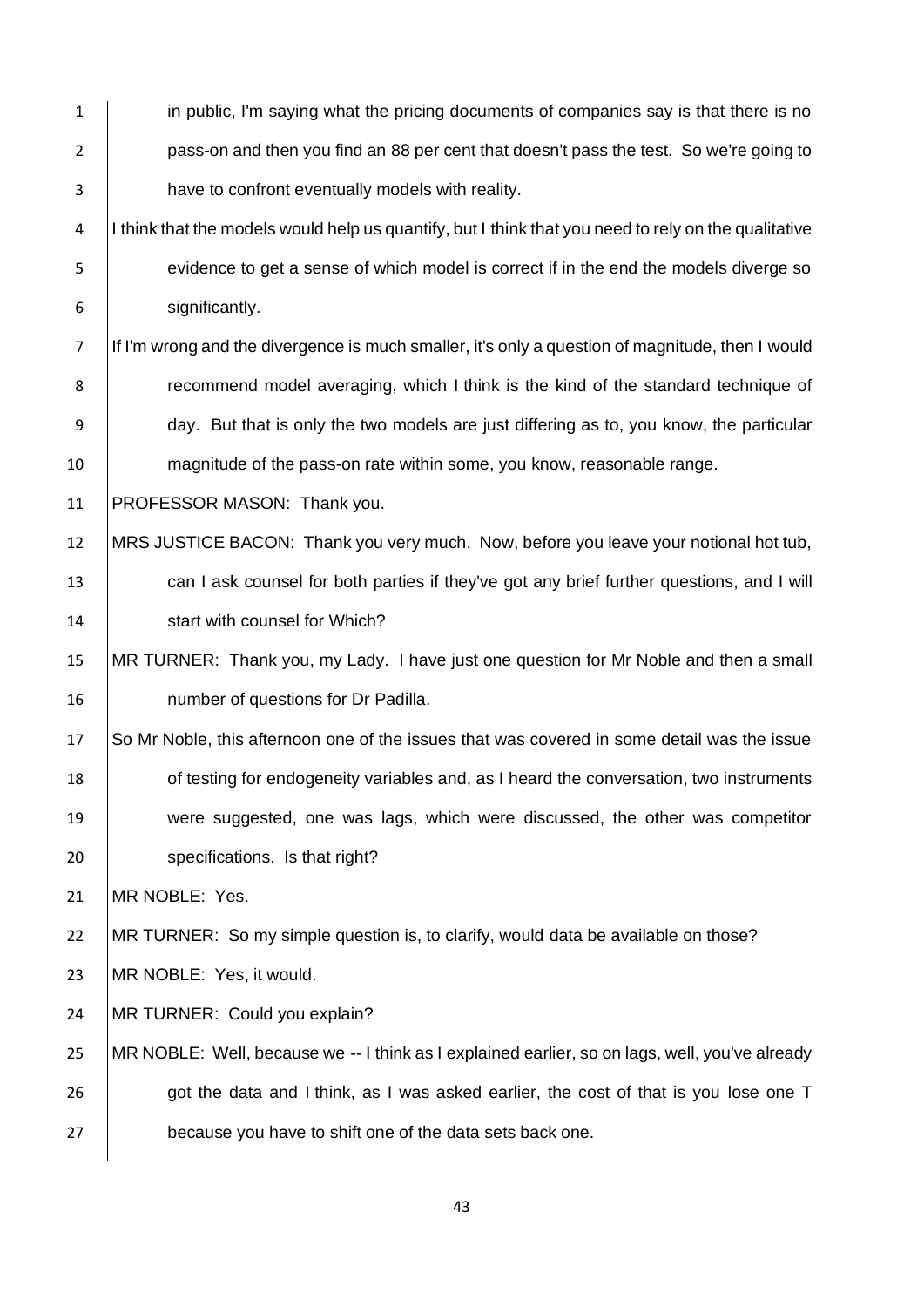1 On the competitor information, public information is available about the specifications of 2 Huawei, HTC, et cetera, phones just as much as it's available for Apple and Samsung **phones from the same sources.** 4 | MR TURNER: Thank you. My Lady, I've just got a very small number of clarificatory questions **for Dr Padilla. Dr Padilla, your first comment in the hot tub was to outline a list of things**  you said were missing from Mr Noble's proposed approach. You remember that? 7 | DR PADILLA: Correct. MR TURNER: And that included, having looked at that transcript, understanding what **competitors are doing, what they pay, what other costs they are paying and the extent** 10 of competition in the market. DR PADILLA: That's correct. MR TURNER: And a little bit later on you mentioned the challenges in getting cost data **because so much of it is confidential.**  DR PADILLA: That's correct. MR TURNER: Is your thinking that an indirect claimant like the Consumers' Association in 16 this case needs to gather information, including on costs, from across the industry 17 before a robust pass-on rate can be determined? DR PADILLA: That's not for me to answer, all that I can tell you as an economist is whether 19 the methodology that is being proposed is likely to produce a possible estimate of the **pass-on rate or not.** If those variables are not available, then, you know, we need to **control for things like the strength of the competition through other statistics or statistics** 22 that are publicly available, or we may learn to leave with ambiguity and then it's for the **court to decide according to who has the burden of proof and what is the standard of proof, how to decide, that's beyond my abilities.** MR TURNER: Yes, so you're not saying it's the necessary implication of what you were saying

26 at the outset.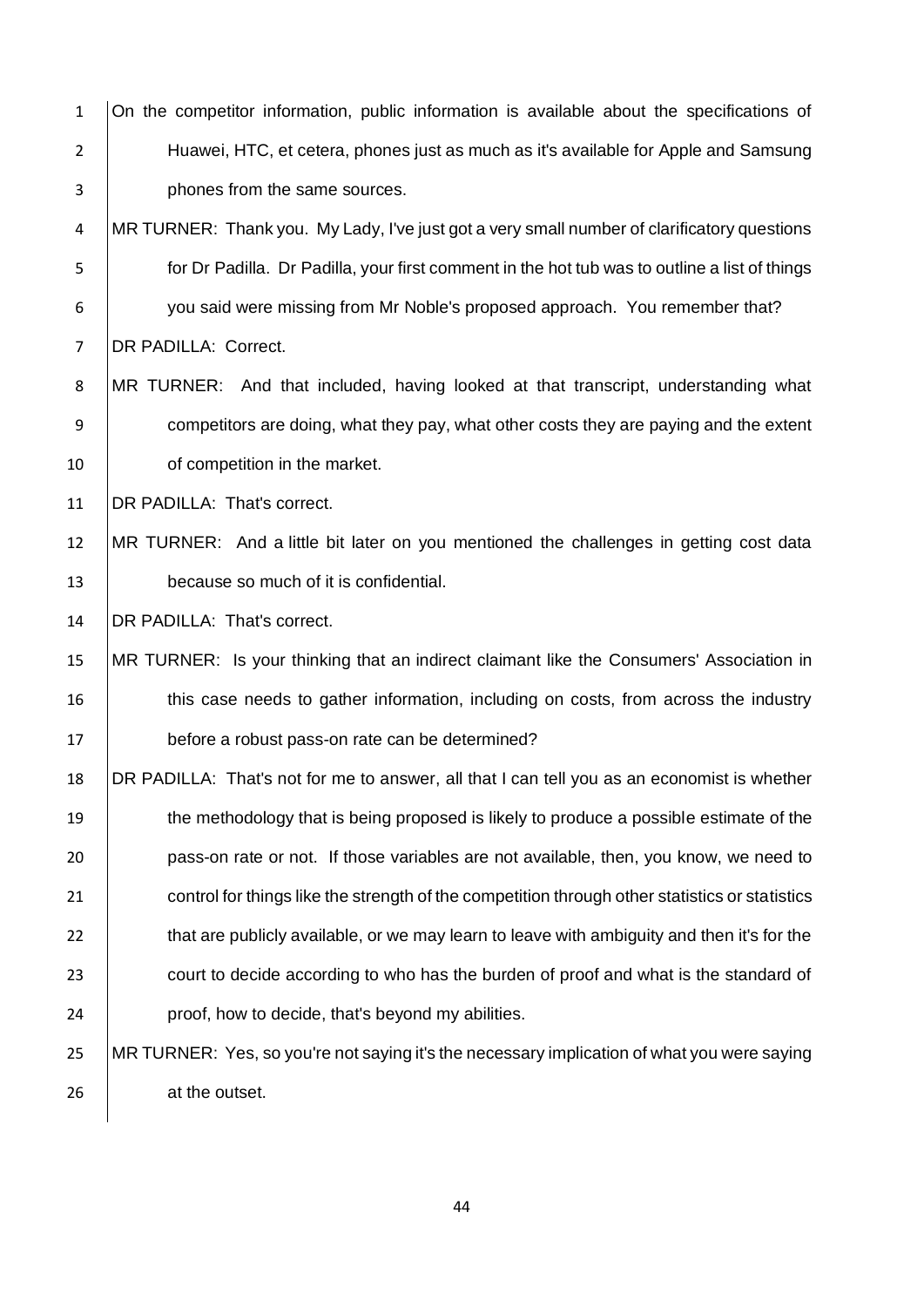DR PADILLA: All I would say is that if you don't have that information, the number you could 2 use may be totally unreliable and then you need to work very hard to see how you're **going to substitute for that information with other statistics.** 4 | MR TURNER: Thank you very much. The second question is this. You said that royalty rates tend to be idiosyncratic despite the ND portion of the FRAND component. What is ND? 7 | DR PADILLA: Non-discrimination. 8 | MR TURNER: And what do you understand the non-discrimination portion of the FRAND **commitment to mean as respects Qualcomm's freedom to charge different rates to different people for the same technology?**  DR PADILLA: Licensing agreements have multiple dimensions and therefore the restriction 12 not to discriminate implies that you have to treat companies that are similarly situated 13 Similarly. But some licensing agreements include non-assert, some of them are 14 Structured together with cross-licences, some of them have upfront payments, different payment structures, differences in geographic scope, differences in terms of length of period, and all those things are going to result in different variability costs and fixed costs at the point in time for the licensee. Perfectly compatible with the ND, but for the 18 purposes of this analysis, radically different royalty structures that will need to be 19 Teflected, because if somebody has -- and by the way, I think then there are some **lucensees, as you know, that don't license, they just play the hold-out game, and you need to account for all that variability because, if you have a high royalty but your competitors are not paying the same high royalty, you're not going to pass on the**  $\parallel$  royalty in the same way that if everybody had exactly the same agreement with the **Same terms and the same royalties.**  MR TURNER: Thank you. We'll consider that if this case goes further. Thirdly, you said that there are studies in answer to Mr Mason where fixed costs have been 27 incorporated into the analysis of price-setting from the economic literature, which was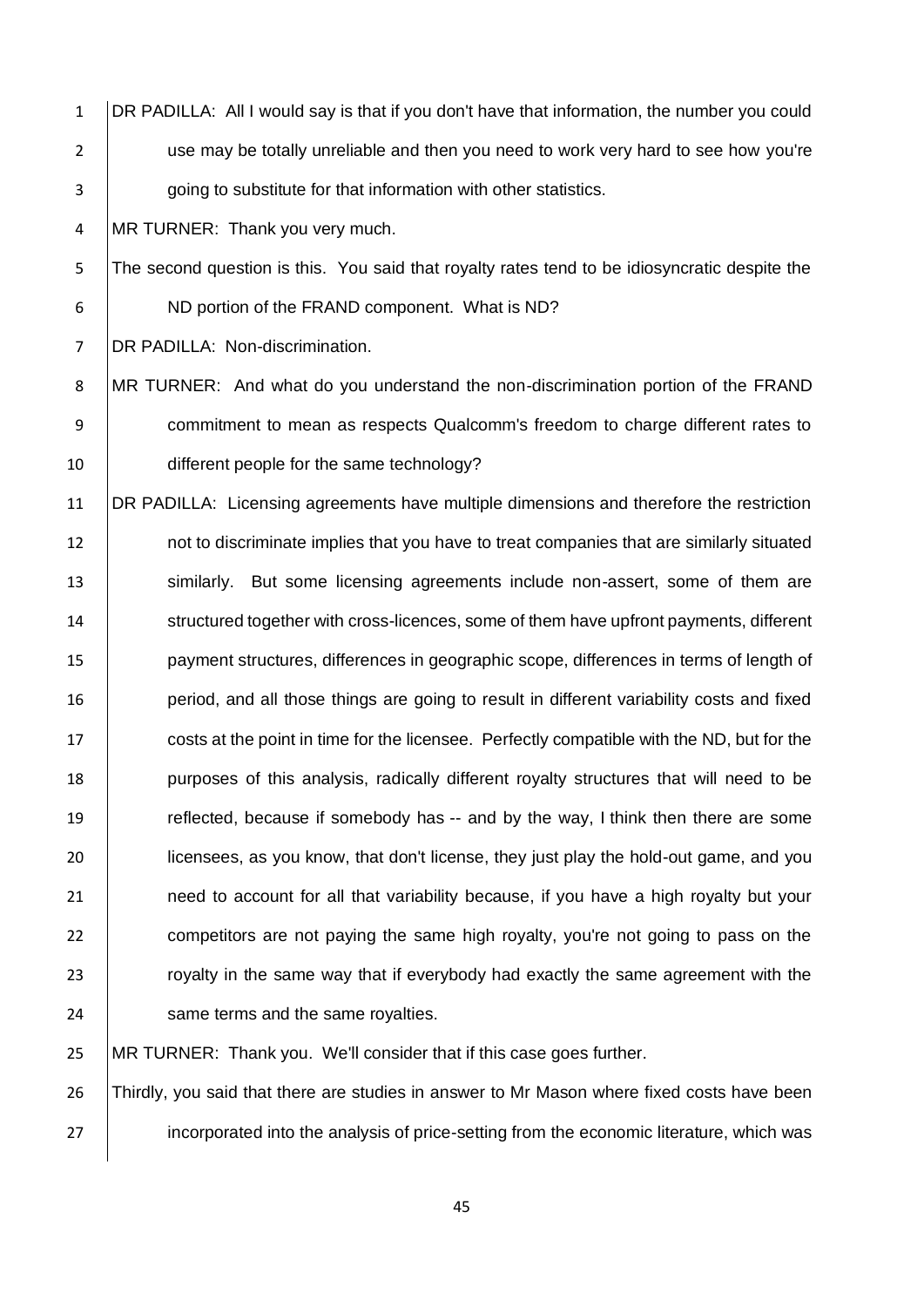| 1              | the question, and you referred to fixed costs as part of your report but you didn't there      |  |
|----------------|------------------------------------------------------------------------------------------------|--|
| $\overline{2}$ | refer to any such studies.                                                                     |  |
| 3              | Can you identify a particular study?                                                           |  |
| 4              | DR PADILLA: At this point in time I don't recall a particular paper. I'm happy to come back    |  |
| 5              | with references. I believe that you will find references to fixed costs on pass-on in the      |  |
| 6              | RBB reports that I've referred before, but my memory of particular paragraphs is               |  |
| 7              | limited.                                                                                       |  |
| 8              | MR TURNER: Almost done. You referred in your comments to the many possible drivers             |  |
| 9              | affecting pass-on.                                                                             |  |
| 10             | Is your meaning that you need information on all those drivers in order to measure the pass-on |  |
| 11             | rate to consumers?                                                                             |  |
| 12             | DR PADILLA: Could you repeat the question? I'm not sure that I got you.                        |  |
| 13             | MR TURNER: You referred in your comments to all the different things that affect pass-on,      |  |
| 14             | the different variables that might affect that, but we're here concerned with measuring        |  |
| 15             | ultimately the pass-on rate to consumers. The question is: are you saying you need             |  |
| 16             | information on all the drivers in order to measure the pass-on rate to consumers?              |  |
| 17             | DR PADILLA: Look, there would be drivers that may be of secondary importance, in particular    |  |
| 18             | if they are not correlated, the variables in question are not correlated with costs, that      |  |
| 19             | is factors that may influence prices but that are not affecting or contaminating the           |  |
| 20             | estimation of the pass-through rate. But that's something that you can only determine          |  |
| 21             | when you have thought carefully about them and you have made an attempt to                     |  |
| 22             | incorporate them. I mean, ideally you want to be able to produce a parsimonious                |  |
| 23             | model, but in order to produce a parsimonious model, first you need to think about all         |  |
| 24             | the drivers and decide very carefully which ones you're going to exclude because of            |  |
| 25             | the biases that their exclusion may produce.                                                   |  |
| 26             | MR TURNER: Thank you very much. No further questions.                                          |  |
| 27             | MRS JUSTICE BACON: Mr Howard.                                                                  |  |
| 28             | MR HOWARD: Thank you very much, madam, I have no questions.                                    |  |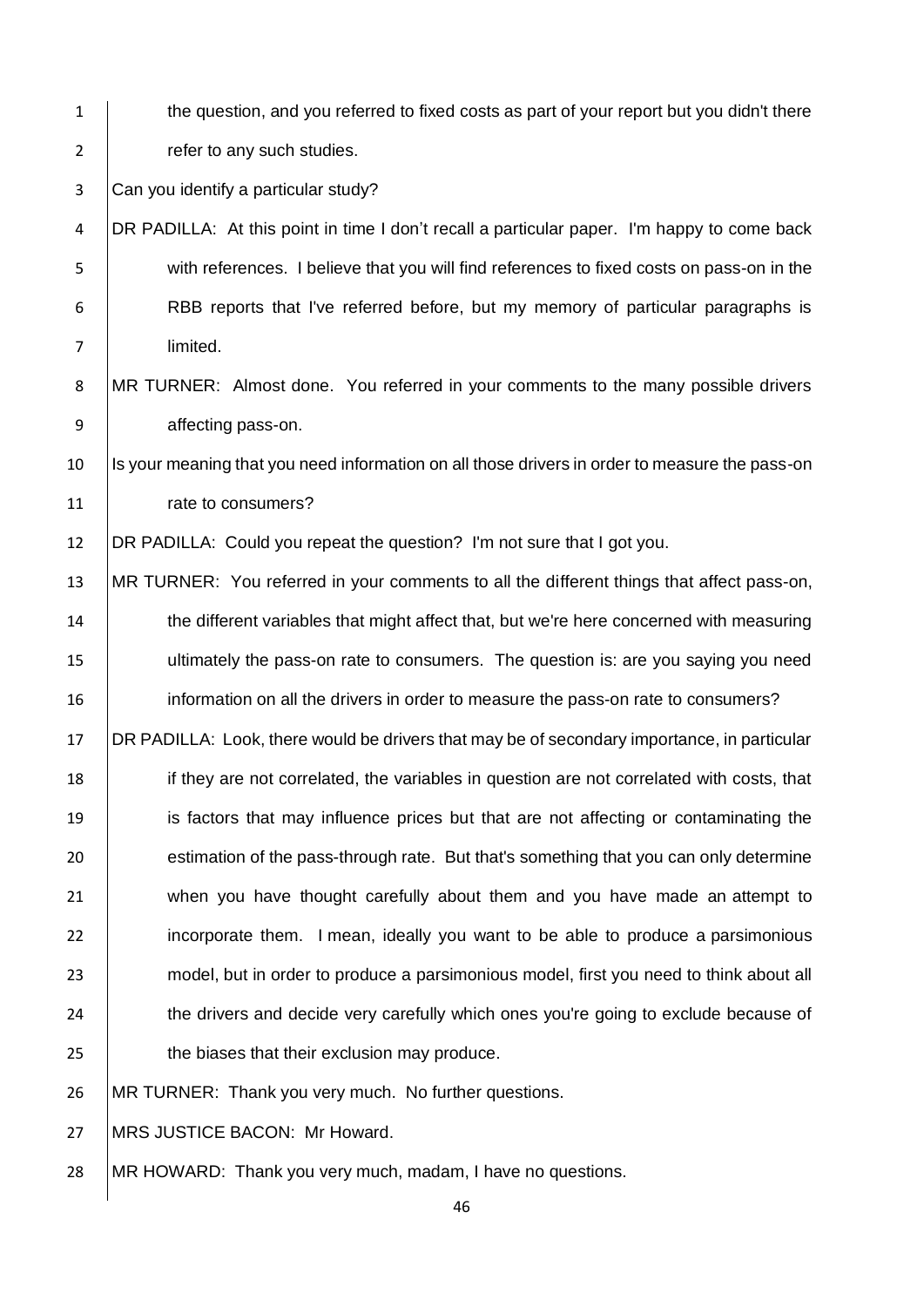| $\mathbf{1}$   | MRS JUSTICE BACON: All right. Thank you very much to both of you for your very helpful          |  |
|----------------|-------------------------------------------------------------------------------------------------|--|
| $\overline{2}$ | answers to the Tribunal's questions and to questions from counsel.                              |  |
| 3              | You're both released.                                                                           |  |
| 4              | DR PADILLA: Thank you.                                                                          |  |
| 5              | MRS JUSTICE BACON: And now we go into -- we should probably have a five-minute break            |  |
| 6              | before we start. We'll go into reply submissions.                                               |  |
| $\overline{7}$ | So we'll be starting with Qualcomm for half an hour and then Which?, or a little bit less than  |  |
| 8              | half an hour, I think, so we should aim to be -- we might be actually slightly ahead of         |  |
| 9              | time. So I'm not going to be very rigorous on time. You should both have about half             |  |
| 10             | an hour each in terms of reply submissions.                                                     |  |
| 11             | MR HOWARD: I'm not going to be half an hour so --                                               |  |
| 12             | MRS JUSTICE BACON: All right. We'll take a five-minute break.                                   |  |
| 13             | $(3.06 \text{ pm})$                                                                             |  |
| 14             | (A short break)                                                                                 |  |
|                |                                                                                                 |  |
| 15             | $(3.17 \text{ pm})$                                                                             |  |
| 16             |                                                                                                 |  |
| 17             | Closing submissions by MR HOWARD                                                                |  |
| 18             | MRS JUSTICE BACON: Yes, Mr Howard.                                                              |  |
| 19             | MR HOWARD: Thank you. As I said before we broke, I intend to be short.                          |  |
| 20             | The hot tub session I think has in many respects helpfully crystallised the issues, and I hope  |  |
| 21             | that was also true yesterday.                                                                   |  |
| 22             | The principal difference one can see between the Qualcomm position and the Which? position      |  |
| 23             | between Dr Padilla and Mr Noble concerns the extent to which it is necessary in order           |  |
| 24             | to model the pass-on to obtain information from Apple and Samsung relating to their             |  |
| 25             | pricing decisions and how they went about pricing things so that one can determine in           |  |
| 26             | the counterfactual world what they would have done.                                             |  |
| 27             | Just stopping for a moment, Mr Noble was right in what he said, as I'm sure you all appreciate, |  |
| 28             | as to what one is testing in the counterfactual world.                                          |  |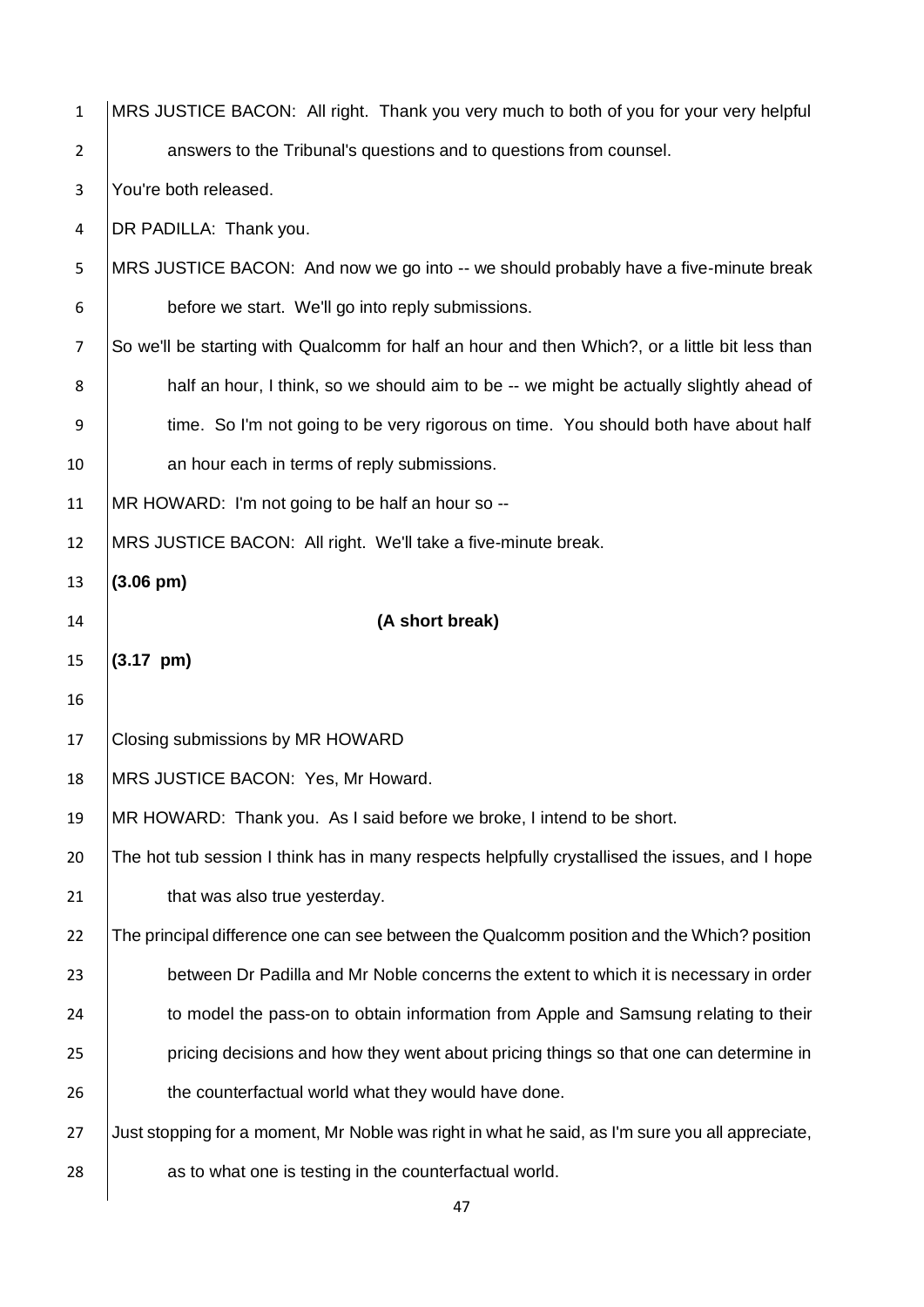1 The counterfactual world is not a world in which the executives of Apple and Samsung, having 2 Set the price, say, 'ah ha', we've now discovered that Qualcomm have overcharged 3 the royalty so now we reduce it, what do we do in that world. He's right, what one is 4 **let is what would have happened in the event that the royalties, assuming they** 5 were excessive, were at the appropriate legal rate and what price would the phones 6 have been sold at in the light of that.

7 | But one is still having to compare the difference between -- would they have behaved 8 differently, is what it amounts to in the counterfactual world.

9 So if one thinks about it in this sense, where Apple, let's take a direct sale to market, where 10 they have sold a phone, one of the all-singing and all-dancing phones, say at £999 and 11 **let's say their cost base, just taking notional figures, we know they make very large** 12 profits, so let's say their cost base was £300 for the sake argument and let's say that 13 the cost base would have been £295 rather than £300, the question is, if their cost 14 base was £295, what one's trying to test, would they have then set the price of the 15 **phone instead of at £999 at, according to Which?'s case, 88 per cent of five pounds,** 16 | so roughly £996.

17 Now, that only is true if each cost is sought to be recovered in the same way and there is a 18 **linear relationship between all costs and the price.** 

 Now, just as a matter of common sense, if one thinks about it for a moment, where you are **dealing with one element of the costs and it's a relatively small element, it does not just** 21 as a matter of common sense follow as night follows day that if there is a change in that element alone that the price at which you will sell the phone will be different.

23 But what Mr Noble, and he's perfectly frank about this, he assumes that there is the same 24 **relationship between all costs and price.** That's the assumption that he makes in his 25 model and so that's what he's simply seeking to measure is the aggregate of costs 26 against price. So if I can see on his model any statistical relationship whereby prices 27 do change according to the aggregate of costs, then if I then take one element which 28 is the royalty and I say that royalty should have been less, then I can infer that the price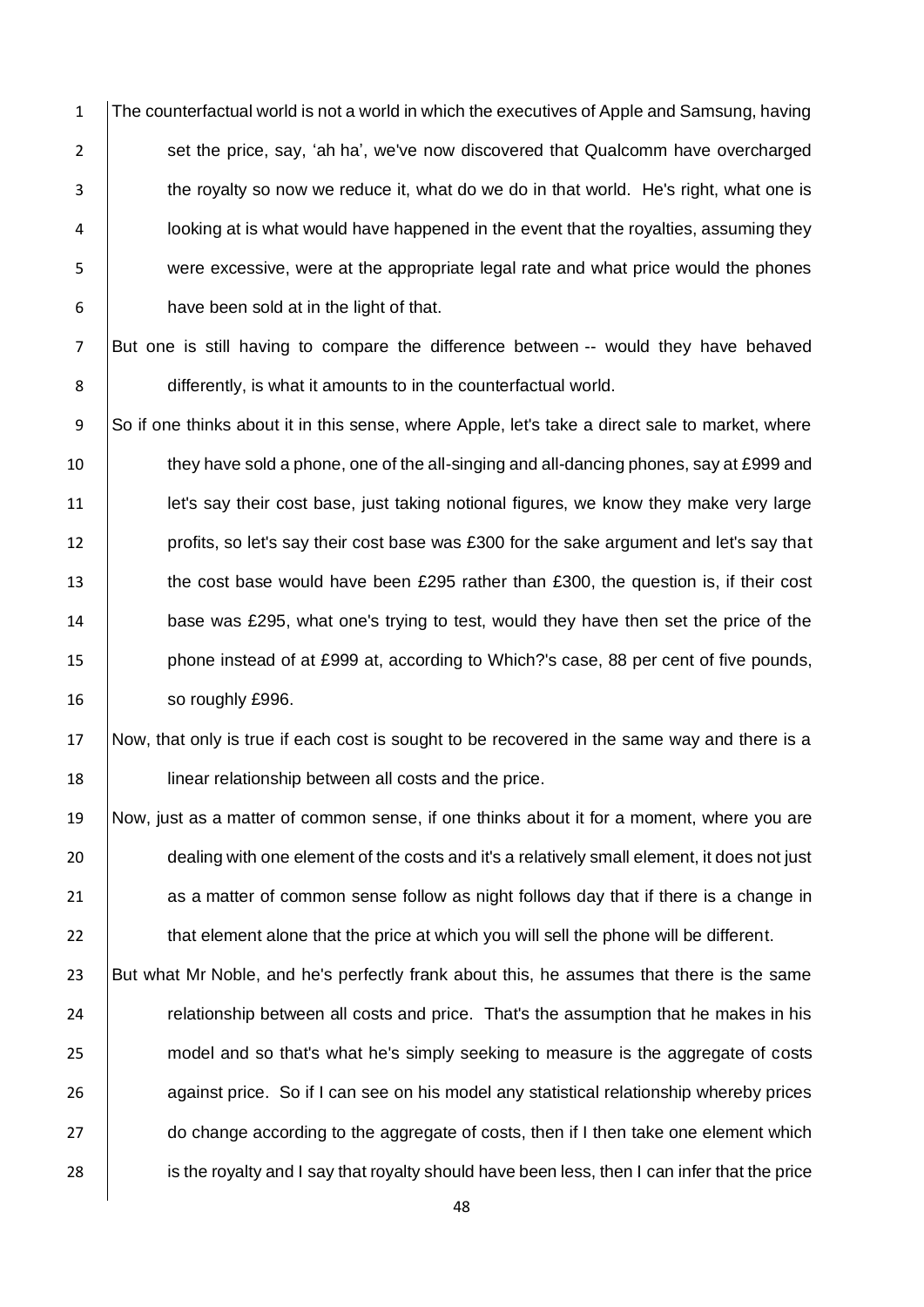| $\mathbf{1}$   | of the phones to the consumers would have been less by that amount or whatever the               |  |
|----------------|--------------------------------------------------------------------------------------------------|--|
| $\overline{2}$ | percentages he says.                                                                             |  |
| 3              | Now, we say that is --                                                                           |  |
| 4              | MRS JUSTICE BACON: Sorry, would you mind, the transcript doesn't seem to be working for          |  |
| 5              | anybody.                                                                                         |  |
| 6              | (Discussion re transcript)                                                                       |  |
| $\overline{7}$ | MR HOWARD: So if we just go back a stage, what we suggest is that Mr Noble's approach            |  |
| 8              | assumes that costs, and for this purpose all costs, drive pricing and he aggregates              |  |
| 9              | royalties with all other variable costs so that where you end up is he says once -- this         |  |
| 10             | is the case that's being put forward -- if I can show a statistical relationship between         |  |
| 11             | costs in the aggregate and prices then it must follow that if royalties alone are reduced,       |  |
| 12             | that the price would be correspondingly reduced.                                                 |  |
| 13             | Now, we say that, as I say, you only have to think about that if you take one element of the     |  |
| 14             | costs, and it's a small element, to say, well, that element necessarily would feed               |  |
| 15             | through in that way is wrong.                                                                    |  |
| 16             | I mean, somebody was giving an illustration to me which I think is actually quite a useful one.  |  |
| 17             | If one thought about -- I mean the hourly rate of a professional and the professional            |  |
| 18             | firm say -- it could be a firm or a barrister but a firm is probably easier to think             |  |
| 19             | about -- and they calculate their hourly rate in order to pass on various -- recover their       |  |
| 20             | costs and make a profit.                                                                         |  |
| 21             | Now, if the price of some small element, for instance big pens that they use in the office, goes |  |
| 22             | up or would have been slightly less, now, on one view, you can say, as Mr Noble does,            |  |
| 23             | well, all costs are in the costs bucket and so any change in the cost bucket necessarily         |  |
| 24             | feeds through in a linear way into the price. But if it's -- my example, it's obviously          |  |
| 25             | something that's immaterial so if in fact the amount you're spending on stationery were          |  |
| 26             | marginally reduced because you've been overcharged, would that necessarily feed                  |  |
| 27             | through into the hourly rate? The answer is it may do but equally it's quite possible            |  |
| 28             | that it may not. And the key point I would respectfully suggest that came out of the             |  |
|                | ៱ດ                                                                                               |  |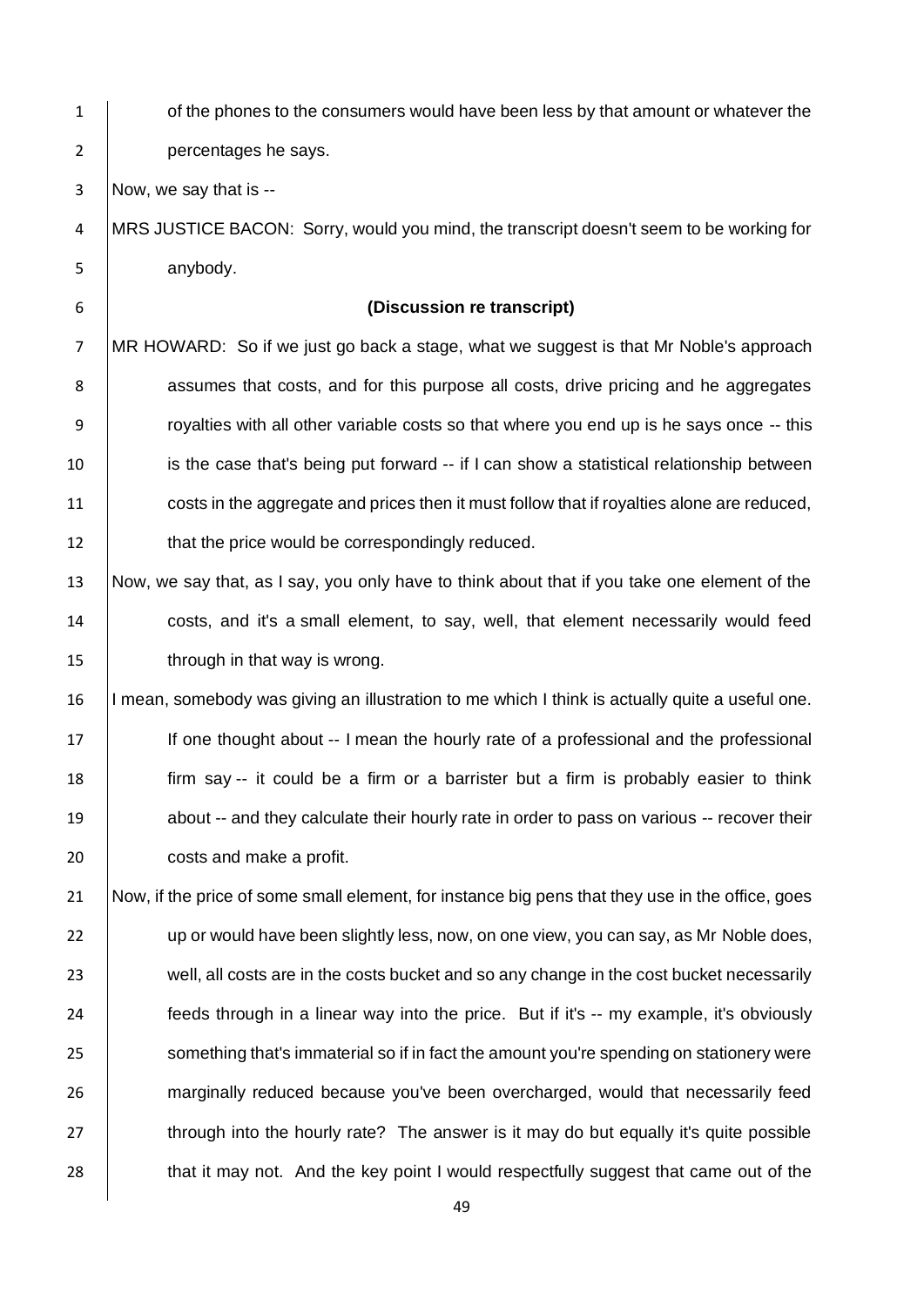1 exchange this afternoon or before lunch and this afternoon with Dr Padilla is that what 2 **Fig. 2** one really needs to do is look at the reality. You can't simply look at a model, and that 3 is the big distinction between the position of Qualcomm and Which? here. We say you 4 meed to set up a model which is actually based upon reality, and reality critically 5 requires you to interrogate the disclosure from Apple and Samsung, possibly to have 6 evidence from them, but to see what it is that drives their prices so that you can 7 | understand when you're setting up your model the way in which -- that's what you're 8 | ultimately asking -- the way in which this change in the variable would affect prices. 9 The danger is what is being done is just looking at the costs in the aggregate, and we 10 **Say that is where this exercise is going wrong.** 

11 At one point, Mr Noble appeared to suggest in answer to the Tribunal, well, if necessary, at 12 some point he could go in due course and get information from Apple and Samsung, 13 but it's totally unclear at what stage of Mr Noble's approach and Which?'s approach 14 this would ever arise. As I said to you yesterday, the question today for the Tribunal 15 is you're being asked to certify these proceedings on the basis that Which? is going to 16 Seek to prove its case via the model and the approach that Mr Noble is currently putting 17 forward and with a litigation plan that doesn't include going to Apple and Samsung.

18 Now, in our submission, that is inadequate. Now, it's up to Which? and the litigation funders, 19 if you agree with us, whether they rethink what it is they propose to do. If you refuse 20 to certify, that isn't necessarily the end of the matter, it would be a matter for them to 21 **decide whether they wish to then have another go with a better approach.** But we 22 **Suggest that the approach that is being adopted at the moment is insufficient.** 

23 MRS JUSTICE BACON: What do you say to Mr Noble's response that he hasn't actually 24 excluded getting further information if necessary and that he will take that decision in 25 **the course of his research to specify the model?** 

26 MR HOWARD: The problem is I can only go on the model that has been put forward.

 $27$  So in fact the material that's been put forward, and he's had three reports, hasn't actually 28 included going out to get the type of information that we have been talking about.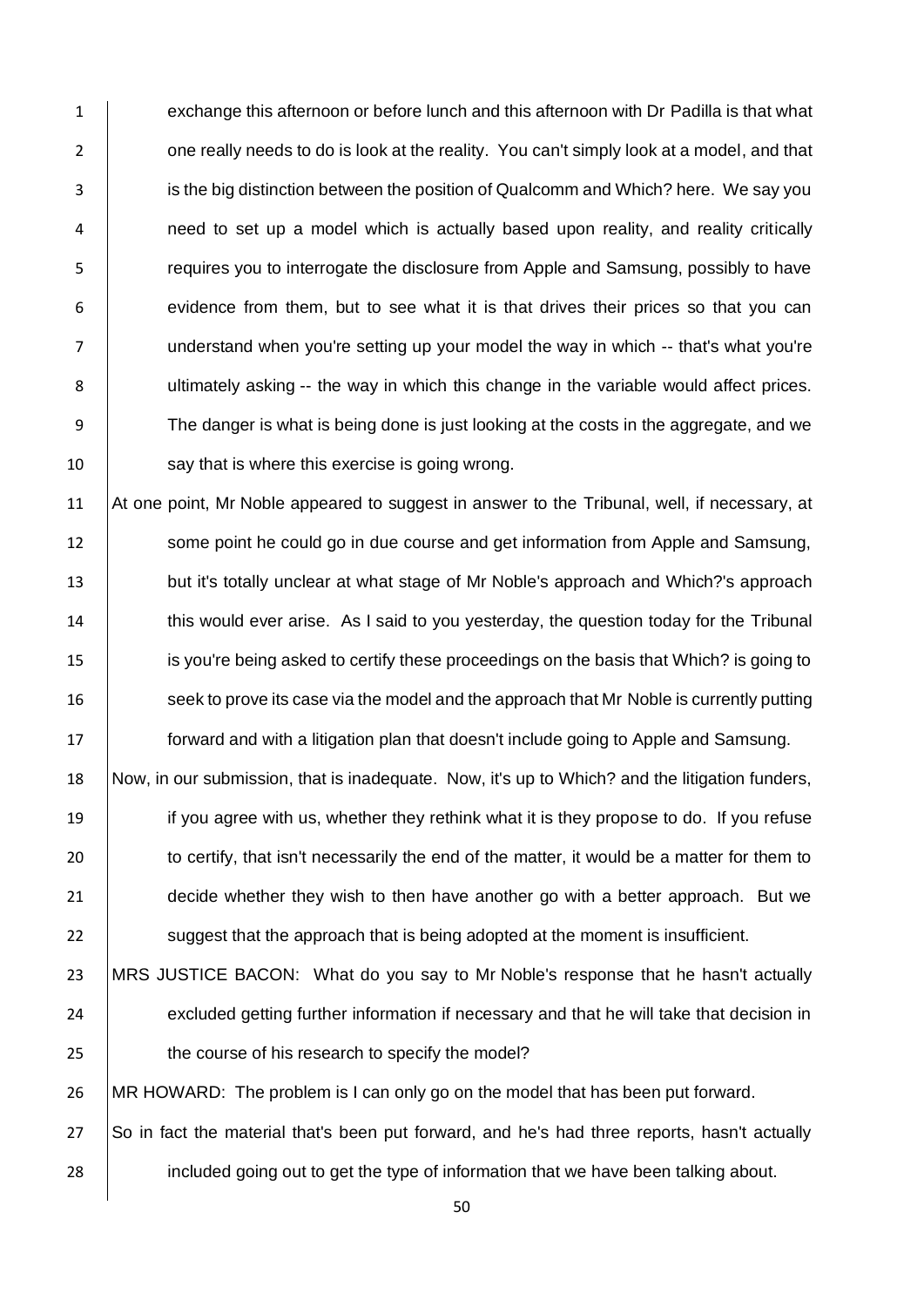1 MRS JUSTICE BACON: No, but in the course of his report he says he's not shutting his mind 2 to further data if it should become necessary and he's expanded upon that in the way he would make his decision in his comments today.

4 | MR HOWARD: There are two difficulties with it. The position that Mr Noble adopts is he said 5 it isn't necessary, so it's totally unclear in what scenario adopting his approach he would ever say it is necessary.

7 | That's the first thing.

 $\vert$  So that it's really -- we would say it's an empty promise because his approach is: my model is 9 | sufficient, and he hasn't explained, well, this is my current view, this model works, but he hasn't explained, well, what is the circumstance in which I could see it won't work **and therefore I would need to do what Qualcomm says.** 

 MRS JUSTICE BACON: Well, he explained that at least in part in the question from **Professor Mason when he was asked what would cause him to go and get further data,**  and he said it would be in the course of his decision as to how to specify the model, he would look at publicly available information and so on. So he wasn't making a **promise, but he was saying he would need to consider further information when making the decision as to how to construct the model.** 

 MR HOWARD: The problem is this is all circular though. We can only go on the model that he has currently put forward, and his current position is: I don't need to go to Apple **and Samsung. Simply then saying -- because this is all really being said in answer to** 21 a criticism, well, I don't think it's necessary but if ever it was necessary, I don't object to going and getting the material. But in order for that to have any legs, one actually **Fig. 23** needs to understand, well what are the circumstances which you're talking about when you say the model is sufficient to prove the point, Qualcomm is saying no, it isn't, but he's rejecting that criticism. So I personally find it very difficult to understand what the **circumstances are in which he would be considering going out to get this material.** MRS JUSTICE BACON: He hasn't built his model yet.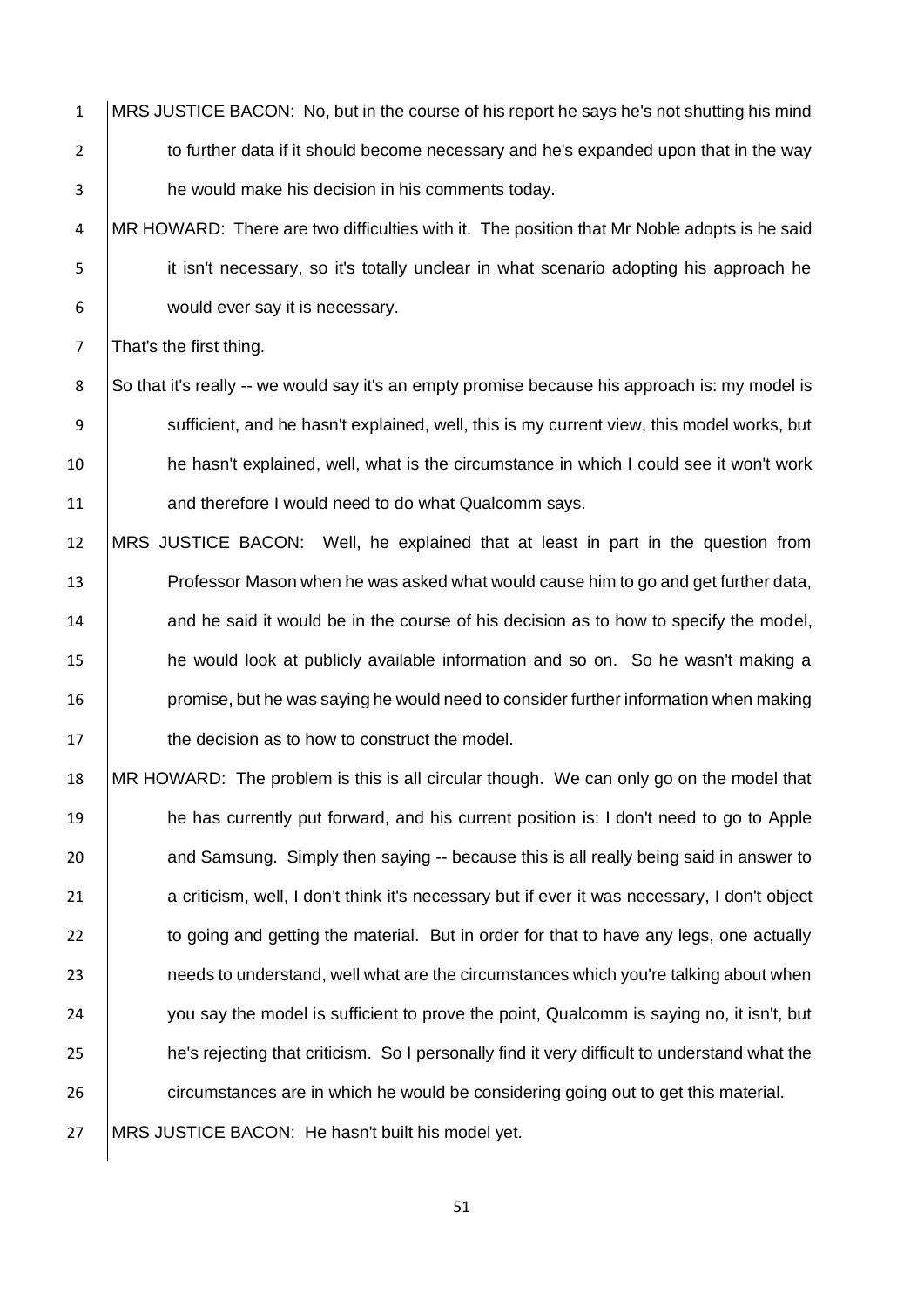1 | MR HOWARD: But the problem is you're being asked to certify on the basis -- I mean, that 2 **Fig. 2** really amounts to saying, well, I am asking you to certify these proceedings, we're 3 **going to model things but I don't really know what I'm going to put into my model and** <sup>4</sup> the nature of the model. But that's not fair to Mr Noble because he does say what the 5 nature of the model is.

 Can I say, there are two points. I would say this is very airy fairy, "Well, if need be, I'll go out **Fig.** and get things", but if that is your plan, surely the litigation plan and the budget has to 8 take account of this, and the litigation plan and the budget do not take account of taking these steps. So as things stand at the moment, I mean, as I said a moment ago, Which? could come back with an alternative plan and say, well, actually we do at **least -- we either think we need to do this or we think at least it's something we need** 12 to cater for and there's a contingency and we'll put that into our litigation plan and **budget.** But at the moment they've turned their face against that.

 $\vert$  So we say that at this stage, if the certification process is going to operate  $-$  if the Tribunal is **going to perform the gatekeeper role that is intended, it does need to look both at the evidence that is being put forward and the litigation plan and budget that's put forward,**  and you can't, as it were, just brush things aside and say, well, if need be, I'll do 18 something more, because the whole idea of this is that you actually have a proper plan 19 to do it.

20  $\vert$  So I suggest this has been a helpful afternoon in that it has crystallised this point, and we say 21 it crystallises, it actually shows that one does need to go and get the real evidence 22 which is critical. And I want to just stress this point to you. It's a point I made yesterday. 23 But what we are asking essentially is: in the counterfactual world what would Apple 24 and Samsung, in particular, have done as well as the MNOs? But if you focus on 25 Apple and Samsung, I would suggest that it is obvious both as a matter of common 26 sense and as a matter of how one proves a case of a counterfactual is to look at what 27 Apple and Samsung actually did. And I would suggest it is actually rather remarkable 28 to approach a case like this without getting the material from Apple and Samsung and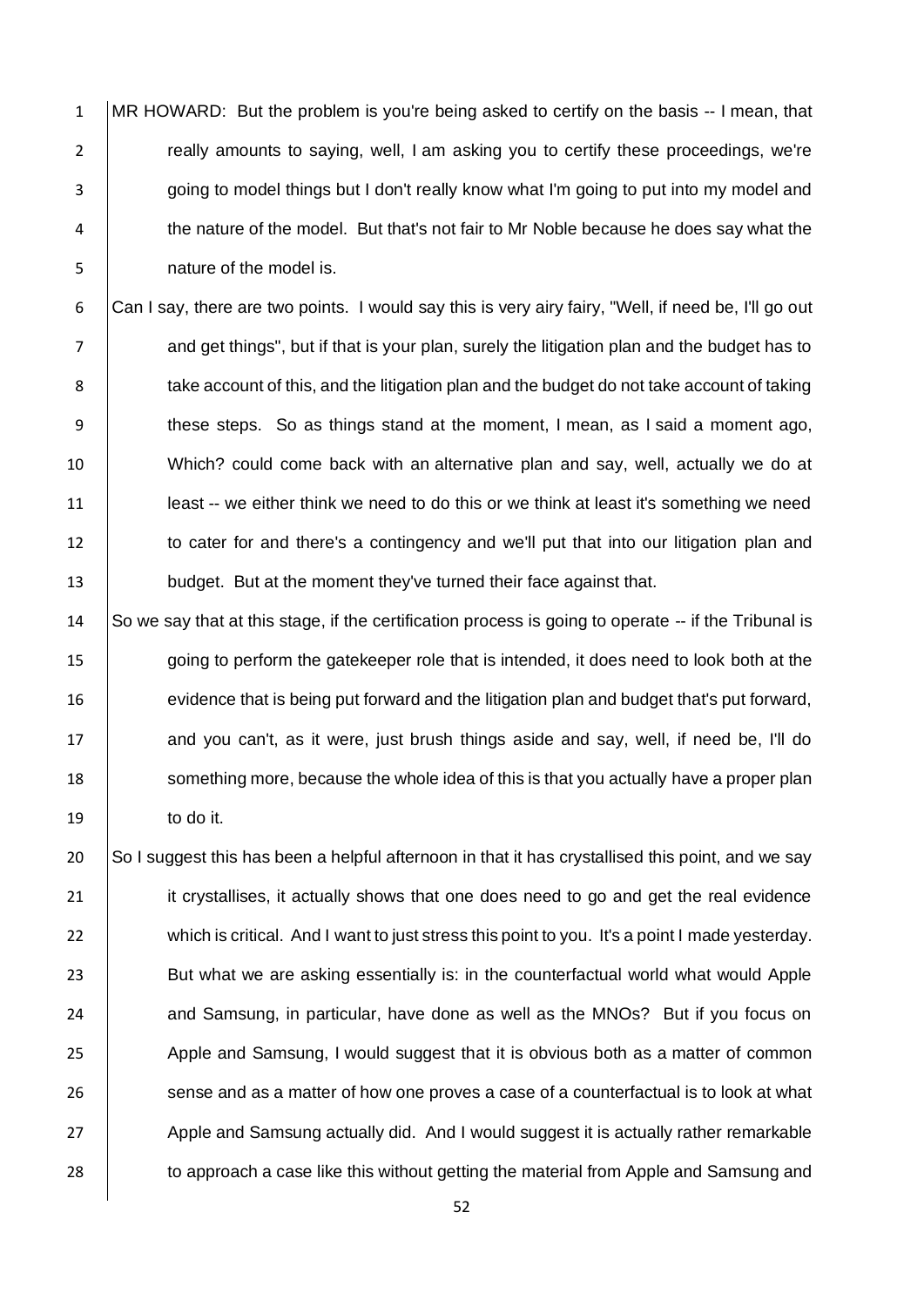1 approaching it purely on the basis of an economic model, hedonic regression model,  $\vert$  that -- I'm not saying there isn't a role for such a model, but I would suggest that the **1** natural way in which one would seek to establish the facts here is by the qualitative 4 evidence as well as the quantitative evidence. Essentially the approach that is being **SUPE SUGGESTED SUGGESTED SUGGEST** Suggested actually cuts out the qualitative evidence, and in my submission, when one | applies the Pro-Sys test, this is not an appropriate way to proceed and the Tribunal 7 | should say so at this stage. 8 So that's all I wanted to say in light of the evidence. Unless there's anything else I can assist you on, those are my further submissions. MRS JUSTICE BACON: Thank you very much, Mr Howard. Mr Turner. **Closing submissions by MR TURNER** MRS JUSTICE BACON: I'm sorry if I caused you undue alarm by trying to truncate your time. MR TURNER: No, that's perfectly all right and I'll go as quickly as I can. MRS JUSTICE BACON: If we finish around half past four, then that's fine. MR TURNER: Well, I'll begin -- this is the reply. So I will begin with responding to Qualcomm's **Submissions on the expecting take up of an aggregate damages award, which you'll Fig. 7** recall Mr Howard making yesterday at the outset, and it goes ultimately to the suitability **18** of the matter for collective proceedings. You'll recall that Mr Howard placed reliance on a September 2019 staff report by the US Fair 20 Trade Commission and that referred to a general study of take-up rates in the United 21 | States of America with a medium claims rate of 9 per cent and a weighted mean, 22 weighted by the number of the notice recipients, of 4 per cent. Now, that was not a document which was referred to in Qualcomm's response to our CPO 24 application to which our evidence for this hearing responded. It was referred to and deployed in their skeleton argument, paragraph 62B. The Consumers' Association, Which?, does not accept that take up in this case, in the United 27 Kingdom, will be limited as you see in the average results shown in that United States 28 | survey.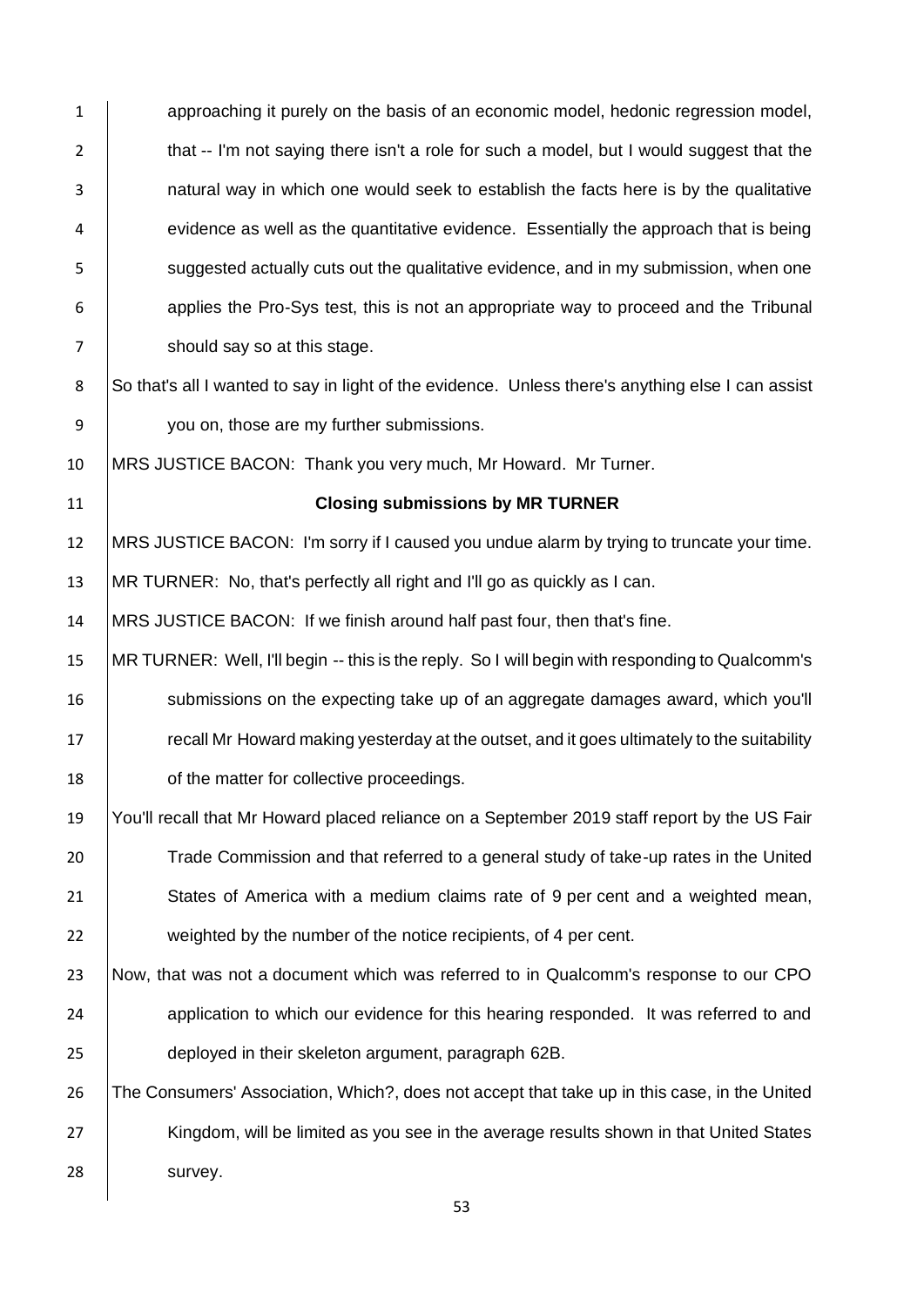I adumbrated the point before but Which? has considerable expertise as the United Kingdom's **foremost consumer champion in the charity sector.** And it's outlined in the witness 3 Statement of Ms Averty -- I'm told I mispronounced that yesterday, it's Averty -- the reference is core bundle page 398, paragraph 17 and paragraph 37 on page 403. 5 | I don't need to turn that up now.

 Which? is here bringing this claim in pursuance of charitable purposes precisely because its **Fig. 2** assessment is that this is economically meaningful and would be widely claimed.

8 |Individually, possibly around £20 or more per individual by the time of judgment, the reasons 9 | that have been explored, and this amount of money does matter to individuals but, as my Lady you noted yesterday, claims are also likely to be on a household basis as well 11 as an individual basis and it is a matter of record that the median pre-tax pay per hour 12 for employees in this country last year was significantly below £20 an hour, it's  $£14.10$ , **and that shows that comfortably more than half the employees in this country work for less than £17 an hour.** It's a significant amount in the context of levels of spending on essential goods and it's all the more so against the background of the cost of living **crisis.** 

17 So I do need to make that point.

 Second, to focus on another aspect of what was said about take up, the reach of this body, Which?, is exceptional in this country. I've already referred to Ms Boyle's third 20 Statement, paragraph 9B, but it's worth recalling that again if you could perhaps bring that up.

22 | It's tab 13 in the core bundle at page 444 at the very bottom.

 MRS JUSTICE BACON: Yes, this was the point about the number of news items after this **claim was announced.** 

 MR TURNER: 131 related news items, the most-read news item that day on the BBC News 26 website. Other class representatives have been certified by this Tribunal who have **Nothing like Which?'s reach.**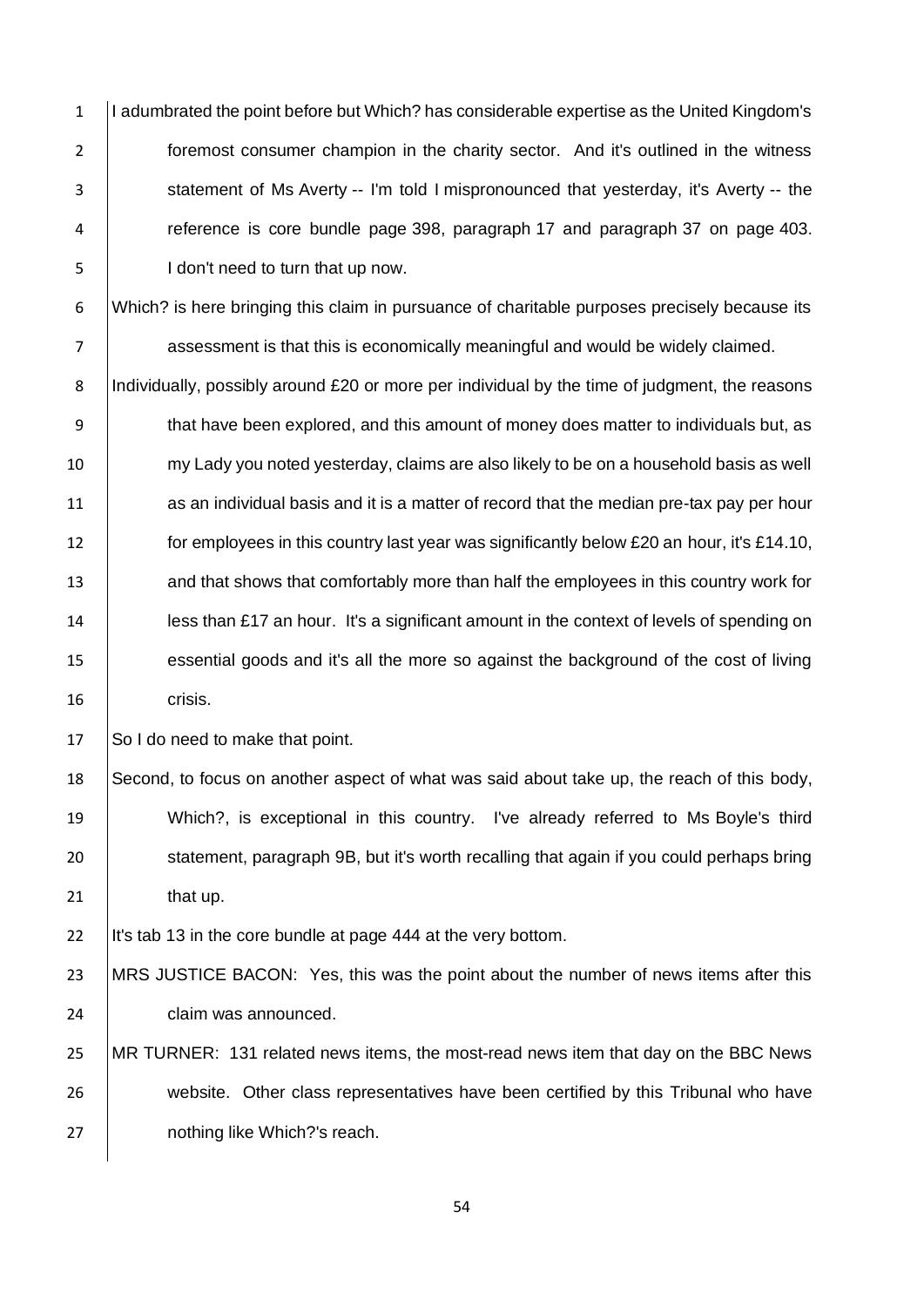| $\mathbf{1}$   | Indeed in the case of two of them, I believe in the BT case and in the Merricks case, they even |  |
|----------------|-------------------------------------------------------------------------------------------------|--|
| $\overline{2}$ | proposed to use Which? as a vehicle for notifying consumers. So in my submission,               |  |
| 3              | that disposes of this attack on the take-up issue.                                              |  |
| 4              | Second, Mr Howard also said on the costs benefits issue, with which he began, that if you       |  |
| 5              | were firmly satisfied that Which? has passed the Pro-Sys test, cleared that hurdle,             |  |
| 6              | nonetheless you should still refuse to certify on the cost-benefit basis. If you have the       |  |
| $\overline{7}$ | transcript, that's page 59 from yesterday.                                                      |  |
| 8              | Now, on that submission it's necessary to recall what the Tribunal reasoned in the Gutmann      |  |
| 9              | case last October.                                                                              |  |
| 10             | If you could perhaps pick that up. That's in authorities 24, paragraph 175 on page 1142.        |  |
| 11             | You'll recall Gutmann is the rail tickets case and I believe Professor Mason was on the panel   |  |
| 12             | in that one.                                                                                    |  |
| 13             | MRS JUSTICE BACON: I'm sorry, can you just give me the reference again? It's authorities        |  |
| 14             | bundle --                                                                                       |  |
| 15             | MR TURNER: Authorities bundle, tab 24, page 1142.                                               |  |
| 16             | MRS JUSTICE BACON: Yes.                                                                         |  |
| 17             | MR TURNER: Paragraph 175, which is at the bottom of that page.                                  |  |
| 18             | Now, in that paragraph, you had the key point on costs and benefits which was made by the       |  |
| 19             | respondent and it was essentially accepted by the Tribunal in that case:                        |  |
| 20             | "We see force in the Respondents' point that even recalling specific journeys and Travelcard    |  |
| 21             | details going back up to eight years for the purpose of a formal declaration of claim           |  |
| 22             | may be onerous and deter many from claiming, if that is ultimately the basis for                |  |
| 23             | distribution. We do not think that there is a meaningful parallel in the 'Delay Repay'          |  |
| 24             | scheme operated by the TOCs for late or cancelled train services, as Mr Moser sought            |  |
| 25             | to suggest. Altogether, we find it difficult to speculate in the present actions as to what     |  |
| 26             | the likely uptake would be and recognise the appreciable risk that it might be very low."       |  |
| 27             | Then if you turn over to page 178 you see the Tribunal's conclusion on cost and benefits.       |  |
| 28             | Essentially despite the other considerations in this section generally being on the             |  |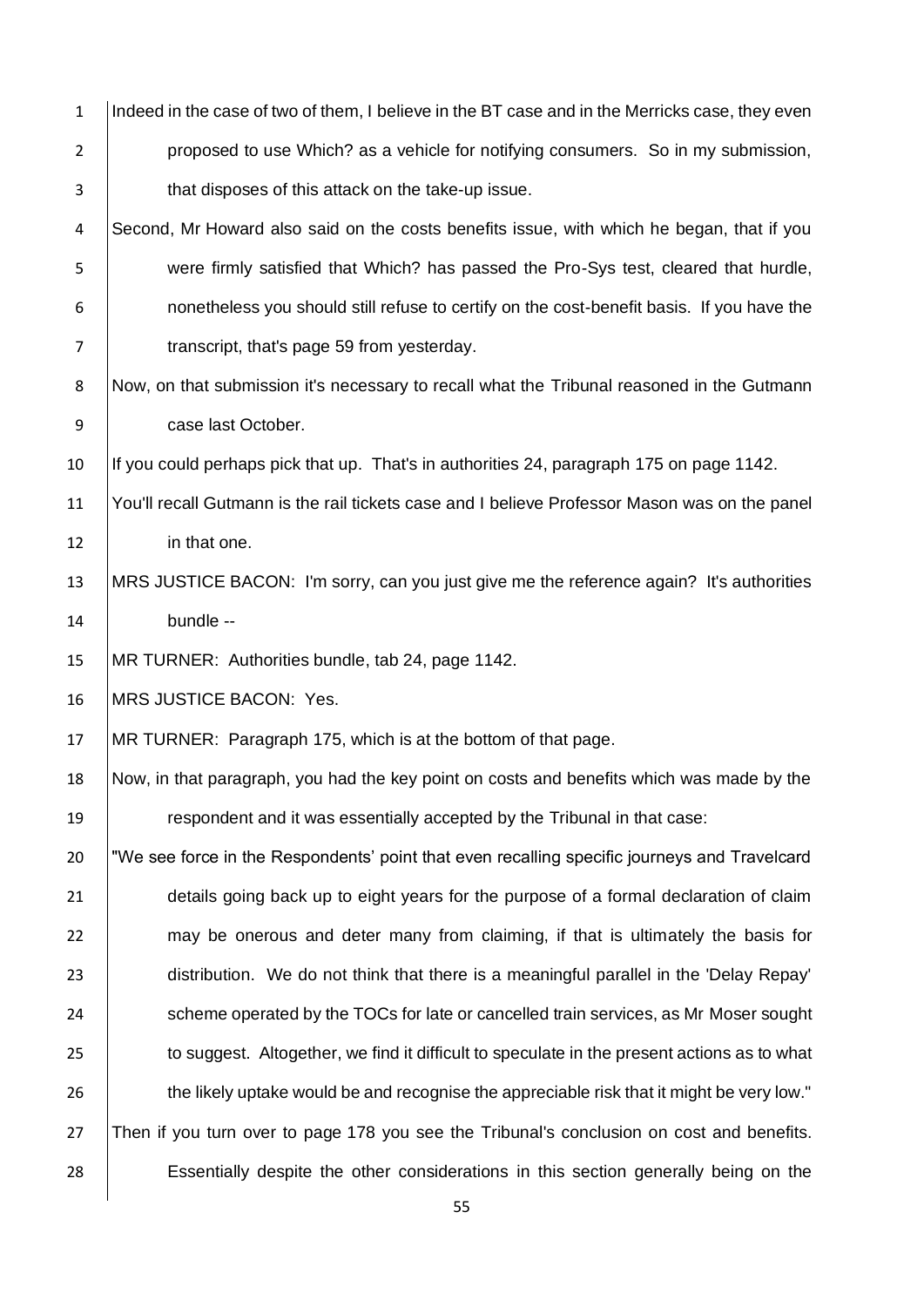1 benefit side of the scales, the Tribunal is concluding that the cost-benefit analysis came 2 **July 2** out slightly against, paragraph 178, the grant of a CPO.

3 But then cost and benefit is just one factor to weigh up in the suitability assessment, and you'll 4 see immediately after that the Tribunal went on in paragraphs 179 and following to 5 weigh it all up holistically, and if you look at paragraph 180 they ran through the various  $\overline{6}$  factors: (a) the collective proceedings are an appropriate means for dealing with the 7 common issues; (b) cost and benefits that weighs slightly against; (c) no separate 8 claims have been brought by members of the class nor is there any prospect of it; (d) 9 the size of the class is large but manageable, class is largely private consumers; (e) 10 we think it should be possible to determine whether any person is a member of the 11 class; and (f) as regards suitability for an aggregate damages award, construe it in 12 **Fig.** relative terms compared to individual claims.

13 And then over the page, claims can't be suitable if there's no reasonable methodology or basis 14 **find in the methodology could fairly be applied.** And they said:

15 "Although we acknowledge that the exercise here is challenging and involves making 16 **assumptions, for the reasons set out above we find that the test is satisfied."** 

17 181, last two lines, they take account of all the factors and:

18  $\parallel$ "... we consider that the balance comes down clearly in favour ... of suitability.

19 So in summary, and responding to Mr Howard's point, even if Qualcomm were right, which  $20$  they are not, about the cost-benefit analysis in this case, it does not entail that you 21 **Should refuse certification even if the Pro-Sys hurdle is cleared.** 

22 The third point is to address Qualcomm's submissions yesterday about the nature of this 23 **litigation and how it is being brought, which puzzled Which?. The Tribunal was invited** 24 by Mr Howard to infer that Mr Noble's position with respect to gathering this substantial 25 third-party disclosure on pricing decisions and the like, managing cost efficiency and 26 so forth, is attributable, he said, to the litigation funder's influence and direction. The 27 **funder, he said, the funder does not want to spend money to go into pass-on in what** 28 **Qualcomm describes as the proper way; transcript page 57.**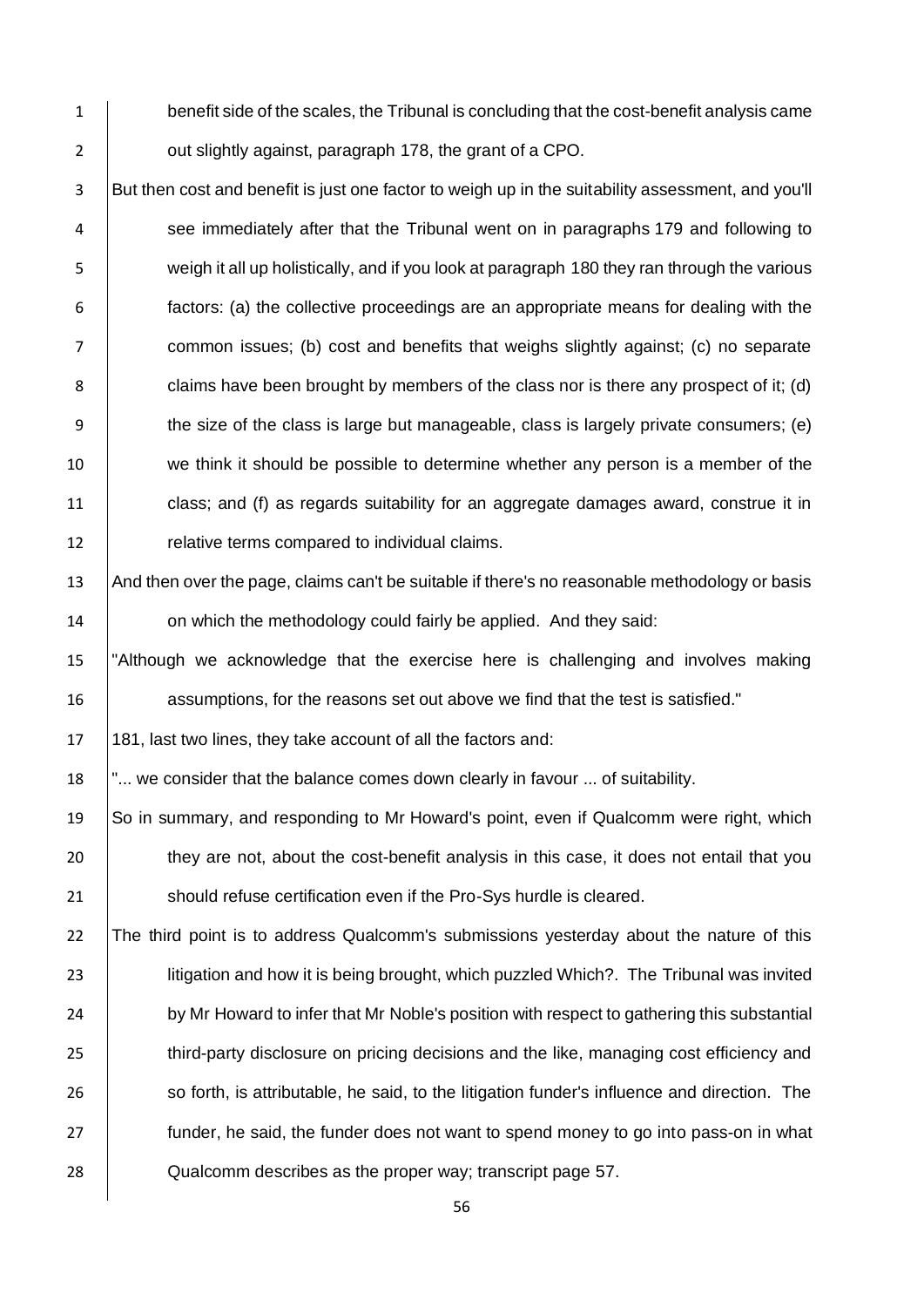1 And he said, and I'll just quote from page 87 of the transcript:

2 | Why is it that Which? is so resistant to investigating these points in trying to prove its case? Why is it so resistant to investigating what Apple and Samsung did in fact? And the **paradox in this case is that Which? is prepared -- not really Which?, it's the funders, if**  we're truthful about it, the funders are prepared to spend a large amount of time and 6 expense investigating the first part of the case ... overcharge of royalty, but they seem **to be unwilling to spend time and trouble to investigate the facts relating to pass-on, instead preferring to rely on the model.**"

 The suggestion, which I must respond to, is profoundly misconceived because Which? is not 10 a special purpose vehicle for this litigation, constructed to act in the interests of **litigation funders, and I have to correct what was an unfortunate remark.** Which? is 12 the most respected consumer association in the United Kingdom. It's directing this **litigation itself.** And I should say that this is specifically reflected in the litigation funding **14 agreement which you have in the bundle.** 

15 If I can call up perhaps on the screen supplemental page 2822. Magnify the top half, you have 16 | recital C:

17 The class representative will be in sole control of the claim and will act justly and reasonably 18 **in the interests of the class members.**"

19 And then go to page 2831, clause 4.1.9, when you get there, 2831.

20  $\vert$  It's at the top of the page. Again, the class representative shall:

21 | "Act fairly and justly in the interests of the Class Members at all times."

 $\vert$  The reasons why Mr Noble does not think that this extra expense and complication is needed, **Fig.** certainly given the information available to him now about the industry, those reasons 24 are explained candidly and straightforwardly by him in his report and then a little earlier **in the hot tub. Those are his views.** 

26 The real question is the one that I flagged in my opening, why is Qualcomm raising this 27 **objection given that even if they were right about the substance, which they are not,** 28 it's fixable going forwards and Mr Noble is perfectly willing to fix any problems?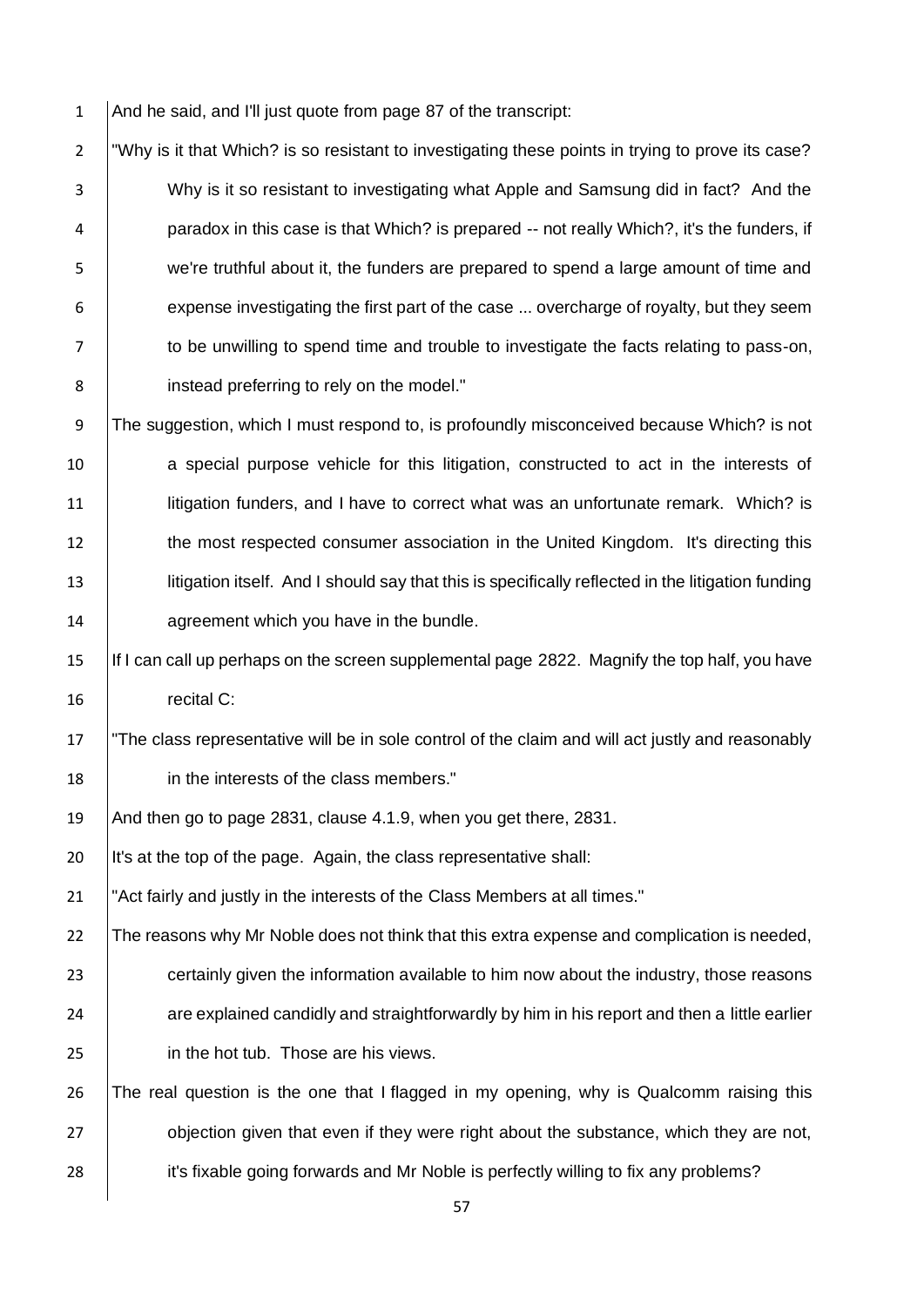1 The answer emerged only yesterday in the oral submissions.

2 What we heard was the proposition that Which?'s litigation budget does not allow for this extra expense. So, Qualcomm says, the proceedings are going to have to be scrapped and **Fig. 2** rethought. And as a preliminary remark there was a conspicuous tension in the 5 | submissions by Qualcomm's counsel here, repeated in his address a few minutes ago, because on the one hand he refers many times to this all being about getting **information from Apple and Samsung, full stop.** 

8 On a couple of occasions yesterday he checked himself and also mentioned four MNOs, mobile network operators, and then compendiously other retailers.

 But the emphasis was very much on the supposed manageability of this additional exercise **All is constructed and the focus of the submissions was Apple and Samsung.** 

 But on the other hand, his ultimate submission is that this additional exercise he envisages 13 will potentially be so big that the existing litigation budget can't withstand it.

 Now, in fact the existing litigation budget does allow for the possibility, if it's needed, of **third-party disclosure.** The litigation budget, if we call it up, is at supplemental page 1092.

17 This is going to be difficult to see on the screen.

 The sixth column in that at the top in grey, the sixth column is a column entitled "Third-party disclosure". And when you've got it -- yes, we now can't easily see the rows to which 20 these numbers correspond, but if you look at the third box down, that corresponds to **The Step 1** "Experts and other" and the final row there is "Costs of third-party disclosure". You can see it about two thirds of the way down the page on the screen.

23 | MRS JUSTICE BACON: Yes, but I think the point being made was that they thought that this 24 was relevant for the FRAND stage of the calculation and not the pass-on stage.

MR TURNER: Yes, and I'm absolutely going to come on to that in one moment.

26 So what you see, just so you see what's envisaged here because of the ultimate point that it's 27 emerged is being made is that, on a precautionary basis, we envisage a spend of up **to a million pounds on obtaining third-party disclosure.**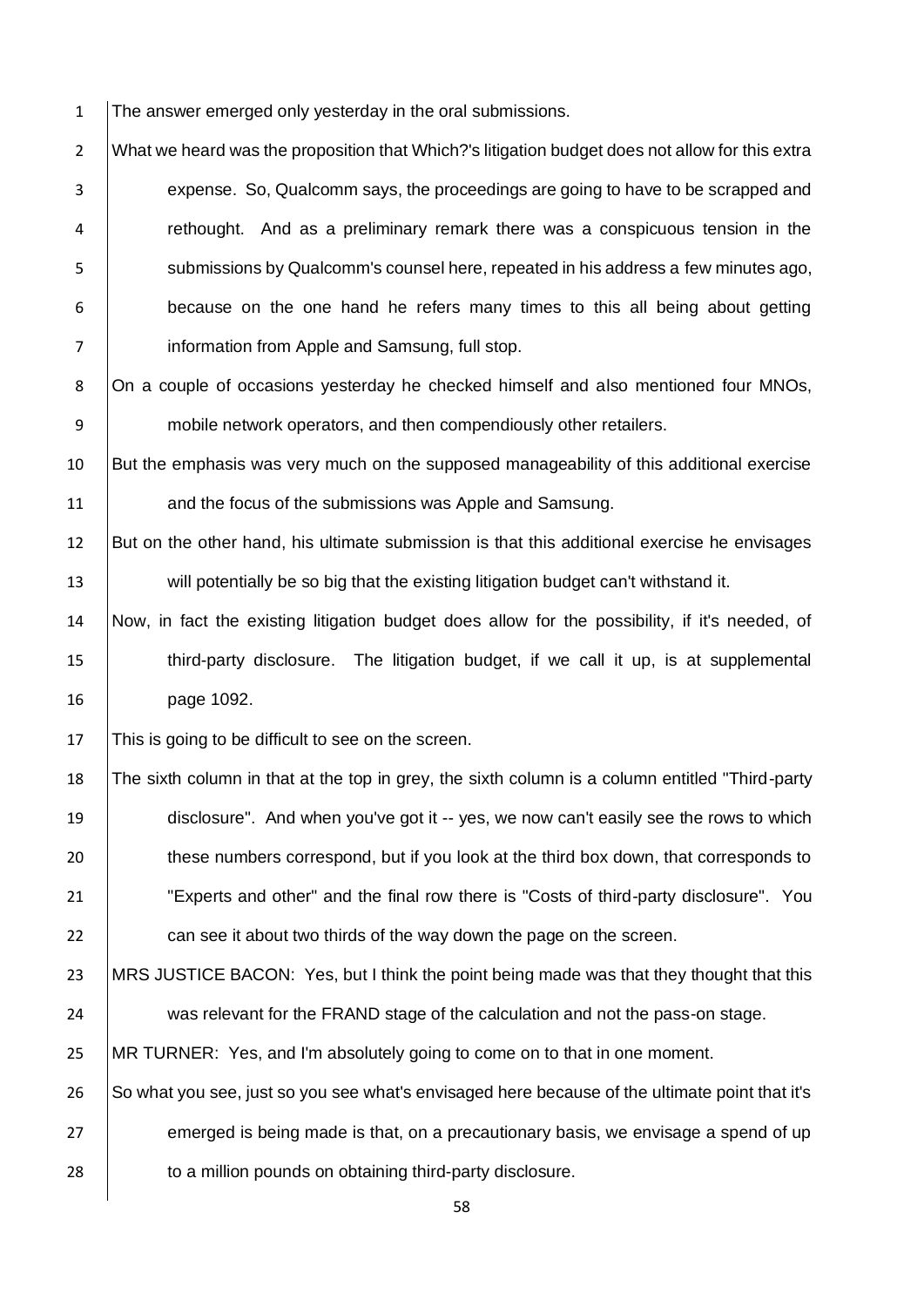| $\mathbf{1}$   | So you'll read across from cost of third-party disclosure, two thirds of the way down, all the   |  |
|----------------|--------------------------------------------------------------------------------------------------|--|
| $\overline{2}$ | way to the right-hand side, at least on my screen, it's a million pounds, and about              |  |
| 3              | another 2 million all in for processing and using that disclosure.                               |  |
| 4              | So it adds up.                                                                                   |  |
| 5              | It adds up to something around £3 million.                                                       |  |
| 6              | That is in addition to the budgeted cost for getting disclosure in this case from Qualcomm       |  |
| $\overline{7}$ | itself, which is column 5, which amounts to over £1.8 million.                                   |  |
| 8              | Now, these figures in this budget are Which?'s considered cautious estimates, but even these     |  |
| 9              | are not definitive maximum amounts.                                                              |  |
| 10             | We have in support of our application a statement by the litigation funder representative,       |  |
| 11             | Mr Louis Young, and that's in the core bundle at tab 9, page 387 at the foot, near the           |  |
| 12             | foot of the page, in paragraph 24:                                                               |  |
| 13             | "[The agreement] commits the funder to fund the proceedings to an agreed claim                   |  |
| 14             | commitment of £18,445,000. Should it prove necessary  Which? may request                         |  |
| 15             | an increase to the claim funding amount via a budget variation request, "                        |  |
| 16             | Which is set out at clause 8 of the litigation funding agreement. And then there's the reference |  |
| 17             | to the provision for the deposit premium for the after the event insurance, which is very        |  |
| 18             | expensive, it's £3.85 million in itself.                                                         |  |
| 19             | So he's confirming that, should it prove necessary, Which? may request an increase to the        |  |
| 20             | budget.                                                                                          |  |
| 21             | There is no requirement to accede to the budget, they don't have to agree to it, but you see     |  |
| 22             | it's a built-in mechanism here.                                                                  |  |
| 23             | And then to come to your Ladyship's point, contrary to what was said yesterday, this is not      |  |
| 24             | limited to third-party disclosure earmarked to addressing the FRAND question rather              |  |
| 25             | than pass-through. If we go to the litigation plan itself, supplemental 1015, essentially        |  |
| 26             | 46 was dealing with the FRAND material but then go to 47 below it at the foot of the             |  |
| 27             | page:                                                                                            |  |
|                |                                                                                                  |  |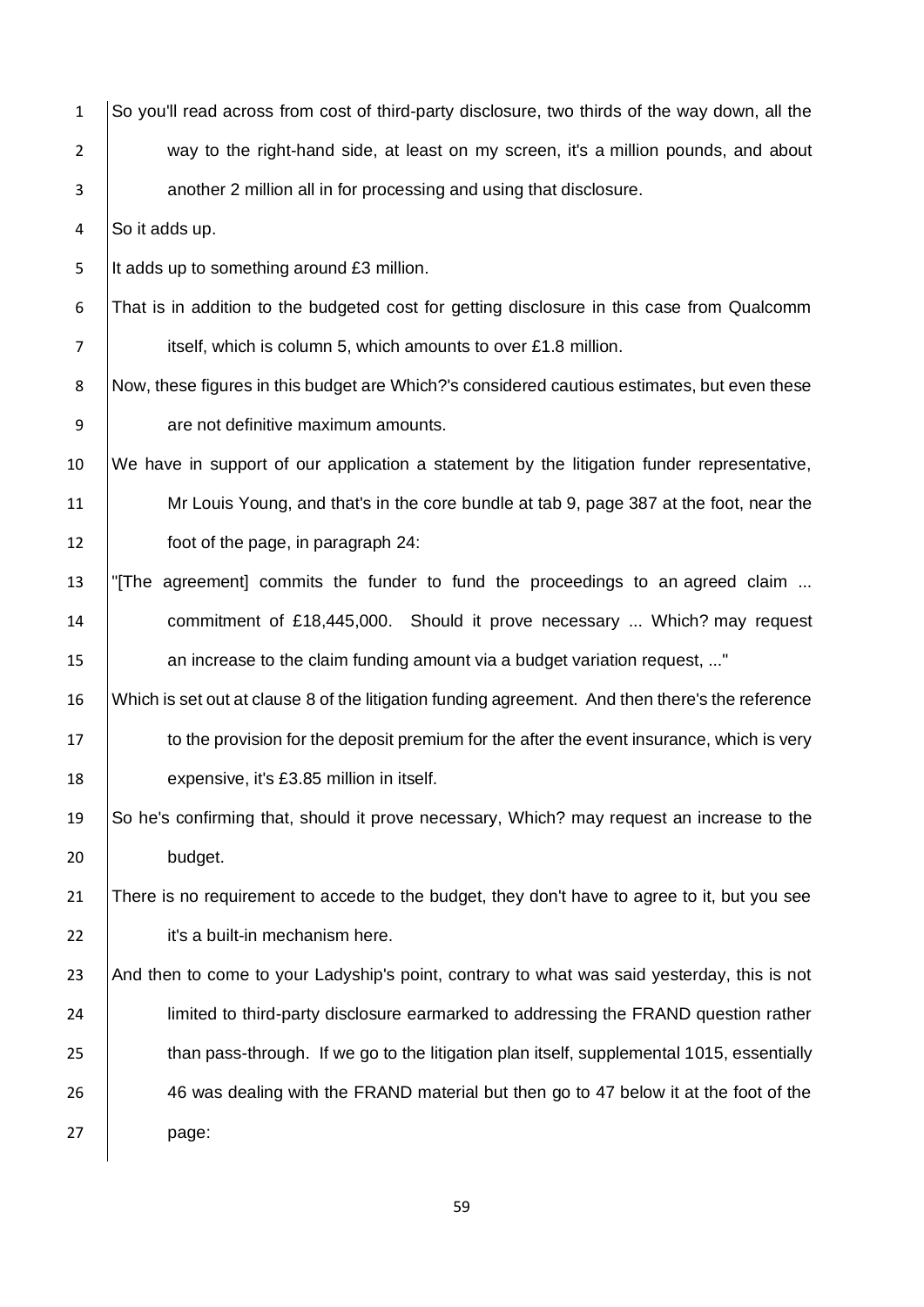| $\mathbf{1}$   | "At present the expert economists expect to be able to obtain sufficient information on the   |  |
|----------------|-----------------------------------------------------------------------------------------------|--|
| $\overline{2}$ | pass-on using publicly available data "                                                       |  |
| 3              | So this is relevant to the discussion that you have heard over the last two days.             |  |
| 4              | " from market intelligence firms combined with 'tear-down' analyses."                         |  |
| 5              | And so forth. And he refers to the sources that you've now heard something about.             |  |
| 6              | If we can go down to the following two paragraphs, please, 48 and 49, these are not about the |  |
| $\overline{7}$ | FRAND question:                                                                               |  |
| 8              | "Should the information [this is on pass-through] require to be supplemented which may seek   |  |
| 9              | disclosure from selected MNOs, MVNOs or mobile handset retailers, and it may                  |  |
| 10             | include documents, correspondence or data including pricing structure and sales data          |  |
| 11             | in respect of the effected products "                                                         |  |
| 12             | And 49 gives further definition.                                                              |  |
| 13             | Now, it is correct that these paragraphs do not specifically mention the term OEMs as well as |  |
| 14             | the MNOs and MVNOs and the other mobile handset retailers. Mr Noble referred to               |  |
| 15             | those in his third report, as you remember, but the point is that in any event this area      |  |
| 16             | of pass-through is addressed.                                                                 |  |
| 17             | Fourth --                                                                                     |  |
| 18             | MR HOWARD: Can I just say because this is now being referred to, it is actually completely    |  |
| 19             | plain, and you'll read these paragraphs yourself, that this is not about seeking              |  |
| 20             | disclosure of the documentation that we have mentioned, and that remains the                  |  |
| 21             | position.                                                                                     |  |
| 22             | MR TURNER: Fourth, I now turn directly to the question whether the Pro-Sys test is met in     |  |
| 23             | this case, which is the essential point of substance for you raised in this challenge.        |  |
| 24             | And I must begin with the legal test that you're applying at this stage, which Mr Howard      |  |
| 25             | made submissions on by reference to the Canadian case of Jensen.                              |  |
| 26             | As a preliminary remark, because of an exchange yesterday, I want to clarify one thing to     |  |
| 27             | avoid confusion. Pass-through, the question, the issue, is inherently a common issue.         |  |
| 28             | It's established that it's the question and not the answer which gives rise to a common       |  |
|                | 60                                                                                            |  |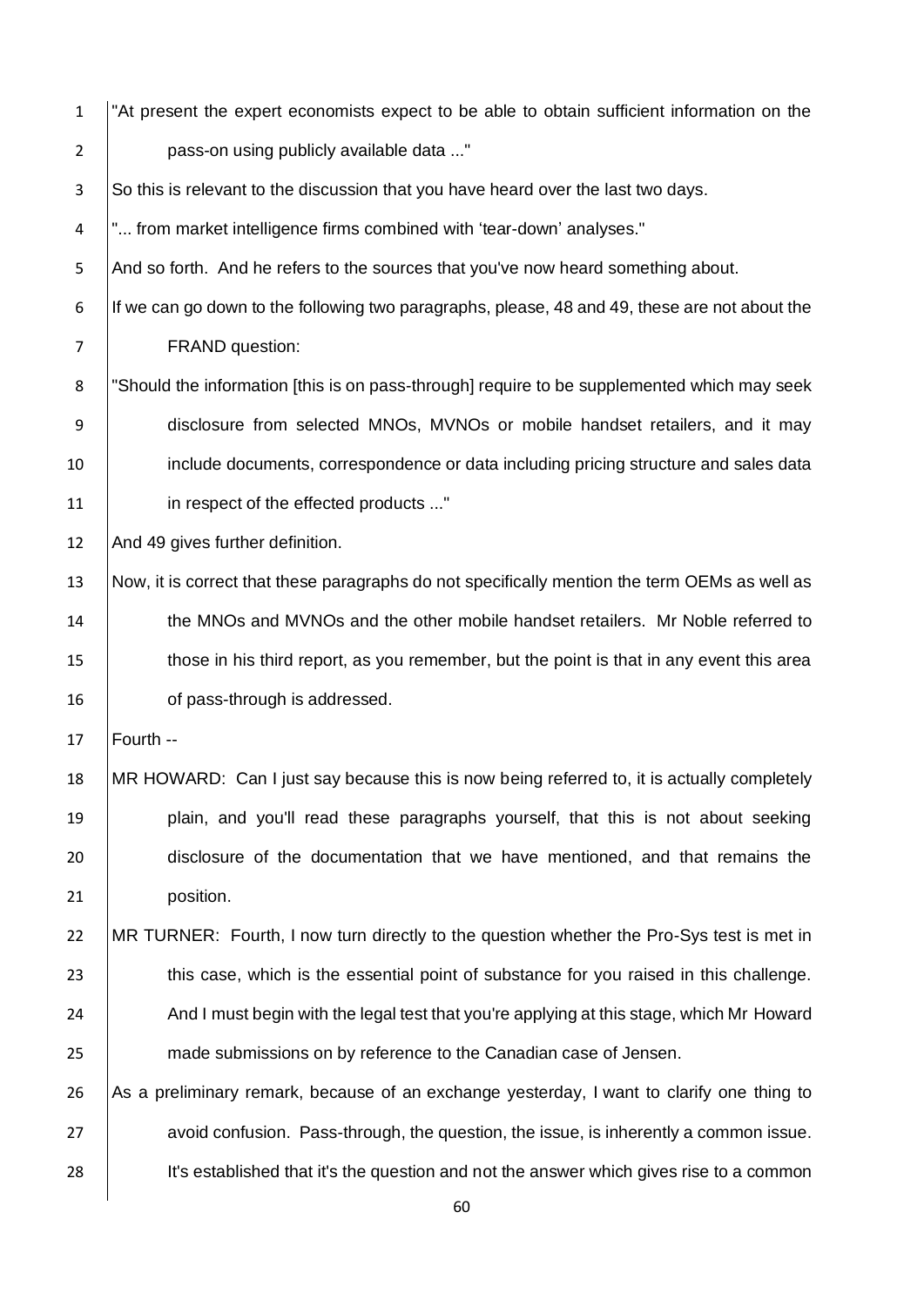1 | issue in the context we're dealing with. And the correct framework for you to think 2 about this in is succinctly distilled in the McLaren case at paragraph 67. So if you can 3 **perhaps call that up. That is if we can go first to authorities tab 26 at page 1182 you** 4 have to paragraph 64.3, and that's part of an extract where the Tribunal in McLaren is 5 Summarising what the Tribunal in Gutmann have ruled is the right approach. You see 6 on the screen:

7 The common issue does not require that all members of the class have the same interests. 8 The commonality refers to the question not the answer and there can be a significant 9 level of difference between the position of class members. Therefore the question may 10 Teceived varied and nuanced answers depending on the situation of different class 11 members so long as the issue advanced is the litigation as a whole."

12 Then you go on the facing page to paragraph 67, they reason:

 "All parties accepted that the issue of pass-on to the class was of principal relevance to the common issues requirement. In other words, was the question of whether loss had **been suffered a common issue, such as to justify certification?** Whilst in principle it is clearly a common question for PCMs, the Respondents disputed that it met the  $\parallel$  standard referred to in sub-paragraph (4) [you can look back, that is the Pro-Sys **Standard** such as to justify certification."

19 So then you come to the question whether the methodology meets the necessary standard.

20 It is a common issue, does it meet the standard? And I return first to Lord Briggs in Merricks 21 **to anchor the point I'm going to make.** That's authorities 19 at page 942. It's in 22 **paragraph 39 at the bottom of the page between letters G and H, where his Lordship** 23 said the question was whether the applicant could show there was some factual basis 24 **for thinking that the procedural requirements for a class action were satisfied so that** 25 the action was not doomed to failure at the merits stage by reason of a failure of one 26 or more of the requirements, and it's nowhere near a balance of probabilities.

27 So that's the question that we're now tackling and to see how Lord Briggs addressed his -- or 28 applied his own test to the facts in the Merricks case, where the PCR's case on pass-on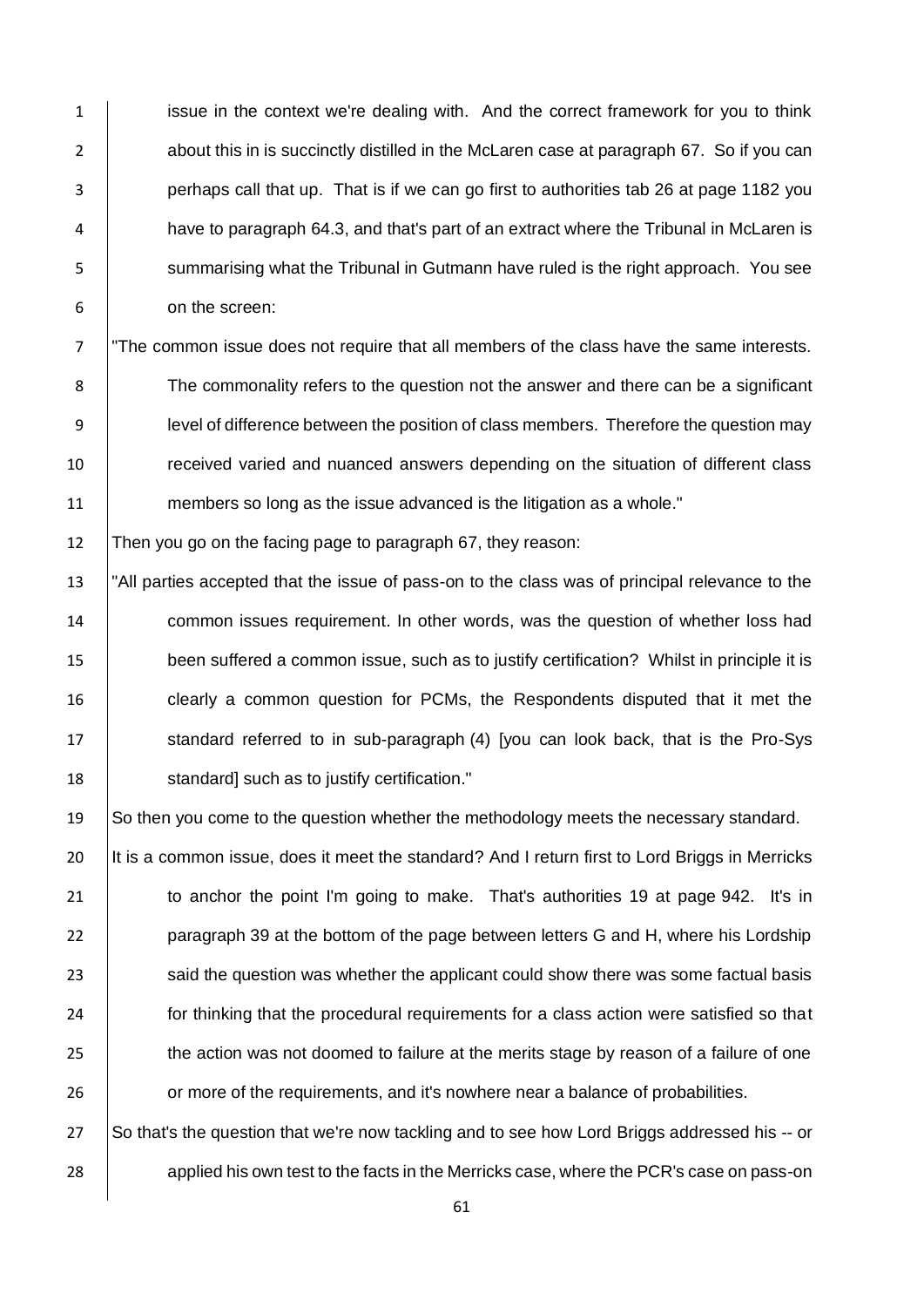1 was, to put it at its highest, less developed than the one that you have now explored **in this case, if you go, please, to page 952 and look at paragraph 72.** 

3 The Tribunal may recall that in that case the issue was a huge claim for interchange fee losses 4 to consumers right across the entire retail economy. And one of the issues that the 5 Tribunal originally had balked at is how can you possibly address pass-through to **consumers in all of those various contexts right across the economy, all sorts of goods Fig. 2** and services, and not merely where consumers are paying by card, but also, because 8 of the interchange fees affecting the general level of prices in the shops, the extent of higher prices.

10  $\vert$  And we know that that case was certified. Lord Briggs says at A, just below letter A:

 "At the risk of oversimplification it may be summarised in this way. Mr Merricks' expert team proposed to deal with the merchant pass-on issue by deriving a weighted average **pass-on percentage from a review of each relevant market sector during the whole of** 14 the Infringement Period. For that purpose they proposed to divide the retail market into some 11 sectors. But the CAT reviewed a report from RBB Economics entitled 'Cost pass-through...' prepared for the [OFT] ... which concluded that, although in some 17 Sector there was reliable data, in many others the data was 'incomplete and difficult to interpret'. Further, although it might be that litigation between retailers and Mastercard [which Mr Merricks had referred to as a potential source or data point] might yield **further data by way of disclosure in those proceedings, that would be unlikely to cover the earlier part of The Infringement Period and would involve a 'very burdensome and hugely expensive exercise'.** But the CAT's assessment fell well short of suggesting **that Mr Merricks would be unable at trial to deploy data sufficient to have a reasonable** 24 prospect of showing that the represented class [as a whole essentially] had suffered any significant loss."

26 So you see the very broad way in which this was addressed by Lord Briggs and the Supreme 27 Court looking at the matter at the certification stage from the point of view of the **claimants**.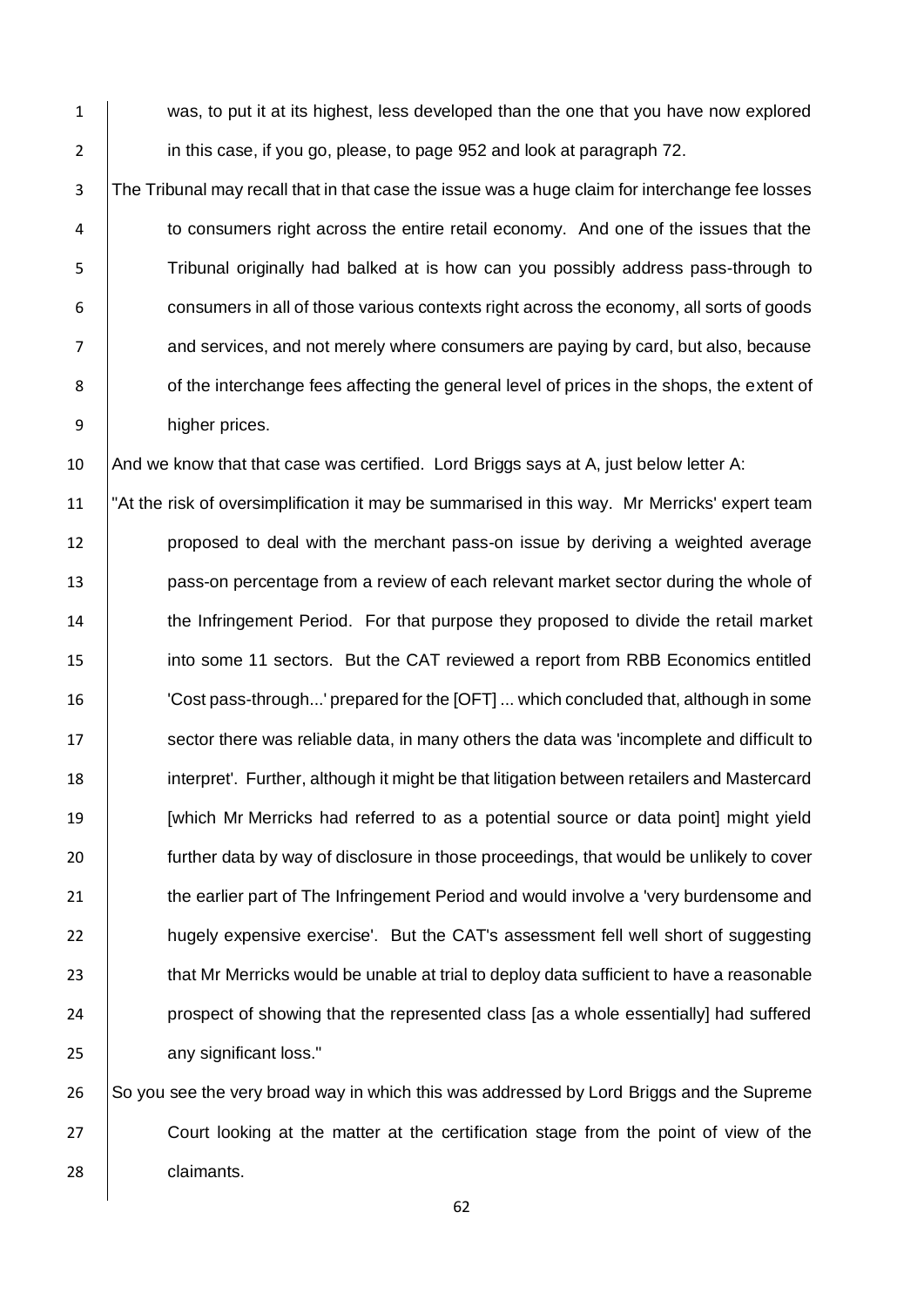1 Now, if you open up the recent case of McLaren, you get their own discussion of the test which **is at authorities 26, page 1196, paragraphs that I referred to but did not read yesterday, paragraphs 106 to 108, and it's very important to bear this in mind in this case:** 

4 | "Ultimately [top of the page], if the Applicant's expert evidence can be successfully challenged **b** at trial, the claim may fail. But the Microsoft test is not so onerous that we should reject  $6 \mid$  any methodology that may break down in the face of a challenge to evidence. That is **not the "low threshold"** that the test is intended to present.

8 Instead, we need to determine whether the methodology offers a "realistic prospect of 9 <br>assessing loss on a class-wide basis".. [It] means just that. It does not mean that the 10 Tribunal must satisfy itself that the methodology is bound to work, or will work on a balance of probabilities, whatever the evidential challenges. The Tribunal is not **conducting a mini-trial.** 

 Further, the object of the methodology is to establish loss on a class-wide basis. In assessing 14 the methodology it is relevant to bear in mind that the power to award damages on **and aggregate basis removes the need to assess loss individually, and that it is also not** fatal that some class members may ultimately not be proved to have suffered loss."

17 So, pausing there, if you now go to Jensen, which was the case that Mr Howard referred you 18 to, it really does not say anything different and you find that in authorities 33 at page 1881 and if you go directly to the key paragraphs that Mr Howard took you to, 20 Start at 61 at the foot of the page, there's a screening role at certification. The role 21 includes filtering out unfounded and frivolous claims, ensuring the parties aren't being **forced** to defend themselves against untenable claims and devote substantial **canadiate is constructed** resources to it.

## Over at 62 the reference is to preventing essentially baseless claims, baseless class actions, **five lines up from the bottom, from monopolising the judicial system.**

 That's the screening role. This case is manifestly not in that category and if you still have on the screen -- it's gone from the screen now -- if you go back to the McLaren case,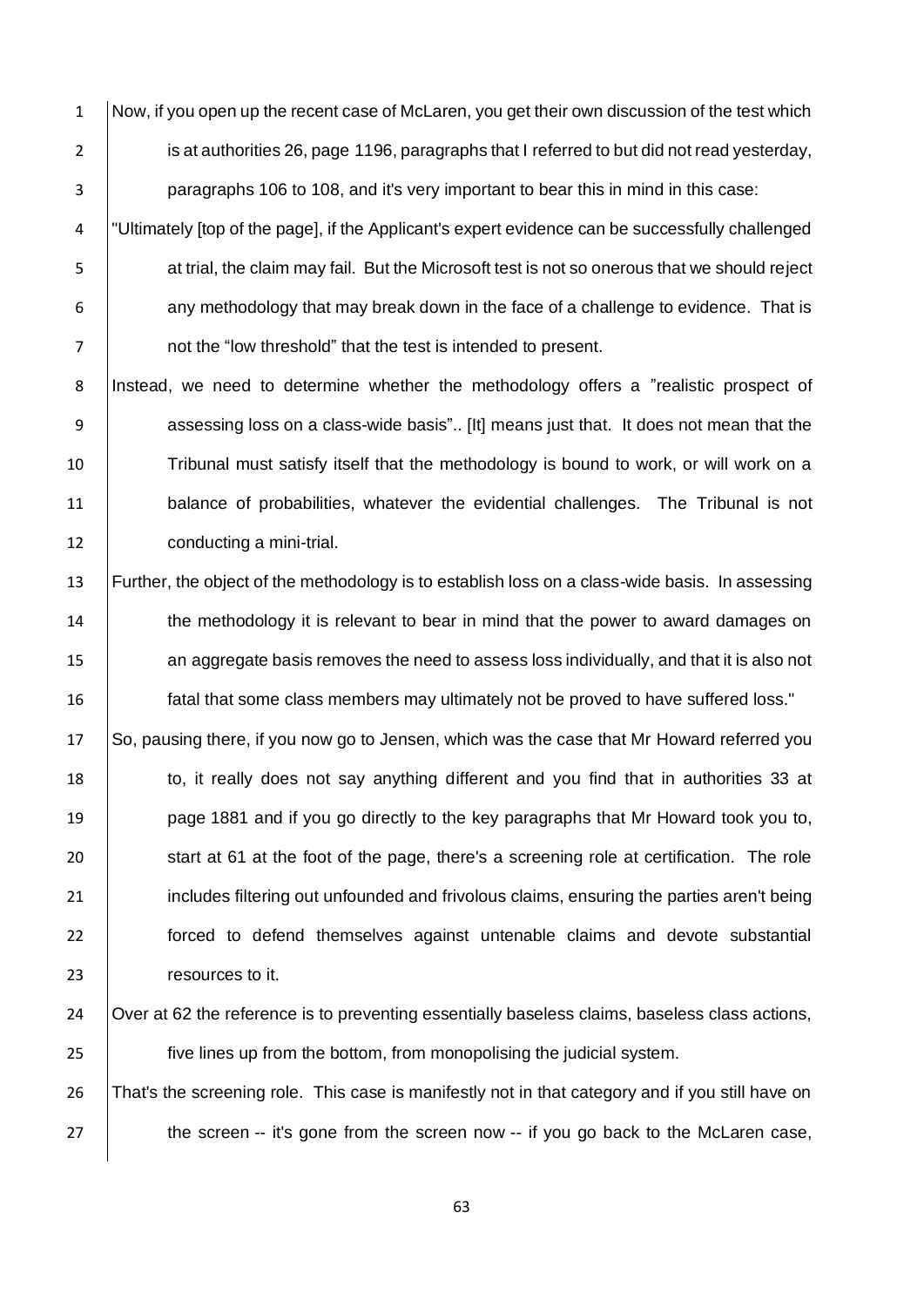1 authorities 26, page 1196, that was what the Tribunal in McLaren expressly were 2 **accepting, that Jensen does not take matters any further.** 

3 So the last point that I make about the test in view of the exchanges in the hot tub is this. It's 4 also been established that the Tribunal at this point is not choosing between rival 5 **b** approaches of two economists and what they say about how models should be 6 developed and that is stated in terms at authorities tab 11 in the Gibson case at 7 | paragraph 106, again which I referred to briefly but did not go to yesterday. So that's 8 at page 552 in authorities 11.

9 So you see 106:

10 "We have given only a summary of some of the key points made by the experts. While we 11 **can see some force in some of the points made by Mr Parker, and developed in** 12 argument by Mr Bates [that's counsel], it is not the role of the Tribunal at this stage of 13 the proceedings to choose between the approaches of the two expert economists."

14 You'll see Mr Noble was one of the economists in that case as well.

15 So, so much on the test and on the submissions that you heard from Qualcomm about it.

16 | On the application of the test, as opposed to its elaboration, I can be briefer. The suggestion 17 from Qualcomm in effect is that Which? must spend sums investigating points 18 **essentially to eliminate all possible reasons why, contrary we say to common sense,** 19 to basic economic principles and the available evidence currently known from each of 20 Apple and Samsung and Qualcomm itself, these increased royalties might not find their 21 | way to consumers.

22 Yesterday I drew attention in this connection to Qualcomm's suggestion that the costs of R&D 23 and other fixed costs might be important in influencing the decisions on setting handset 24 prices, so that needs to be the subject itself of third-party disclosure. It's one of the 25 **categories relied on by Qualcomm and Dr Padilla.** 

26 I took you yesterday to how Mr Noble dealt with that in his third report at paragraph 3.12. 27 I won't go back there again but you have heard from the hot tub that Dr Padilla did not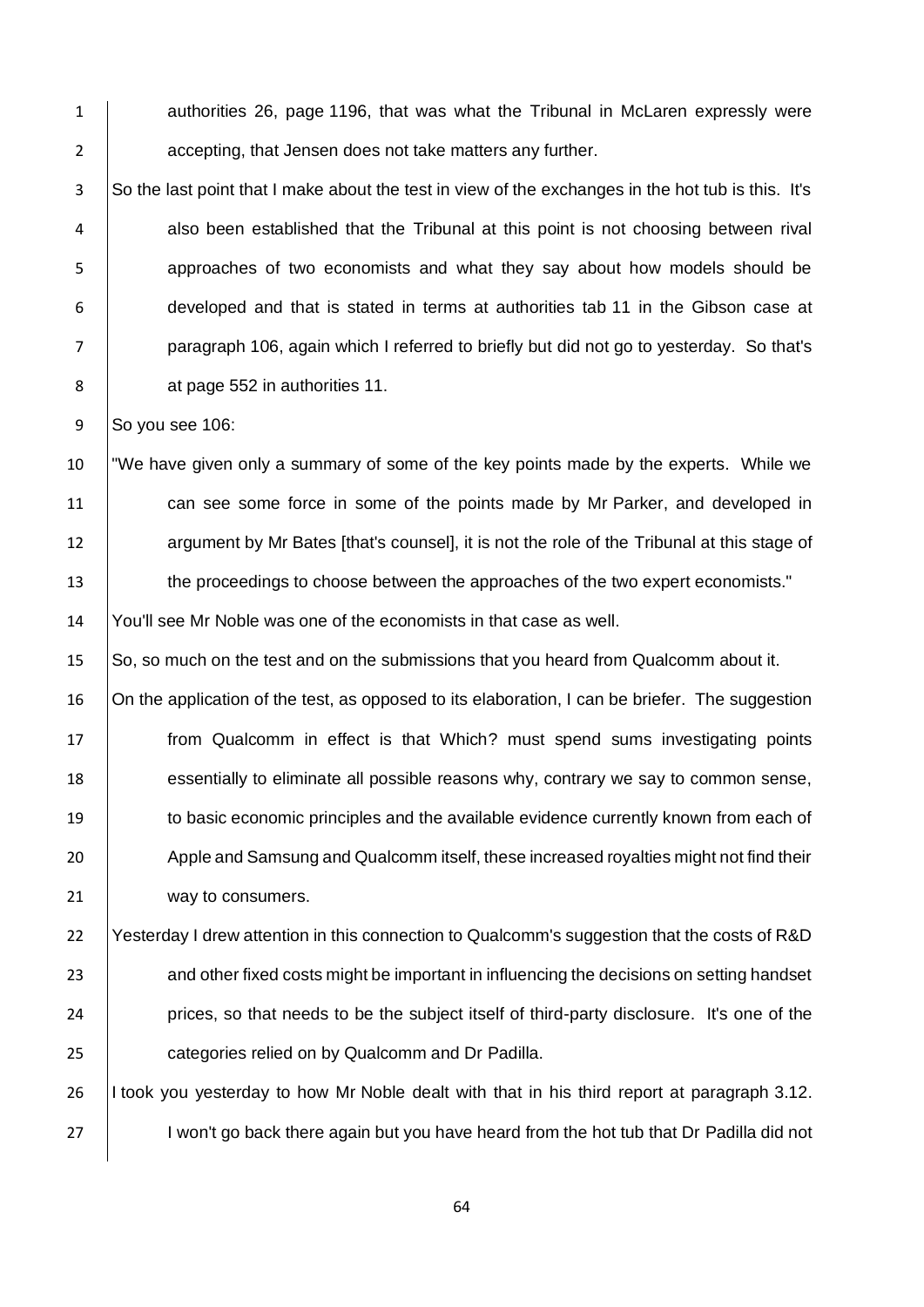1 | point to any specific industry support for his proposition in response to the question **asked of him about it by Professor Mason.** 

3 If it's a possibility, it is a theoretical possibility that one expert says needs to be examined in **finally a** order for a methodology proposed by the claimant to get off the ground and it is a good 5 example of proposing elements that are unnecessary and certainly not in line with Dr Padilla's own concluding remark that one is seeking to arrive at a model that is, to 7 | quote his words, parsimonious.

8 A different issue was raised by the clash of the experts in the hot tub as to whether it's 9 <br>appropriate to treat the royalty rates as akin to other unit costs, which you've now heard was the approach that Mr Noble intends to take and Mr Noble said that one should 11 think of this problem as how the unit cost base as a whole affects prices in **circumstances where we know that the royalty rate is fairly stable.** There's disagreement about that. It is par excellence an issue for after certification.

 Similarly, we heard a number of arguments made for the first time in the hot tub, for example **that the claimant's theory of harm implies that Mr Noble's approach has a problem with endogeneity which had not been raised before.** Mr Noble disagreed. It was not raised **previously in the reports.** 

 To reiterate what I mentioned a moment ago, the evidence at this stage that we have available relating to the three main players here, Apple and Samsung and Qualcomm, is that 20 there is a common recognition that the royalty costs are passed on through to **customers and consumers and, to remind you, in Apple's case you have their direct pleading in the High Court about that referenced in Ms Boyle's second statement, paragraph 41C.** 

24 We can perhaps turn that up again very briefly. It was at the core bundle, tab 12, page 431. You'll see at the bottom of 431, with the emboldened text part of Apple's pleading that the **prices were higher than they otherwise have been, and that means their prices onto** 27 the customers and consumers, and then over the page the way that they frame their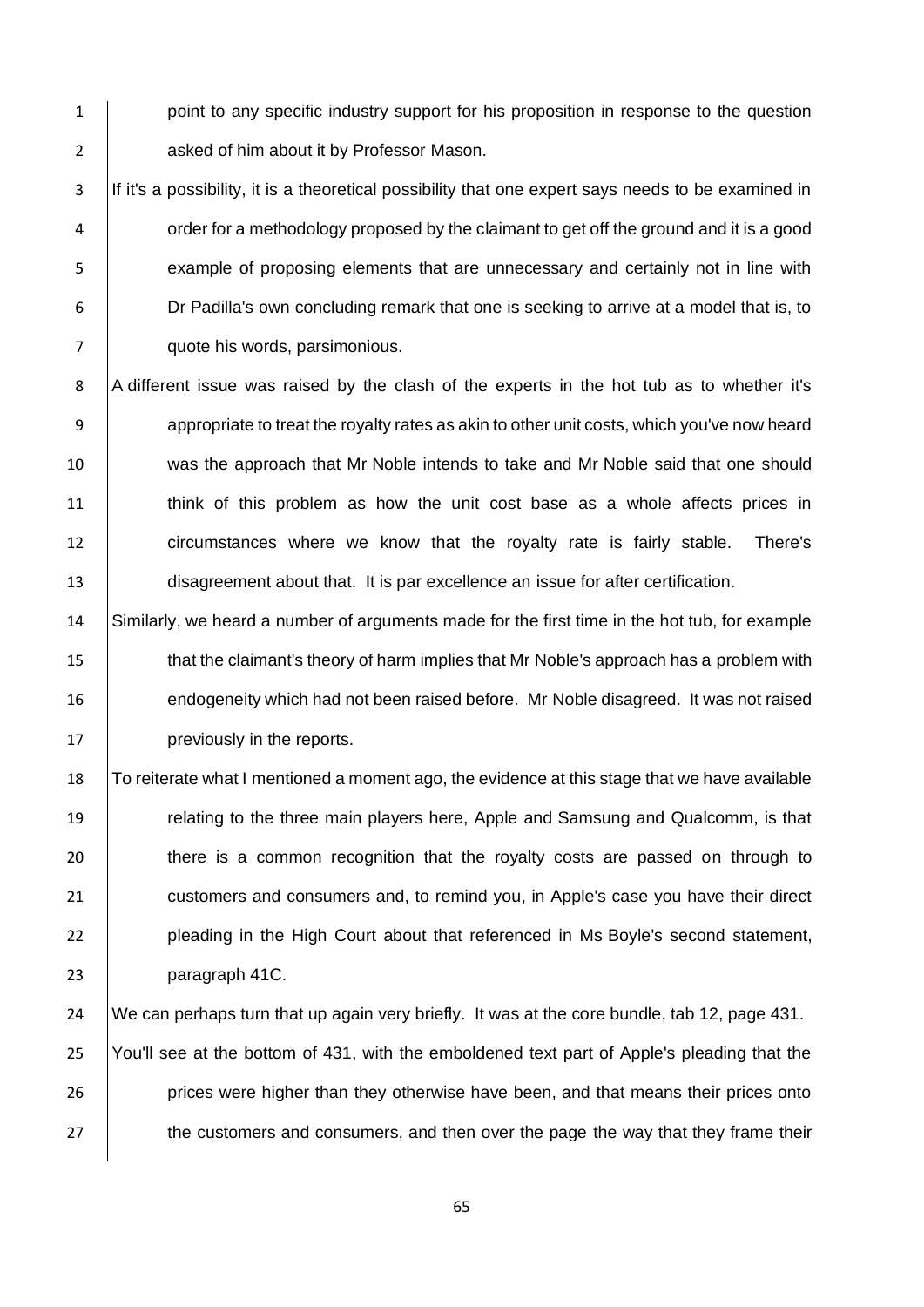1 | loss for a damages case, this is page 432 at the top, was a loss of volume as a result **b** of the price of the devices being higher.

3 As Mr Noble points out in his second report as well, paragraph 4.22, that's not the only 4 evidence for Apple, you also have the evidence of their position in their US claim for damages against Qualcomm and, to remind you of that, because we haven't looked at **that specifically, it's core tab 6 at page 311 and at the bottom you'll see footnote 56.** 7 | So this is Apple's amended complaint there, 2017:

- 8 | "Qualcomm's unlawful business acts and practices significantly threaten and harm competition 9 | in the market for mobile ... handsets, tablets and other compliant products in California **and elsewhere, thereby causing injuries to consumers.** These threatened injuries included the inevitable passing on to consumers to improper royalties demanded by Qualcomm."
- Then in Samsung's case, you have the evidence that Samsung gave in the FTC proceedings. 14 It's the next footnote, 57. That states that Qualcomm's conduct harms end users who pay higher prices for handsets.

 Then for Qualcomm you have the records of their own internal analysis of the average sales **price of phones showing that Qualcomm itself considered that royalties were a cost** 18 that would be incorporated in the price to consumers and that is supplementary page 470, at the top of that page, lines 1 to 7.

 This isn't merely an opinion. This is a reference to Qualcomm's own internal analysis of the 21 average sales price of phones in those years showing that Qualcomm considered that 22 these royalties would be incorporated in the price to retailers and then incorporated in **the price to consumers.** 

MRS JUSTICE BACON: Is this the District Court in the FTC case?

MR TURNER: It's the District Court in the class certification case.

26 So you have, as you assess things at the moment at the certification stage, information relating

**to all three of these main players.**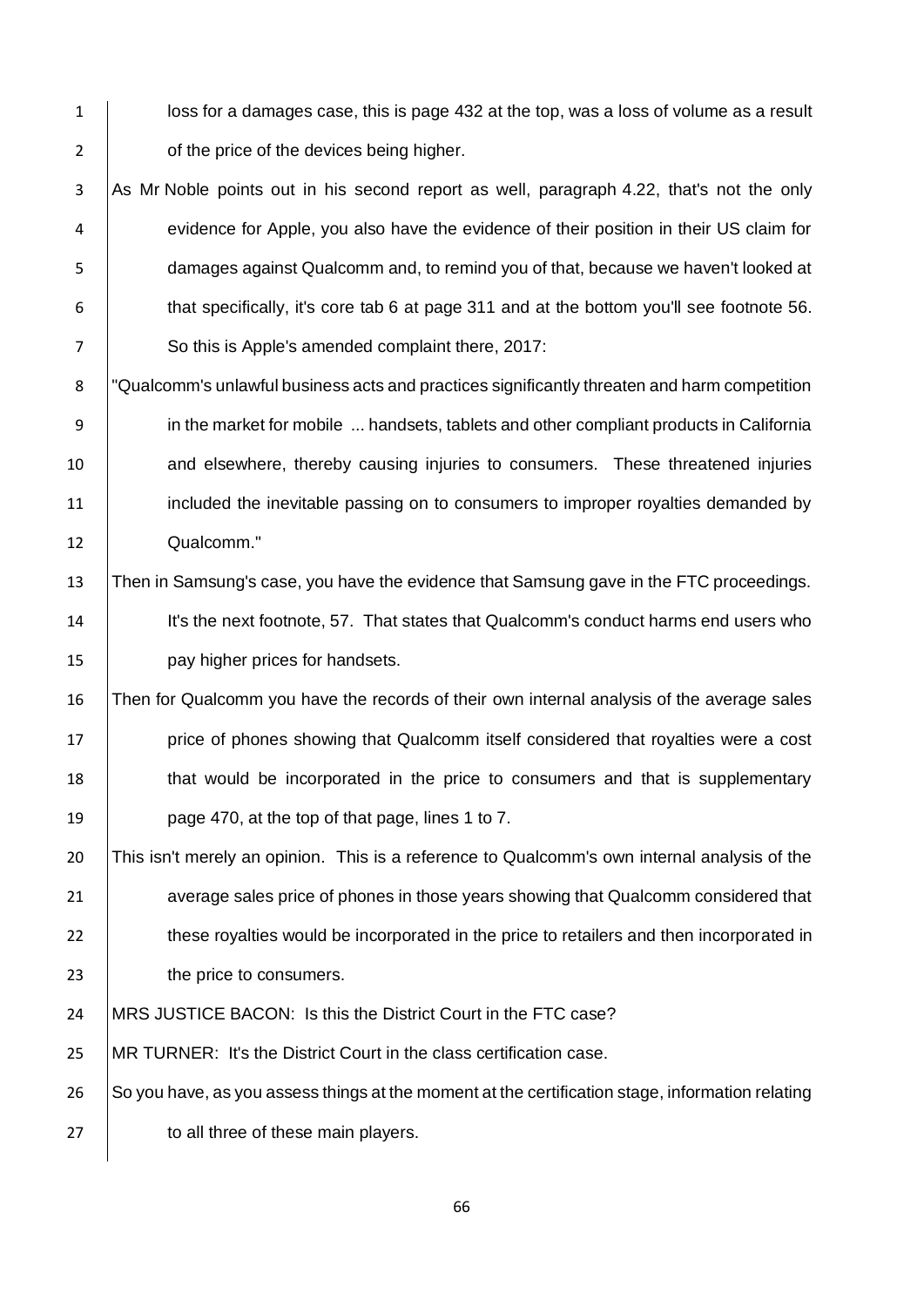1 Finally, to remind the Tribunal of the context for Which?'s proposed claim, which is applicable 2 during a part of the relevant period of the proposed claim, it's the Damages Directive 3 | under European law which we refer to in footnote 17 of our skeleton argument. 4 If you call that up, authorities tab 4 at page 31, you know that the rule relating to indirect 5 purchasers, such as the claimants today, is at the foot of the page in article 14 and  $\begin{array}{c|c} 6 & \end{array}$  essentially article 14(2) creates the presumption of pass-on: 7 | "In the situation referred to in paragraph 1, the indirect purchaser shall be deemed to have 8 **proven that a passing-on occurred where the indirect purchaser has shown that..."** 9 The defendant committed an infringement; the infringement resulted in an overcharge for the 10 direct purchaser; the indirect purchasers bought the goods or services that were the 11 **budge object of the infringement or purchased goods or services derived from or containing** 12 **them.** Then over the page, for completeness, at the top of page 32: 13 "This paragraph shall not apply where the defendant can demonstrate credibly to the 14 Satisfaction of the court that the overcharge was not, or not entirely, passed on." 15 So to that extent there is a presumption of pass-on too. 16 Sixth, I pass to a new point made by Qualcomm in oral submissions yesterday that Mr Noble's 17 **methodology is fatally and irremediably flawed.** It can't be rescued because the 18 third-party disclosure that Qualcomm talks of has to be used in the initial design of the 19 econometric model and Mr Noble hasn't already gone out and got it. 20 He does not need to have done so. As I say, Dr Padilla told us earlier that he thinks attempts 21 Should be made to make a model parsimonious, yet he suggests a large amount of 22 third party data and documentation is needed across the industry at the outset and in  $23$   $\Box$  any event what he is proposing is a level of granularity that is entirely unnecessary as 24 Mr Noble sees it for the assessment of aggregate consumer losses over the relevant 25 **period.** That is something to be debated for the trial. It is moving perilously close to 26 **Saying that there needs to be an individualised highly tailored measure of damages.** 27 There are respects in which, as you have heard from Mr Noble in the hot tub, as he and his 28 team go along, they will want to refine and no doubt improve their model. You have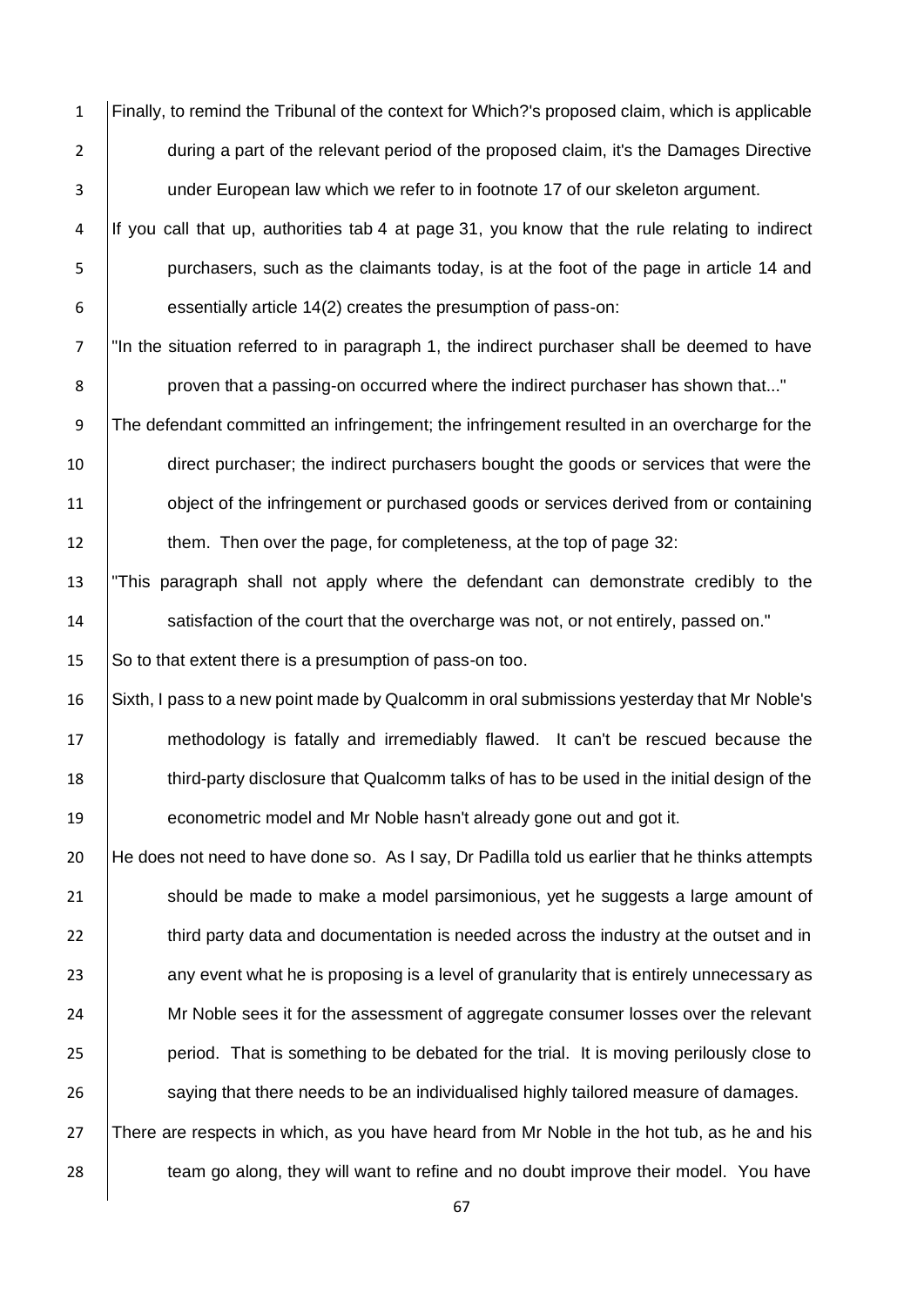1 **heard him say that he intends to gather a large amount of pricing data across the** 2 industry to help him to do that. But the proposition that one inevitably needs to gather 3 all this third party material, inevitably will have to do so, let alone to gather vertically 4 Segmented information on wholesale prices and costs to carry out a series of 5 **Fig.** regression analyses in the layered way at each step in the supply chain is puzzling.

6 Mr Noble in the hot tub at one point made an interesting observation. He said take a case 7 where on average across the class you do have pass-on at a rate of 88 per cent.

8 So when you get to the final consumer, you know it's only 88 per cent. 12 per cent of that 9 vercharge has been absorbed somewhere higher up in the chain before the consumer 10 buys the handset. But the point is that our litigation today is not concerned to discover 11 where in the chain the 12 per cent was absorbed. The point of these claims is to 12 **ascertain the effect on the final link, the consumer.** 

13 Lastly, I'll touch on the point that Qualcomm's counsel made about the alleged fatal 14 irremediable flaw in the intended approach based on focal pricing not being taken into 15 account.

16 Mr Howard suggested essentially that if you're confronted by small modest cost increases of 17  $\parallel$  the order of £10 a handset, it's inherently unlikely, it's a matter of common sense, that 18 **finally one would not move the price from one price point such as £599 to another one, say** 19 £649, and you heard Mr Noble's response in the hot tub: it's not inherently unlikely. 20 His expert opinion was at variance with that and his view was that on the Qualcomm 21 | side they are taking a premise that the phone's already priced as what he described 22 **a**s an optimal level by reference to costs. Essentially he was saying, as I understood 23 it, that the £10 overcharge could be a tipping point which means it's sensible in certain 24 circumstances for the OEM, Apple or Samsung, to position the phone a the higher 25 **focal point and, if that's the case, it means that, viewed in the aggregate overall, there's** 26 **no reason to think that focal pricing is going to result overall in lower levels of** 27 **pass-through.** 

- 28 He referred to the article of Alexandrov in that connection. So did Dr Padilla.
	- 68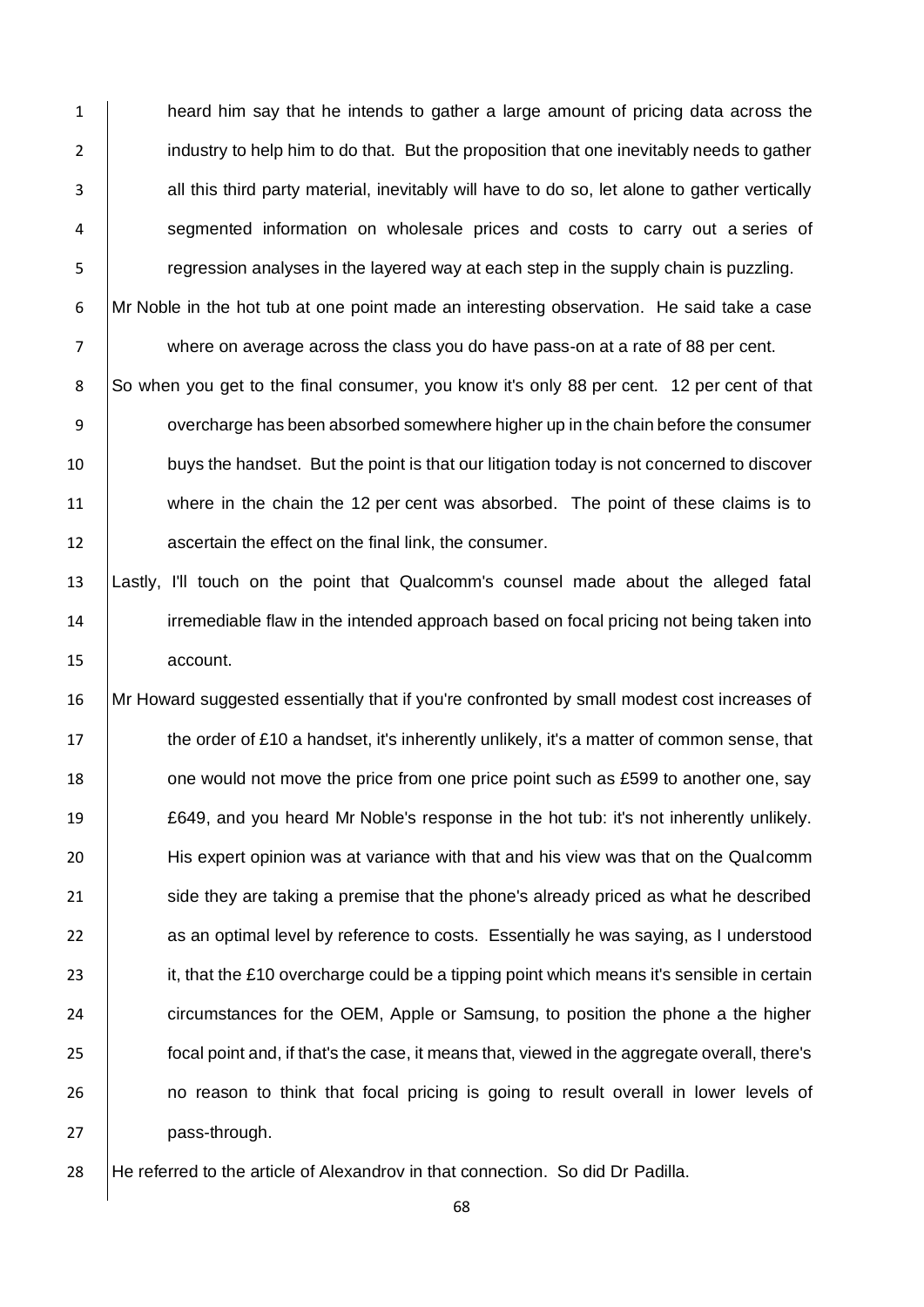It's worth turning that up briefly. It's in the authorities bundle, tab 35, at page 2019 and I invite 2 you just to look at two short parts of that starting on page 2020 at the bottom. So you **can see his reasoning and it's expressed** -- there are equations later on but this bit is 4 expressed very simply. So at the bottom of that page he says: 5 | "I find that if a firm is constrained to price at several price points (for example, ... a television 6 set that it sells only in increments of 100 that end in 99.99), then on average this does **Fig.** not have an effect on the pass-through rate." **Does not have an effect.** 9 | MRS JUSTICE BACON: Yes, his point is that, if you aggregate everything, it comes out in the wash. MR TURNER: That's it. So you have the point. 12 So that was his finding and his reasoning and this economic article suggests that the intuition is correct as a real world matter. So Qualcomm's argument that real world issues tell **14** against this may be a significant argument. It's certainly an argument that is not to be **held at this point at certification.** There are plausible reasons at this stage to consider **that the focal pricing point that you have heard does not undermine Mr Noble's intended methodology to assess pass-through.** 18 A final brief point on opt-out strength, a point that was canvassed with me at the offset. You heard Mr Howard's answer on that and we agree. We both agree that, if Pro-Sys is **Satisfied, then these claims are of sufficient strength to be certified on an opt-out basis.** 21 So I come to my final conclusion. In Qualcomm's skeleton at paragraph 7 they said there is 22 a basic point of principle raised by this case, a narrow but important point of principle **about whether factual evidence is required for a proposed quantum methodology.**  Yesterday Mr Howard helpfully confirmed, transcript page 94, that his argument relates to this **particular case, not future cases. But if Qualcomm's argument is right then on our side** 26 we say this: it has the implication that substantial third-party disclosure must be a **feature of the vast majority of consumer claims where pass-through is in issue and, as**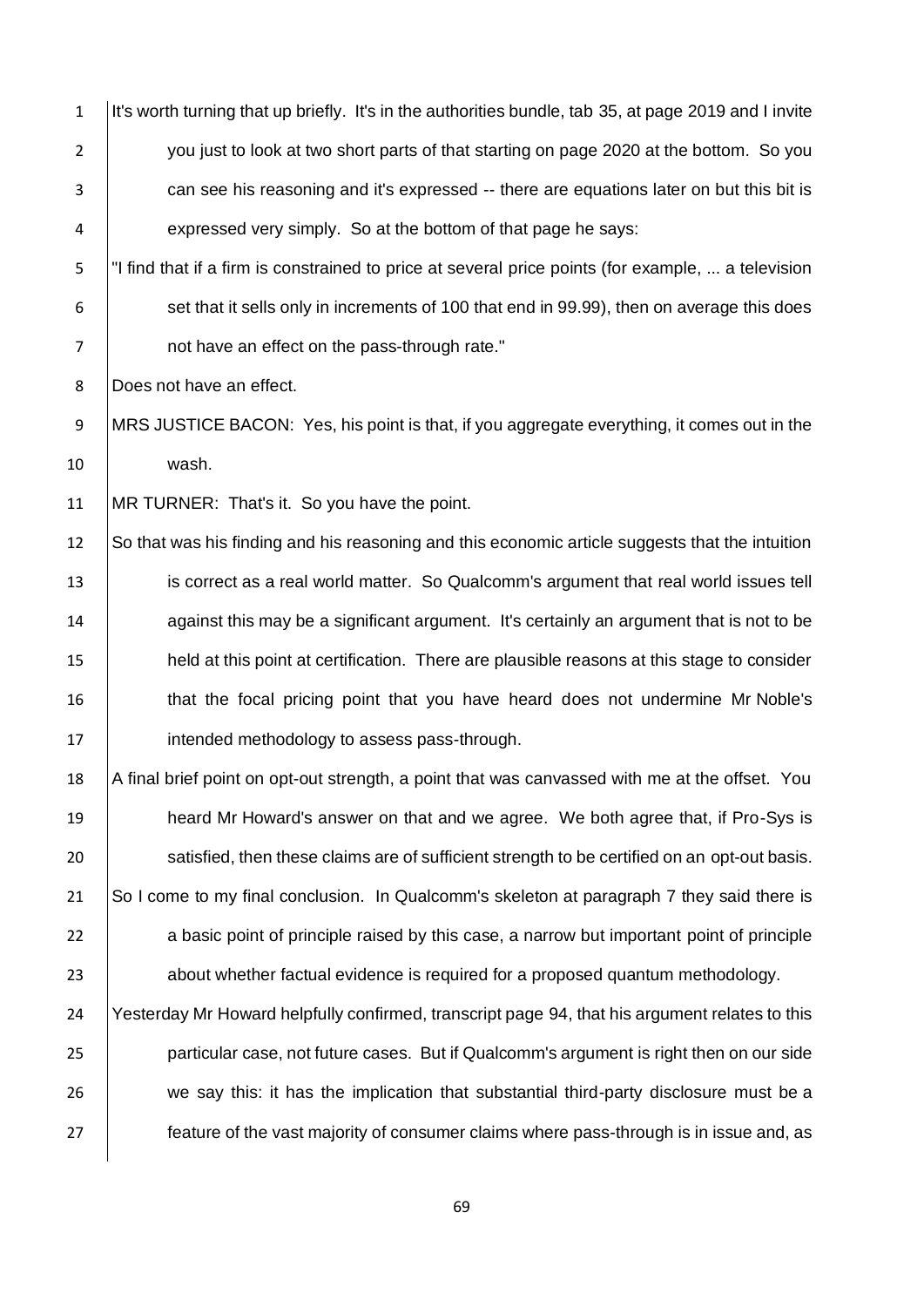1 a matter of judicial policy and the policy supporting this new regime, that cannot be 2 correct. 3 So, my Lady, sirs, we respectfully ask the Tribunal to grant the order that we seek.

4 | MRS JUSTICE BACON: Thank you very much, Mr Turner. We don't have any questions. 5 Can I just raise one point just for completeness that you may all want to think about and I don't 6 suggest that it needs to be dealt with at this stage but we understand that there may 7 be a different limitation period applicable in Scotland, five years rather than six, and 8 we wonder whether that might have an impact on the definition of the class or the 9 defences that may be advanced at some point.

10 Now, at present we don't see that this needs to be dealt with immediately as in at this stage  $11$  but if anyone has a different view on that then you should let us know quite quickly, 12 I think, because then we'd need to hear further submissions on it. But we just raise it 13 because it's a point that's been drawn to our attention and it may be that, if the case 14 goes further and is certified, it will then be addressed then. But I just want to raise it 15 now.

16 Tomorrow we have, I understand, the funding arguments and I think I said at the start we'd  $17$  prefer those to be kept to about an hour, if that's possible and you were going to take 18 instructions, Mr Turner as to whether that can be done.

19 MR TURNER: I believe it's been agreed, I'll be told if it's not, that we're envisaging a 30, 20, 20 10 split for submissions.

21 | MRS JUSTICE BACON: All right. So about an hour then. Okay.

22 All right. So 10.30 start tomorrow then.

23 **(4.32 pm)**

24 **(The Tribunal adjourned until 10.30 am on Friday, 1 April 2022)**  25 26

27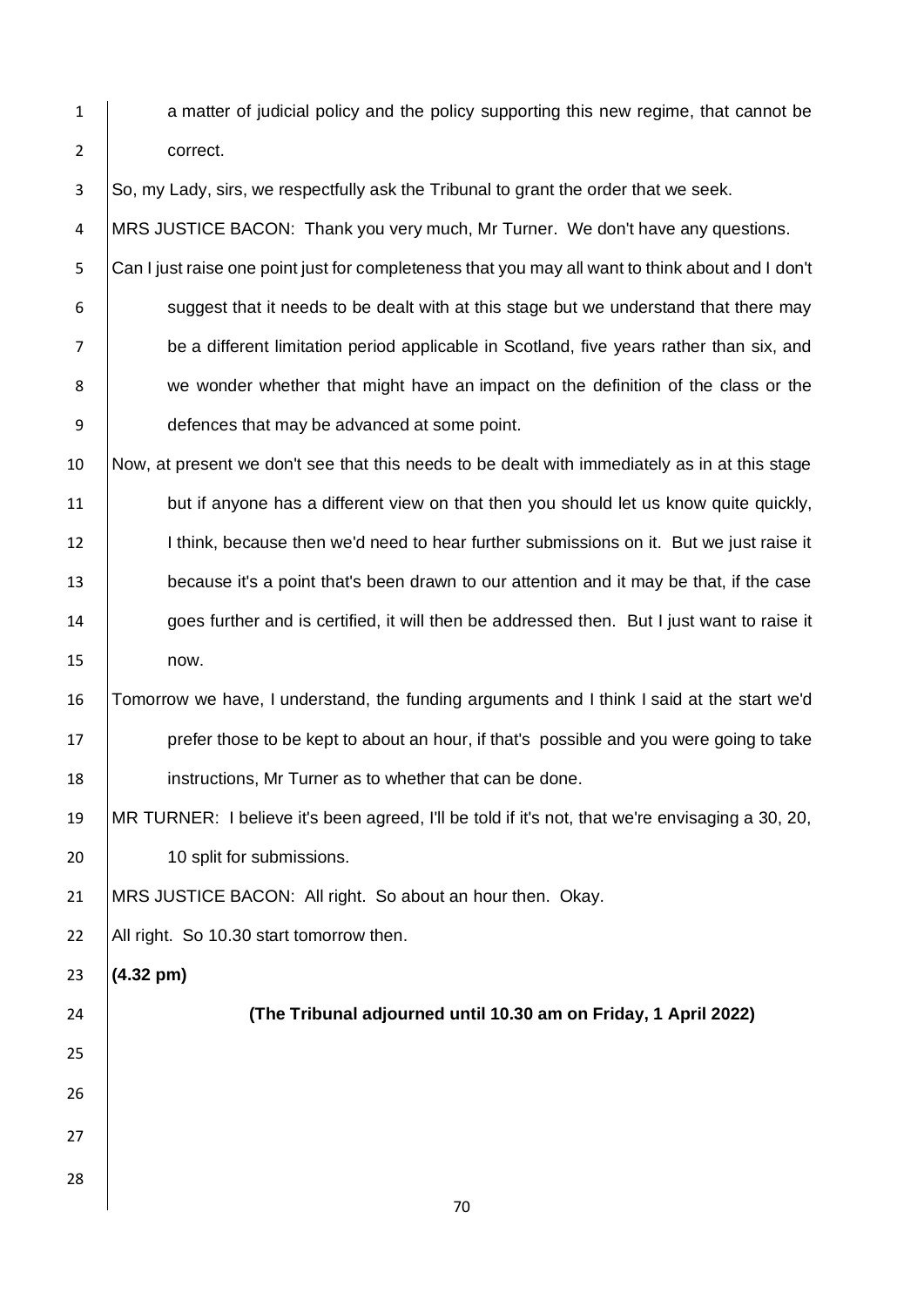1  $\overline{2}$ 23456789  $\overline{\mathbf{3}}$  $\overline{a}$  $\overline{5}$  $\overline{6}$  $\overline{7}$ 8  $\overline{9}$ 10 11 12 13 14 15